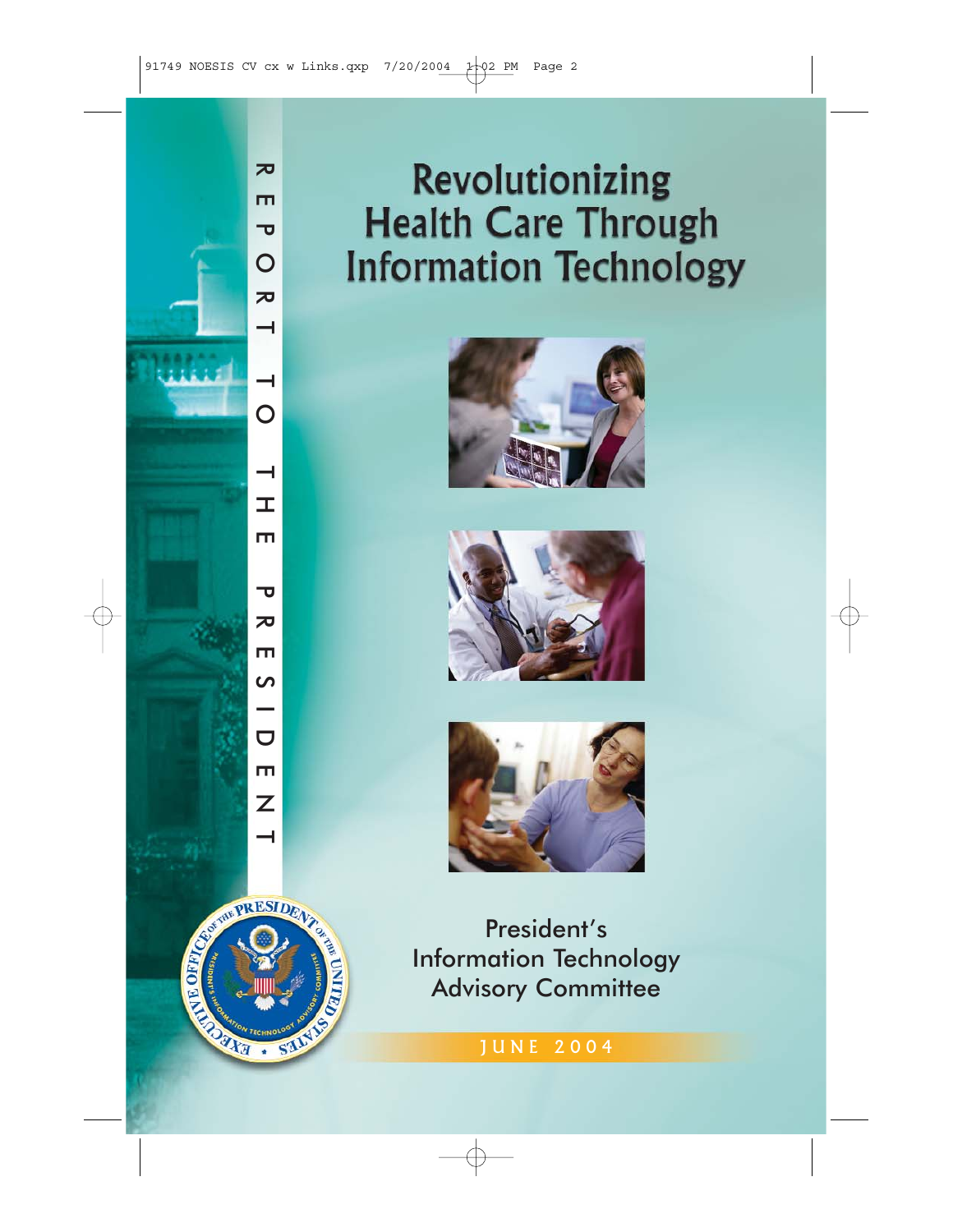### Ordering Copies of PITAC Reports

This report is published by the National Coordination Office for Information Technology Research and Development. To request additional copies or copies of other PITAC reports, please contact:

National Coordination Office for Information Technology Research and Development 4201 Wilson Blvd., Suite II-405 Arlington, VA 22230 (703) 292-4873 Fax: (703) 292-9097 Email: nco@nitrd.gov

PITAC documents are also available on the NCO Web site: <http://www.nitrd.gov>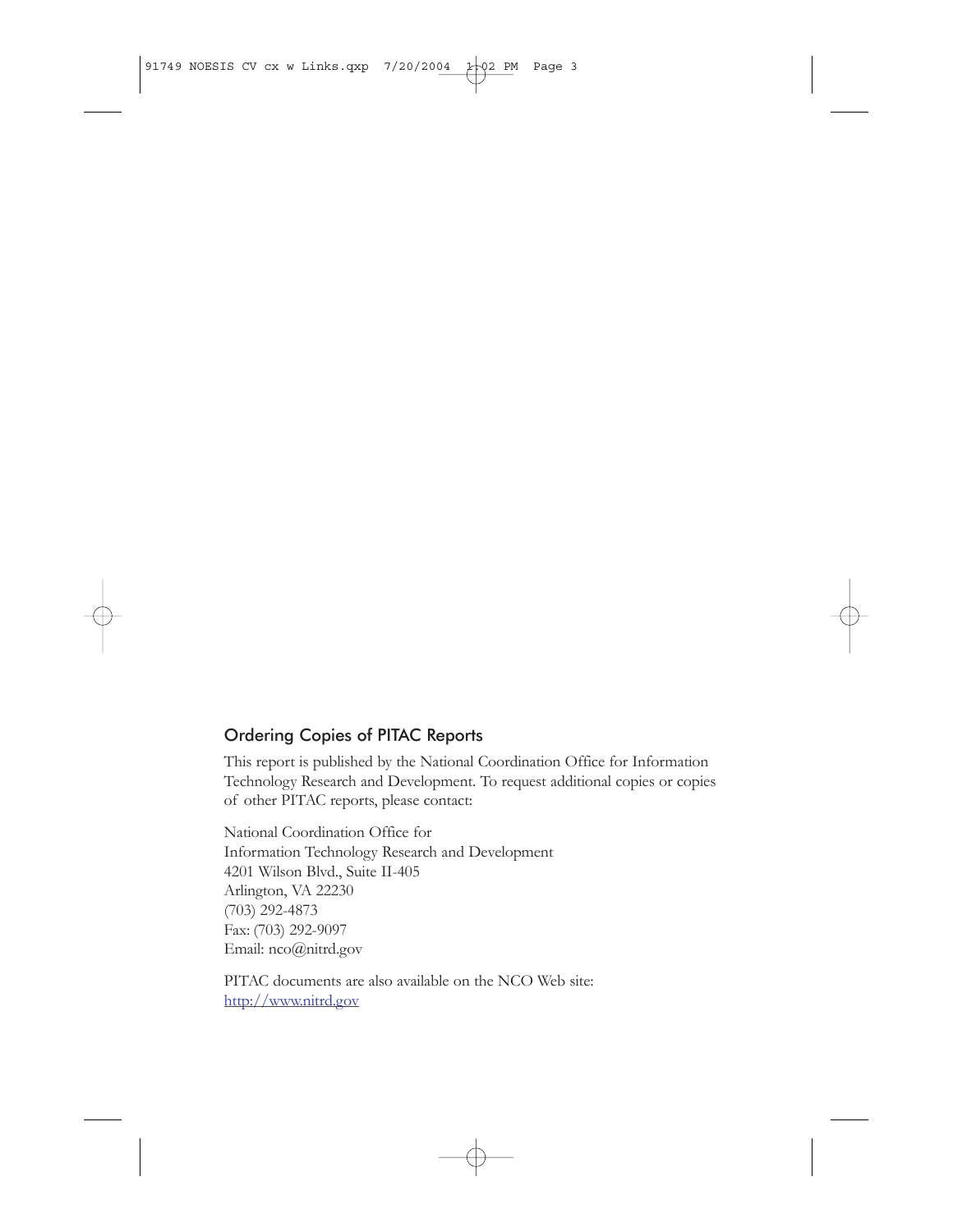# REPORT TO THE PRESIDENT

# Revolutionizing Health Care Through Information Technology

# President's Information Technology Advisory Committee

# JUNE 2004

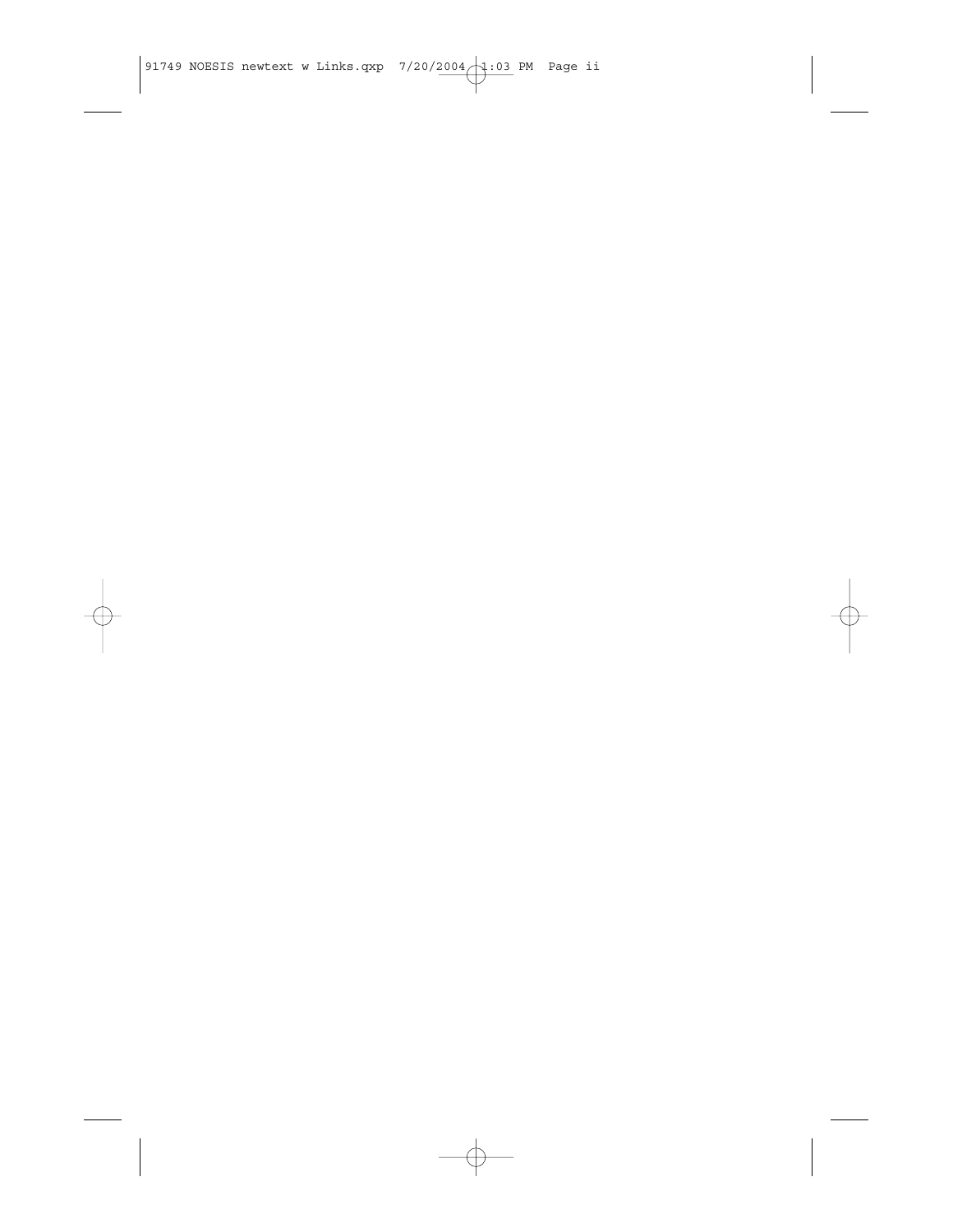

#### Co-Chairs:

Marc R. Benioff Edward D. Lazowska

#### **Members:**

Ruzena Bajcsy J. Carter Beese, Jr. Pedro Celis Patricia Thomas Evans Manuel A. Fernandez Luis E. Fiallo José-Marie Griffiths William J. Hannigan Jonathan C. Javitt Judith L. Klavans F. Thomson Leighton Harold Mortazavian Randall D. Mott Peter M. Neupert Eli M. Noam David A. Patterson Alice G. Quintanilla Daniel A. Reed Eugene H. Spafford David H. Staelin Peter S. Tippett Geoffrey Yang

## President's Information Technology Advisory Committee

June 30, 2004

The Honorable George W. Bush President of the United States The White House Washington, D.C. 20500

Dear Mr. President:

With great pleasure we submit to you the enclosed report entitled *Revolutionizing Health Care Through Information Technology*. We trust that the recommendations in this report will prove helpful in improving health care for all Americans—a key goal of the Administration—by showing how to accelerate the application of information technology in health care.

In our study over the last eight months, the President's Information Technology Advisory Committee (PITAC) focused on one of the most fundamental and pervasive problems of health care delivery: the paper-based medical record. From prescriptions to medical histories and life-critical hospital charts, patient care today relies on an increasingly antiquated, costly, and error-prone system of pen-and-paper notations. We heard repeatedly from health care providers and practitioners that the potential of information technology to reduce the number of medical errors, reduce costs, and improve patient care is enormous. However, there are significant barriers to innovation that will require Federal leadership to overcome.

The essence of our recommendations is a framework for a 21st century health care information infrastructure that revolutionizes medical records systems. The four core elements of this framework are:

 $\blacksquare$  Electronic health records for all Americans that provide every patient and his or her caregivers the necessary information required for optimal care while reducing costs and administrative overhead.

c/o National Coordination Office for Information Technology Research & Development 4201 Wilson Boulevard . Suite II-405 . Arlington, VA 22230 703-292-4873 (ITRD) . FAX (703) 292-9097 . nco@nitrd.gov . www.nitrd.gov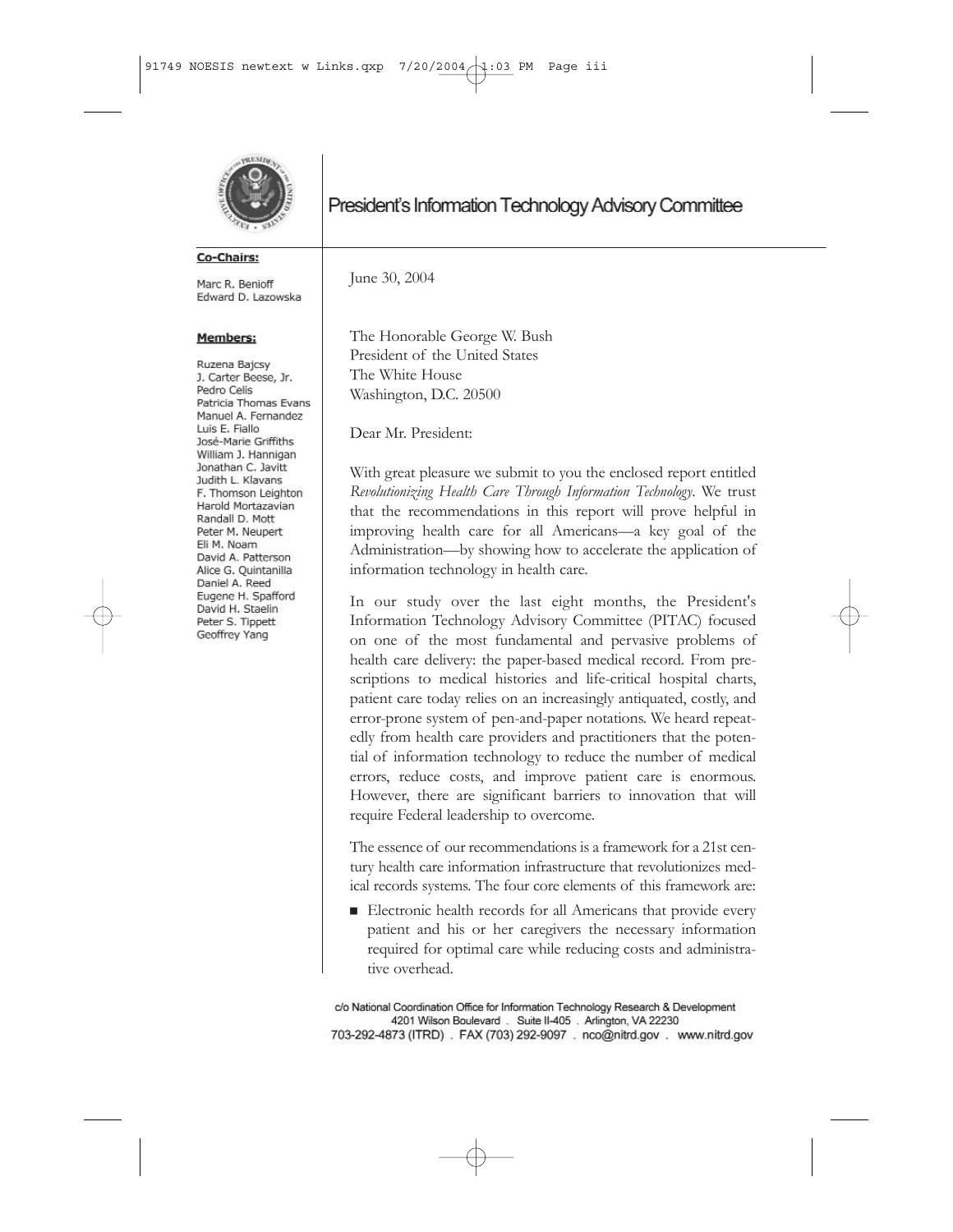Page 2 June 30, 2004

- Gomputer-assisted clinical decision support to increase the ability of health care providers to take advantage of state-of-the-art medical knowledge as they make treatment decisions (enabling the practice of evidence-based medicine).
- Computerized provider order entry—such as for tests, medicine, and procedures—both for outpatient care and within the hospital environment.
- Secure, private, interoperable, electronic health information exchange, including both highly specific standards for capturing new data and tools for capturing non-standards-compliant electronic information from legacy systems.

Because these proposals involve significant technical challenges, our 12 individual recommendations address the technical issues in some detail. We would be happy to discuss them further with members of your Administration.

Our committee applauds your initiatives to improve the quality of health care, and we look forward to working with the Administration and Congress to realize the vision you have articulated.

Sincerely,

UM

PITAC Co-Chair PITAC Co-Chair

Enclosure

Marc R. Benioff Edward D. Lazowska, Ph.D.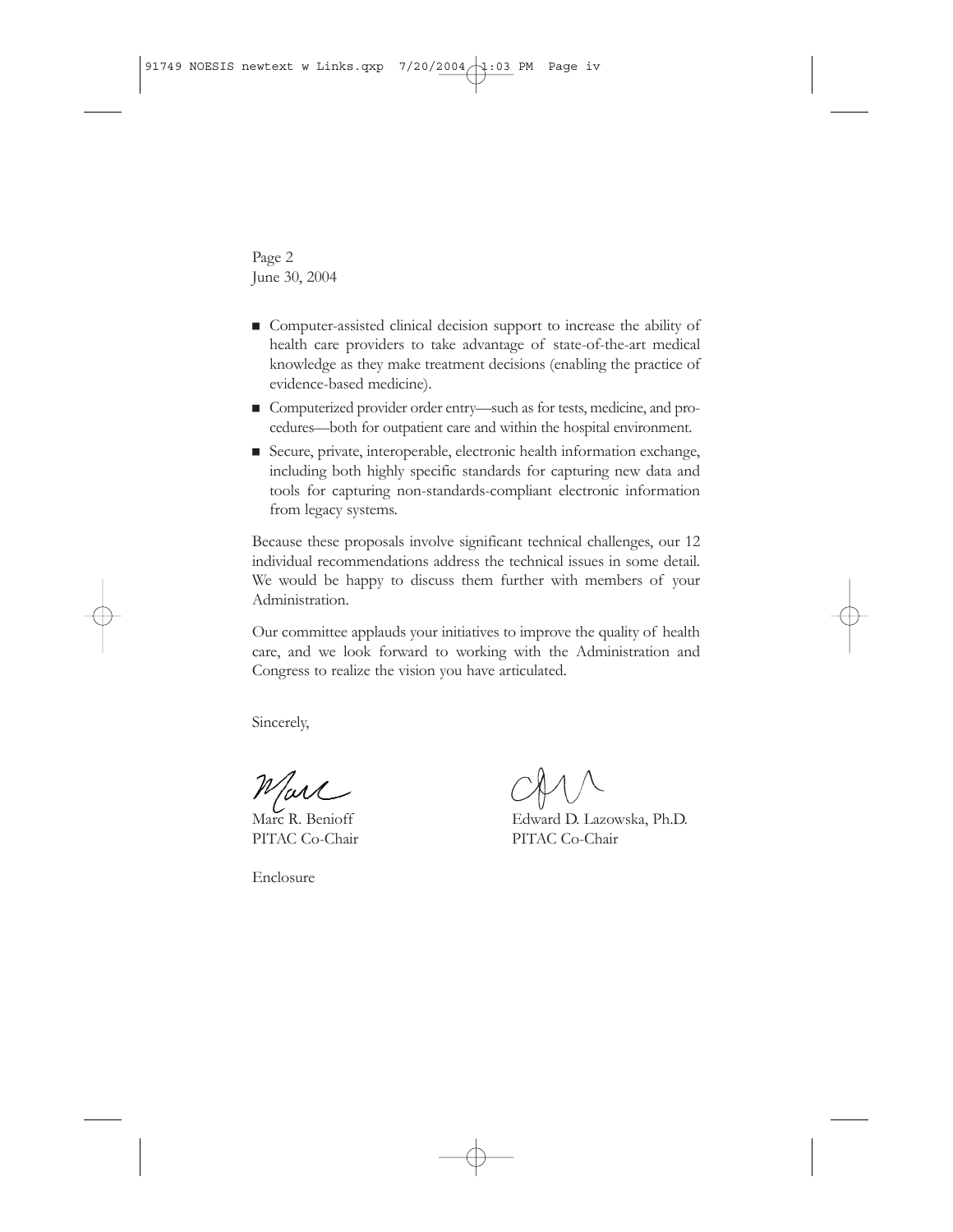# President's Information Technology Advisory Committee

#### CO-CHAIRS

**Marc R. Benioff** *Chairman and CEO* salesforce.com, inc.

#### **Edward D. Lazowska, Ph.D.** *Bill and Melinda Gates Chair*  Department of Computer Science & Engineering University of Washington

#### **MEMBERS**

#### **Ruzena Bajcsy, Ph.D.**

*Director, Center for Information Technology Research in the Interest of Society (CITRIS) and Professor* University of California, Berkeley

**J. Carter Beese, Jr.** *President* Riggs Capital Partners

#### **Pedro Celis, Ph.D.**

*Software Architect* Microsoft Corporation

#### **Patricia Thomas Evans**

*President and CEO* Global Systems Consulting Corporation

#### **Manuel A. Fernandez**

*Managing Director* SI Ventures/Gartner

### **Luis E. Fiallo**

*President* Fiallo and Associates, LLC

#### **José-Marie Griffiths, Ph.D.**

*Doreen E. Boyce Chair and Professor* School of Information Science University of Pittsburgh

#### **William J. Hannigan** *President*

AT&T

#### **Jonathan C. Javitt, M.D., M.P.H.**

*Senior Fellow* Potomac Institute for Policy Studies

#### **Judith L. Klavans, Ph.D.**

*Director of Research* Center for the Advanced Study of Language and Research Professor College of Library and Information Science University of Maryland

**F. Thomson Leighton, Ph.D.** *Chief Scientist* Akamai Technologies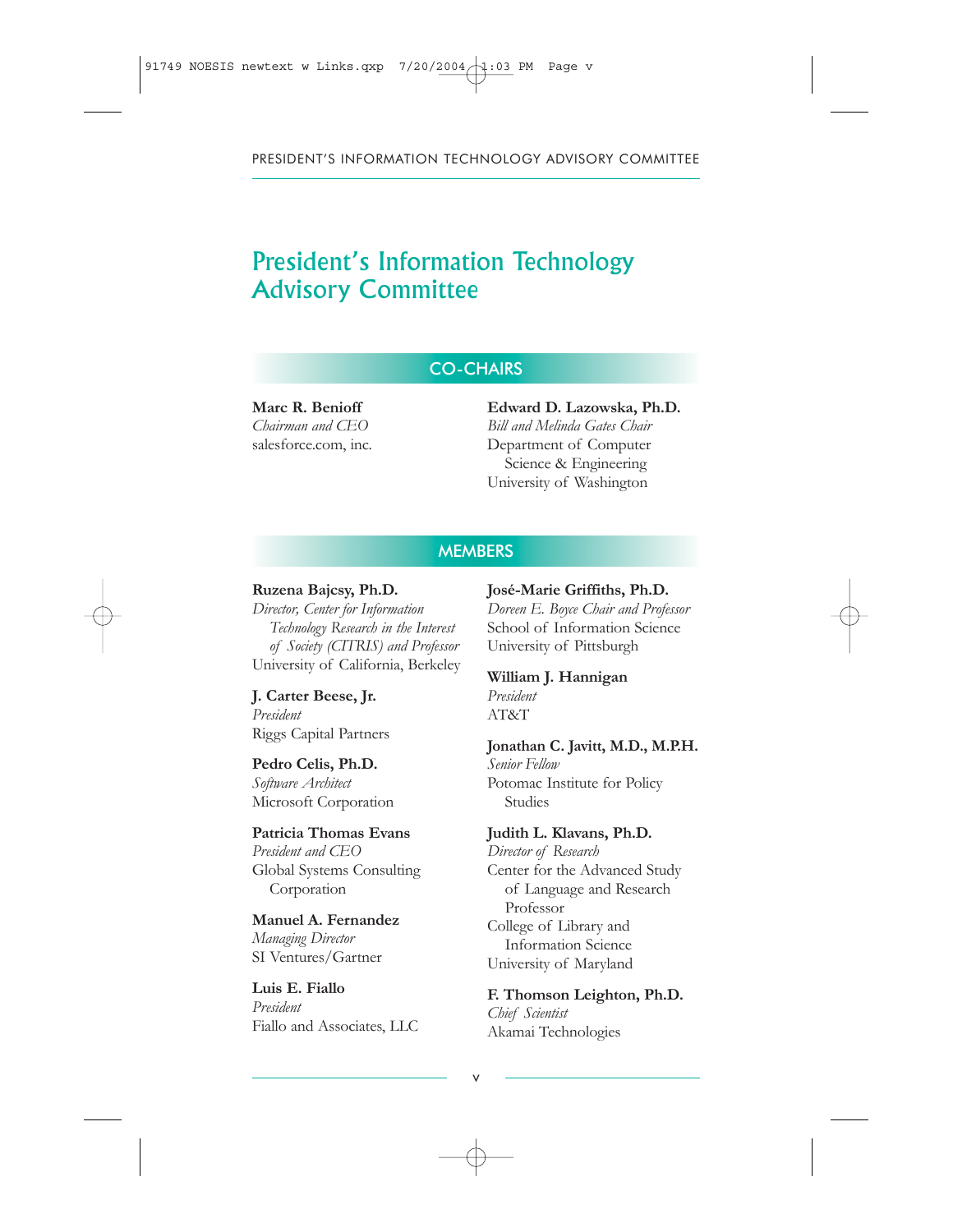#### **Harold Mortazavian, Ph.D.**

*President and CEO* Advanced Scientific Research, Inc.

**Randall D. Mott** *Senior Vice President and CIO* Dell Computer Corporation

**Peter M. Neupert** *Chairman of the Board* drugstore.com, inc.

#### **Eli M. Noam, Ph.D.**

*Professor and Director of the Columbia Institute for Tele-Information* Columbia University

**David A. Patterson, Ph.D.** *Professor and E.H. and M.E. Pardee Chair of Computer Science* University of California, Berkeley

**Alice G. Quintanilla** *President and CEO* Information Assets Management, Inc.

#### **Daniel A. Reed, Ph.D.**

*Kenan Eminent Professor and Director, Institute for Renaissance Computing* Department of Computer Science University of North Carolina at Chapel Hill

#### **Eugene H. Spafford, Ph.D.**

*Professor and Executive Director, Center for Education and Research in Information Assurance and Security (CERIAS)*  Purdue University

#### **David H. Staelin, Sc.D.**

*Professor of Electrical Engineering* Massachusetts Institute of Technology

**Peter S. Tippett, M.D., Ph.D.** *CTO and Vice-Chairman* TruSecure Corporation

#### **Geoffrey Yang** *Managing Director* Redpoint Ventures

### HEALTH SUBCOMMITTEE

**Jonathan C. Javitt, M.D., M.P.H., Chair** *Senior Fellow* Potomac Institute for Policy Studies

#### **Peter M. Neupert, Co-Chair**

*Chairman of the Board*  drugstore.com, inc.

#### **David H. Staelin, Sc.D., Co-Chair**

*Professor of Electrical Engineering* Massachusetts Institute of Technology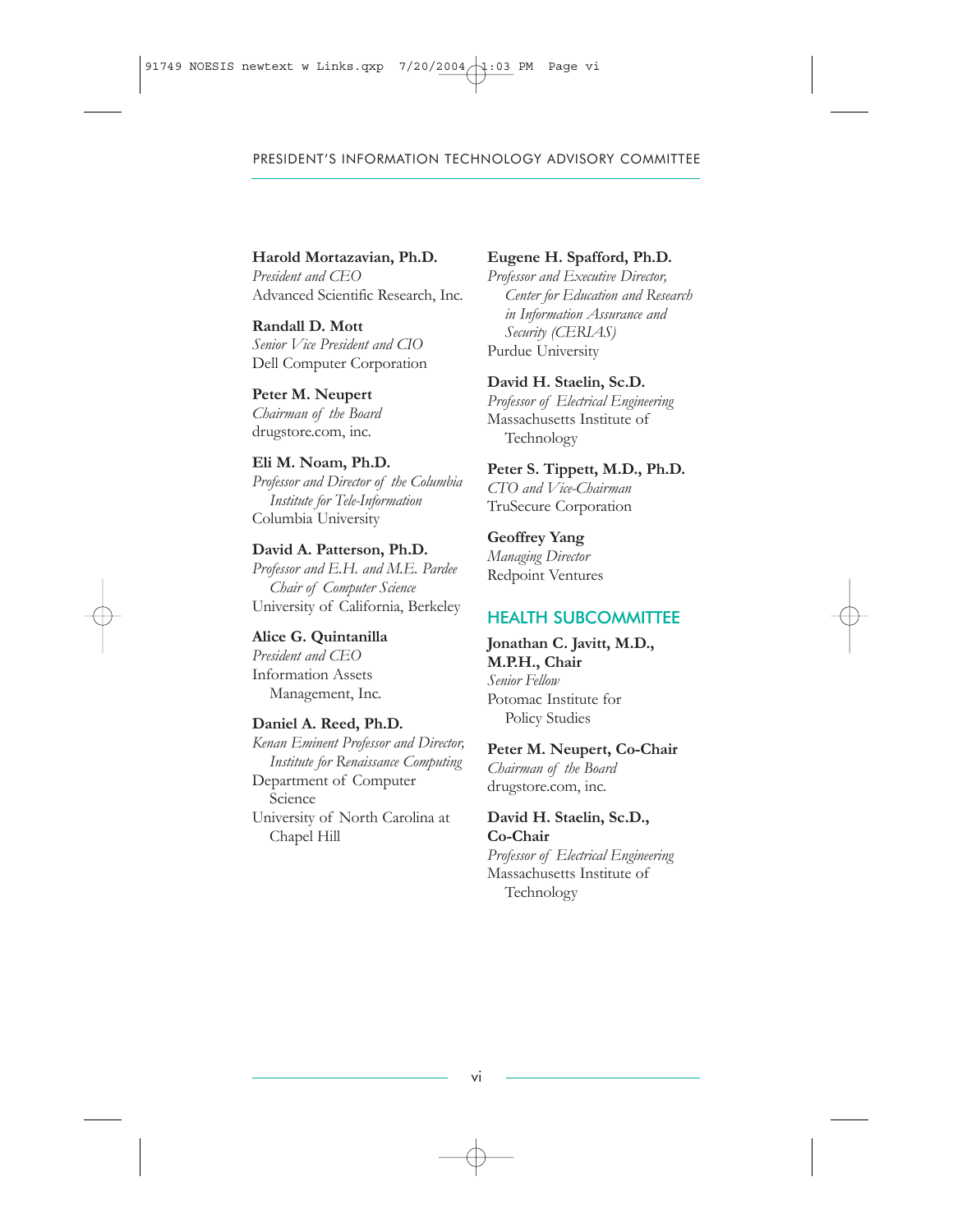# About PITAC and This Report

The President's Information Technology Advisory Committee (PITAC) is appointed by the President to provide independent expert advice on maintaining America's preeminence in advanced information technology (IT). PITAC members are IT leaders in industry and academe with expertise relevant to critical elements of the national information infrastructure such as high-performance computing, large-scale networking, and high-assurance software and systems design. The Committee's studies help guide the Administration's efforts to accelerate the development and adoption of information technologies vital for American prosperity in the 21st century.

Chartered by Congress under the High-Performance Computing Act of 1991 (Public Law 102-194) and the Next Generation Internet Act of 1998 (Public Law 105-305) and formally renewed through Presidential Executive Orders, PITAC is a Federally chartered advisory committee operating under the Federal Advisory Committee Act (FACA) (Public Law 92-463) and other Federal laws governing such activities.

"Revolutionizing Health Care Through Information Technology," the current Committee's first report to the President, reflects the assessment of PITAC members that the overall quality and cost-effectiveness of U.S. health care delivery bear directly on the three top national priorities of national, homeland, and economic security established by the Administration. PITAC concluded that although the potential of IT to

improve the delivery of care while reducing costs is enormous, concerted national leadership is essential to achieving this objective. Numerous expert bodies have addressed the potential benefits to care

# …the potential of IT to improve the delivery of care while reducing costs is enormous…

providers and to individual Americans of applying IT to the complex, often life-critical, and increasingly costly and error-prone paper-based realm of medical record-keeping. This report focuses on specific barriers to the nationwide implementation of health IT—barriers that can only be addressed by the Federal government.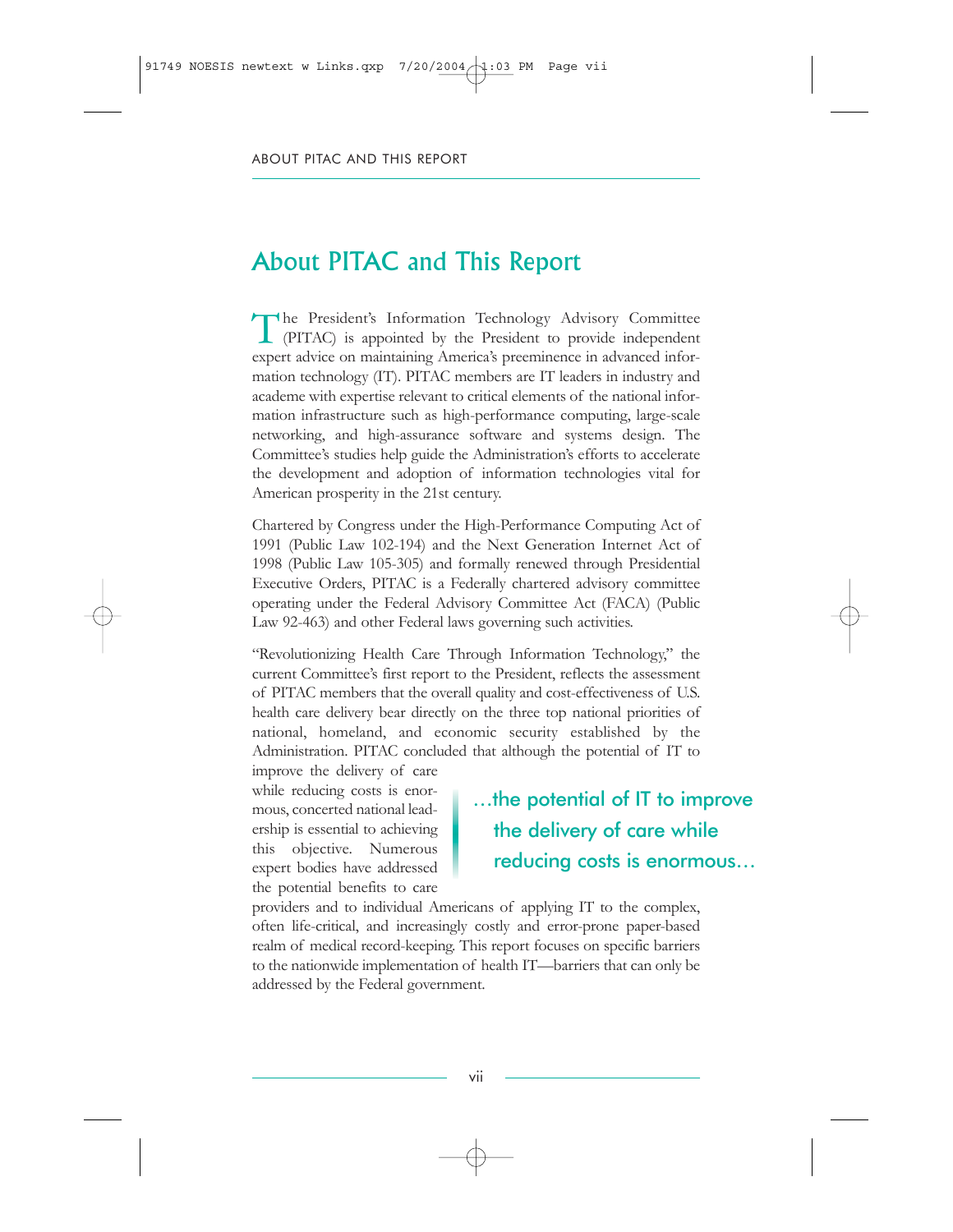Calling for Federal leadership to spur needed technological innovation, the PITAC report offers 12 specific recommendations for Federal research and actions to enable development of 21st century electronic

This report focuses on specific barriers to the nationwide implementation of health IT—barriers that can only be addressed by the Federal government.

medical records systems. At the core of such systems is the concept of a secure, patient-centered electronic health record (EHR) that: 1) safeguards personal privacy; 2) uses standardized clinical terminology that can be correctly read by any care provider and incorporated into computerized tools to support clinical decision making; 3) eliminates today's dangers of illegible hand-

writing and missing patient information; and 4) can be transferred as a patient's care requires over a secure communications infrastructure for electronic information exchange.

The report's findings and recommendations were developed by the Health Subcommittee of PITAC during eight months of study. The subcommittee was briefed by both health care and IT experts in government and the private sector; reviewed the current literature; and gathered viewpoints at a town hall meeting of practitioners, researchers, and members of the public in conjunction with a major national meeting on health IT. The subcommittee's draft findings and recommendations were reviewed by the whole PITAC on April 13, 2004, and the final report was approved at its June 17, 2004 meeting.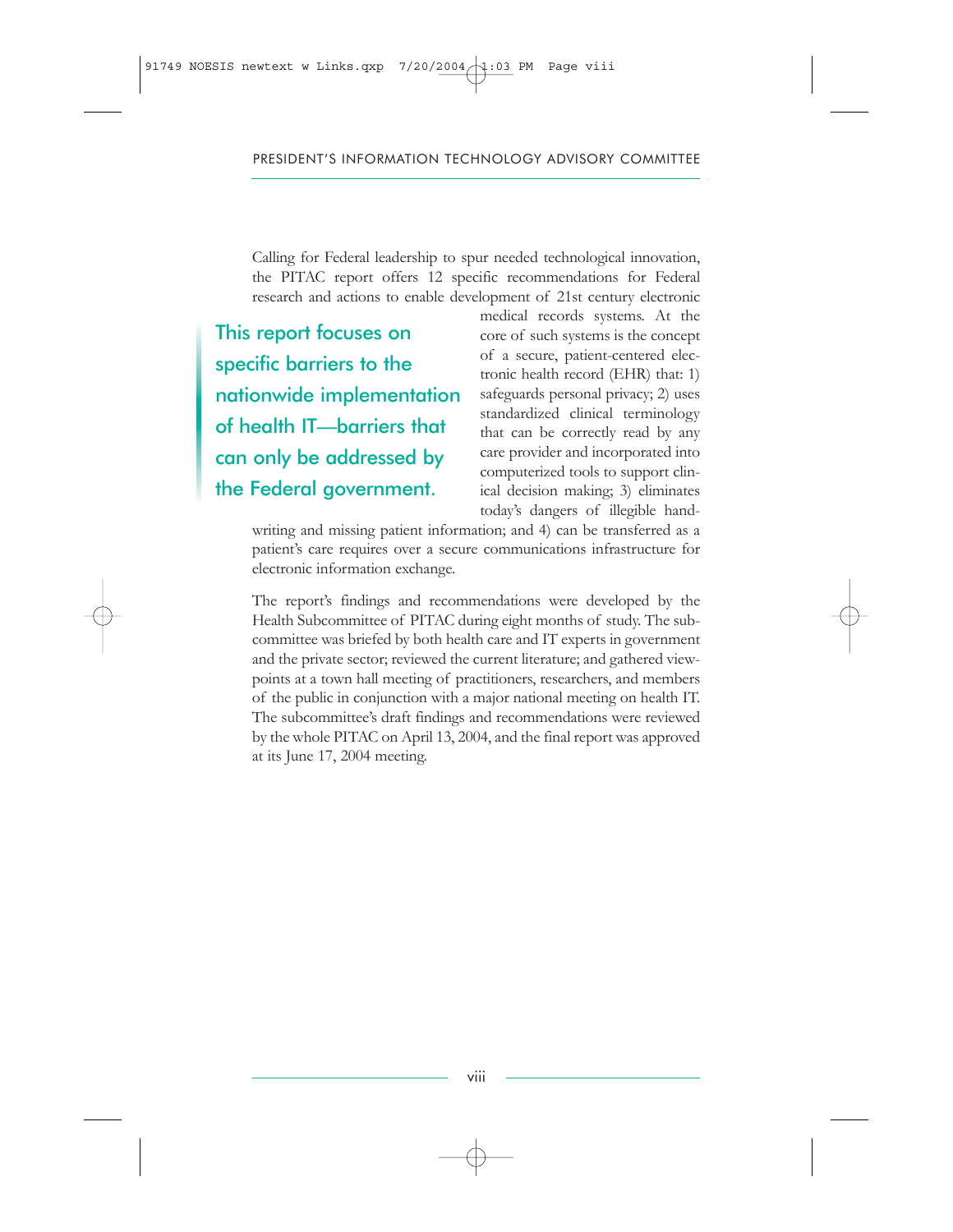# Table of Contents

| PRESIDENT'S INFORMATION TECHNOLOGY                                                                                       |  |  |  |
|--------------------------------------------------------------------------------------------------------------------------|--|--|--|
|                                                                                                                          |  |  |  |
|                                                                                                                          |  |  |  |
|                                                                                                                          |  |  |  |
| FINDINGS AND RECOMMENDATIONS 11                                                                                          |  |  |  |
| PART I-PROMOTING THE ELECTRONIC HEALTH<br>RECORD, CLINICAL DECISION SUPPORT, AND<br>COMPUTERIZED PROVIDER ORDER ENTRY 12 |  |  |  |
| 1. Economic Incentives for Investment in Health IT 12                                                                    |  |  |  |
| Health Information Exchange 14<br>2.                                                                                     |  |  |  |
| Facilitating the Sharing of EHR Technologies 16<br>3.                                                                    |  |  |  |
| Leveraging Federal Health IT Investments 18<br>4.                                                                        |  |  |  |
| 5.                                                                                                                       |  |  |  |
| Standardized, Interoperable EHRs 24<br>6.                                                                                |  |  |  |
| The Human-Machine Interface and EHRs 26<br>7.                                                                            |  |  |  |
| Coordination of Federal NHII Development 28<br>8.                                                                        |  |  |  |
| PART II-PROMOTING SECURE, PRIVATE, INTEROPERABLE<br>HEALTH INFORMATION EXHANGE 30                                        |  |  |  |
| 9. Unambiguous Patient Identification 30                                                                                 |  |  |  |
| 10. Encrypted Internet Communications 32                                                                                 |  |  |  |
| 11. Trust Hierarchy and Authentication 34                                                                                |  |  |  |
|                                                                                                                          |  |  |  |
| APPENDIX I: HEALTH SUBCOMMITTEE                                                                                          |  |  |  |
|                                                                                                                          |  |  |  |
|                                                                                                                          |  |  |  |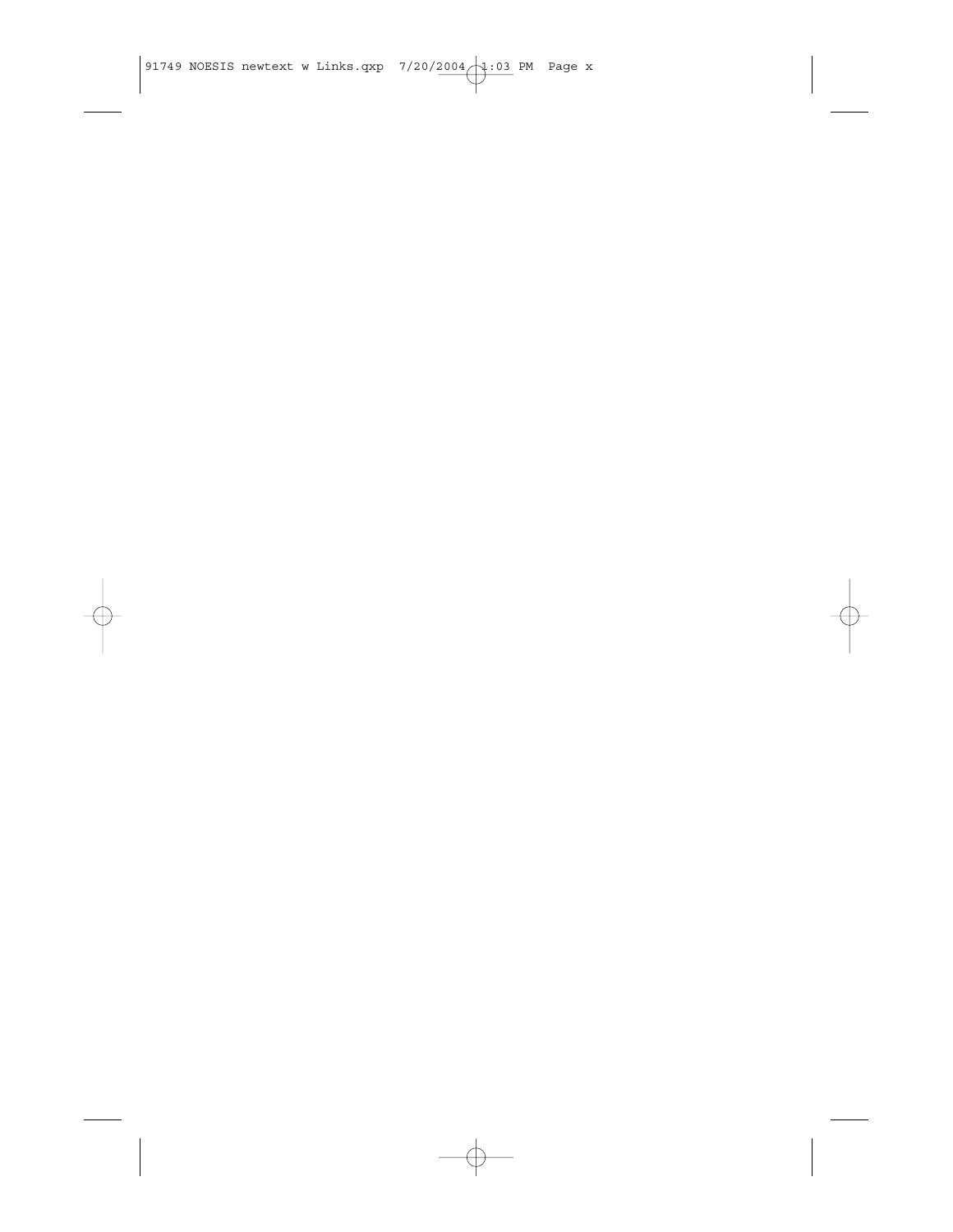# **Overview**

The U.S. health care system is acknowledged to be the world's most advanced scientifically and technologically. But amid multimillion-

dollar diagnostic instruments, highly trained caregivers, and a vast facilities infrastructure, the most fundamental and pervasive basis on which Americans receive health care is the hand-

…the most remarkable feature of this twenty-first century medicine is that we hold it together with nineteenth-century paperwork<sup>1</sup>

written notation. Such notations not only form the record of a patient's interactions with a health care professional but also serve as the instructions for treatment, from prescriptions taken to a pharmacy to pre-operative and post-operative surgical procedures.

The paper-based techniques for record-keeping served caregivers and their patients well in earlier eras, when most people had a single physician over many years and much of their medical history resided in that physician's memory. In the modern era, however, the enormous complexity and sophistication of medical practice involving multiple care providers, the geographic mobility of citizens, and the critical requirement for adequate patient information in medical decision making have stressed the traditional modes to the breaking point. Indicators of distress in the health care delivery system have been visible for some time. Some examples:

Medical errors, many of which can be prevented, are too common. In 2000, the Institute of Medicine estimated that 44,000 to 98,000 people die each year from medical errors in hospitals alone.<sup>2</sup> The magnitude and consequence of error in the outpatient setting is yet to be tallied.

 $\_$  ,  $\_$  ,  $\_$  ,  $\_$  ,  $\_$  ,  $\_$  ,  $\_$  ,  $\_$  ,  $\_$  ,  $\_$  ,  $\_$  ,  $\_$  ,  $\_$  ,  $\_$  ,  $\_$  ,  $\_$  ,  $\_$  ,  $\_$  ,  $\_$  ,  $\_$  ,  $\_$  ,  $\_$  ,  $\_$  ,  $\_$  ,  $\_$  ,  $\_$  ,  $\_$  ,  $\_$  ,  $\_$  ,  $\_$  ,  $\_$  ,  $\_$  ,  $\_$  ,  $\_$  ,  $\_$  ,  $\_$  ,  $\_$  ,

Secretary Tommy G. Thompson, remarks offered at the Health Information Technology Summit, Washington, D.C. May 6, 2004. [http://www.hhs.gov/news/speech/2004/040506.html.](http://www.itrd.gov/outsidelink.php?url=www.hhs.gov%2Fnews%2Fspeech%2F2004%2F040506.html)

<sup>2</sup> Institute of Medicine (IOM). *To Err Is Human: Building a Safer Health System*. National Academies Press, Washington, D.C. 2000. [http://www.nap.edu/openbook/0309068371/html/.](http://www.itrd.gov/outsidelink.php?url=www.nap.edu%2Fopenbook%2F0309068371%2Fhtml%2F)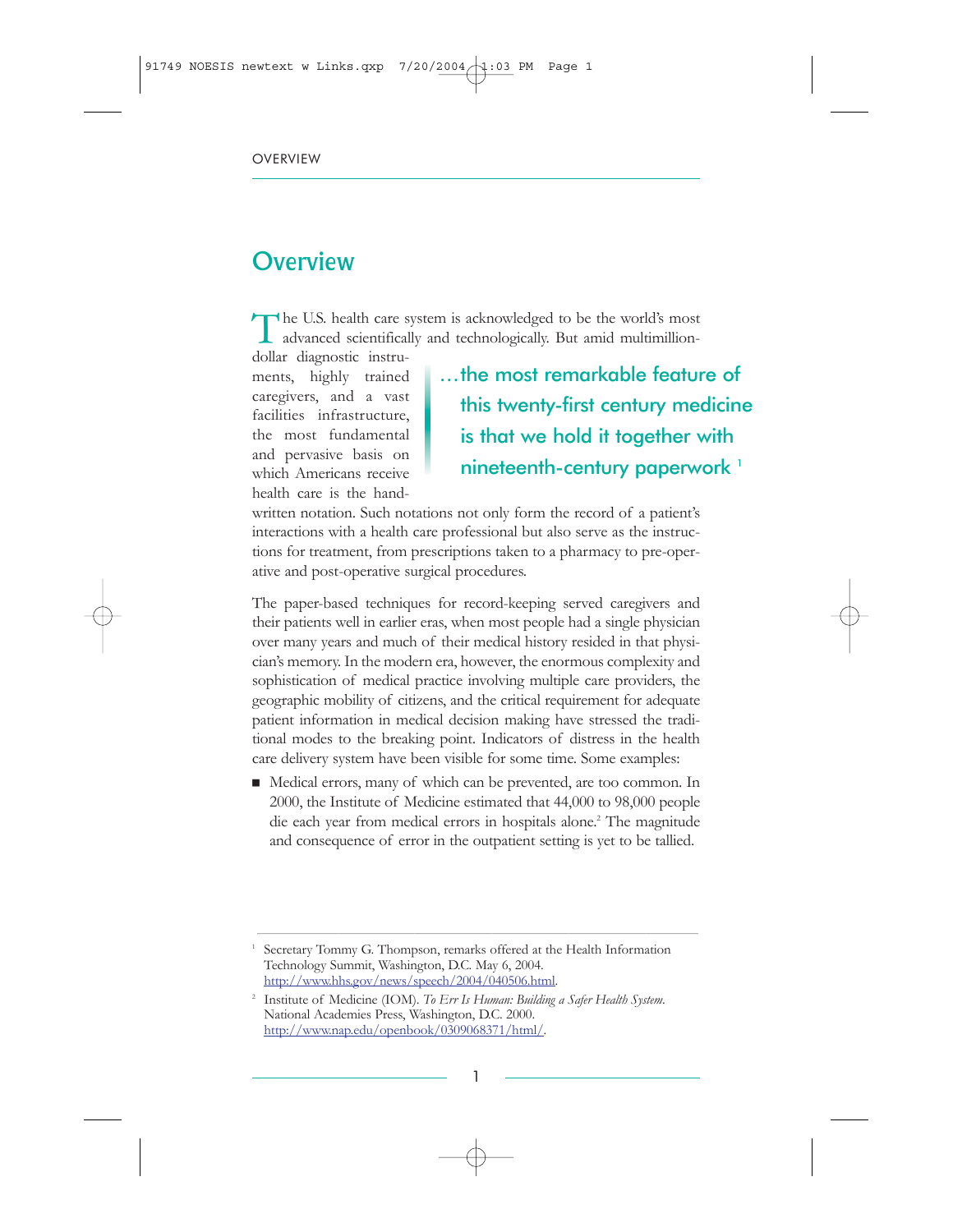

- Medication errors have been found in one of every five doses given in typical hospitals and skilled nursing facilities, and 7 percent of those errors (more than 40 per day in a typical 300-patient facility) were potentially life threatening.<sup>3</sup>
- $\blacksquare$  Health insurance costs have risen by over 10 percent in each of the past three years.<sup>4</sup>
- From 17 percent to 49 percent of diagnostic laboratory tests are performed needlessly because medical history and results of earlier tests are not available when new tests are ordered.<sup>5,6</sup>
- There is no nationwide monitoring system to identify potential epidemics at an early stage, to identify patterns of adverse drug reactions, or to identify bioterrorist incidents in a timely manner.<sup>7</sup>

While these circumstances are well known, the root causes have not been clearly identified. In the Committee's view, the following factors head the list:

 $\blacksquare$  The inherent limitation that individual caregivers cannot maintain every patient's full background information as well as current scientific and clinical best practice knowledge in their heads in order to make the best possible treatment decisions.<sup>8</sup>

 $\_$  ,  $\_$  ,  $\_$  ,  $\_$  ,  $\_$  ,  $\_$  ,  $\_$  ,  $\_$  ,  $\_$  ,  $\_$  ,  $\_$  ,  $\_$  ,  $\_$  ,  $\_$  ,  $\_$  ,  $\_$  ,  $\_$  ,  $\_$  ,  $\_$  ,  $\_$  ,  $\_$  ,  $\_$  ,  $\_$  ,  $\_$  ,  $\_$  ,  $\_$  ,  $\_$  ,  $\_$  ,  $\_$  ,  $\_$  ,  $\_$  ,  $\_$  ,  $\_$  ,  $\_$  ,  $\_$  ,  $\_$  ,  $\_$  ,

<sup>6</sup> Healthcare Information and Management Systems Society. "EHR and the Return on Investment." 2003. [http://www.himss.org/content/files/EHR-ROI.pdf.](http://www.itrd.gov/outsidelink.php?url=www.himss.org%2Fcontent%2Ffiles%2FEHR-ROI.pdf)

<sup>3</sup> Barker K.N., Flynn E.A., Pepper G.A., et al. Medication errors observed in 36 healthcare facilities. *Archives of Internal Medicine*. 2002;162:1897-1903.

<sup>4</sup> The 2003 Kaiser Family Foundation and the Health Research and Educational Trust *Employer Health Benefits 2003 Annual Survey* found that increases in health insurance premiums were 10.9 percent, 12.9 percent, and 13.9 percent for 2001, 2002, and 2003 respectively. See [http://www.kff.org/insurance/ehbs2003-1](http://www.itrd.gov/outsidelink.php?url=www.kff.org%2Finsurance%2Fehbs2003-1-set.cfm) [set.cfm](http://www.itrd.gov/outsidelink.php?url=www.kff.org%2Finsurance%2Fehbs2003-1-set.cfm) for details.

<sup>5</sup> Tierney W.M., McDonald C.J., Martin D.K., Hui S.L., and Rogers M.P. Computerized display of past test results: Effect on outpatient testing. *Annals of Internal Medicine*. 1987;107:569-74.

<sup>7</sup> Regional projects are addressing these issues, but national monitoring is still in the future. See a recent example research project: Heffernan R., Mostashari F., Das D., Karpati A., Kulldorff M., and Weiss D. Syndromic surveillance in public health practice, New York City. *Emerging Infectious Diseases*. May 2004. Available at: [http://www.cdc.gov/ncidod/Eid/vol10no5/03-0646.htm.](http://www.itrd.gov/outsidelink.php?url=www.cdc.gov%2Fncidod%2FEid%2Fvol10no5%2F03-0646.htm)

<sup>8</sup> Miller G. A. The magic number seven, plus or minus two: Some limits on our capacity for processing information. *Psychological Review*, 63:81-97, 1956.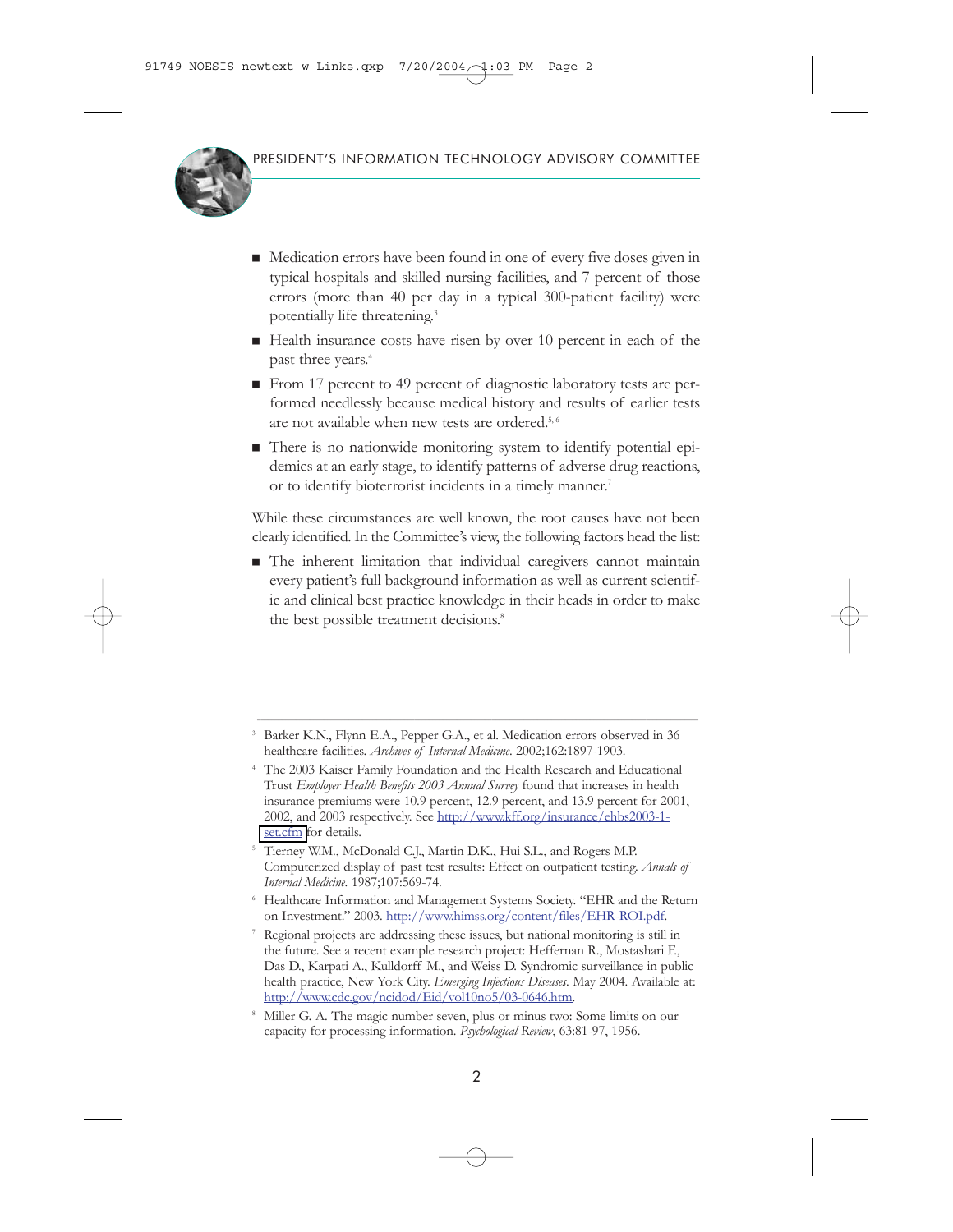- The absence of necessary patient information and medical knowledge in the hands of decision makers at the point of clinical decision making.
- $\blacksquare$  An information recording system that relies heavily on human interpretation (e.g., handwriting, dosages).
- $\blacksquare$  The rapid pace of medical advances, which overwhelms the ability of caregivers to keep up.

The key to solving these problems is greater reliance on IT: to present the health care provider with appropriate patient information and knowledge resources at the point of clinical decision making; to record clinical concepts and events in standard, legible, and computable ways; and to check for potential errors in the decision-making process. Currently, most U.S. hospitals, outpatient settings, and other sites of care lack the kind of health IT infrastructure that would support these solutions.<sup>9</sup> Nationwide implementation of health information technology is the only demonstrated method of controlling costs in the long term without decreasing the quality of health care delivered.<sup>10</sup>

In his January 2004 State of the Union Address, President George W. Bush highlighted the importance of IT in health care when he stated, "By computerizing health records, we can avoid dangerous medical mistakes, reduce costs, and improve care." The goal of this PITAC report is to help accelerate the adoption of IT in the health care sector by providing guidance to overcome the principal technological barriers to moving in this revolutionizing direction. The Committee's general findings are that:

 $\_$  ,  $\_$  ,  $\_$  ,  $\_$  ,  $\_$  ,  $\_$  ,  $\_$  ,  $\_$  ,  $\_$  ,  $\_$  ,  $\_$  ,  $\_$  ,  $\_$  ,  $\_$  ,  $\_$  ,  $\_$  ,  $\_$  ,  $\_$  ,  $\_$  ,  $\_$  ,  $\_$  ,  $\_$  ,  $\_$  ,  $\_$  ,  $\_$  ,  $\_$  ,  $\_$  ,  $\_$  ,  $\_$  ,  $\_$  ,  $\_$  ,  $\_$  ,  $\_$  ,  $\_$  ,  $\_$  ,  $\_$  ,  $\_$  ,

<sup>9</sup> Recent surveys found that less than 14 percent of hospitals have CPOE systems and require providers to use them and that approximately 16 percent of primary care physicians and 11 percent of specialists use an EHR in practice. See [http://www.citl.org/research/ACPOE\\_Executive\\_Preview.pdf.](http://www.itrd.gov/outsidelink.php?url=www.citl.org%2Fresearch%2FACPOE_Executive_Preview.pdf)

<sup>&</sup>lt;sup>10</sup> The Center for Information Technology Leadership (CITL) projects annual savings of approximately \$44 billion with nationwide implementation of advanced ambulatory CPOE systems (which incorporate CDS). These savings are based on avoiding nearly 1.3 million outpatient visits and 190,000 hospital admissions, as well as more cost-effective medication, radiology, and lab ordering. See [http://www.citl.org/research/ACPOE.htm.](http://www.itrd.gov/outsidelink.php?url=www.citl.org%2Fresearch%2FACPOE.htm)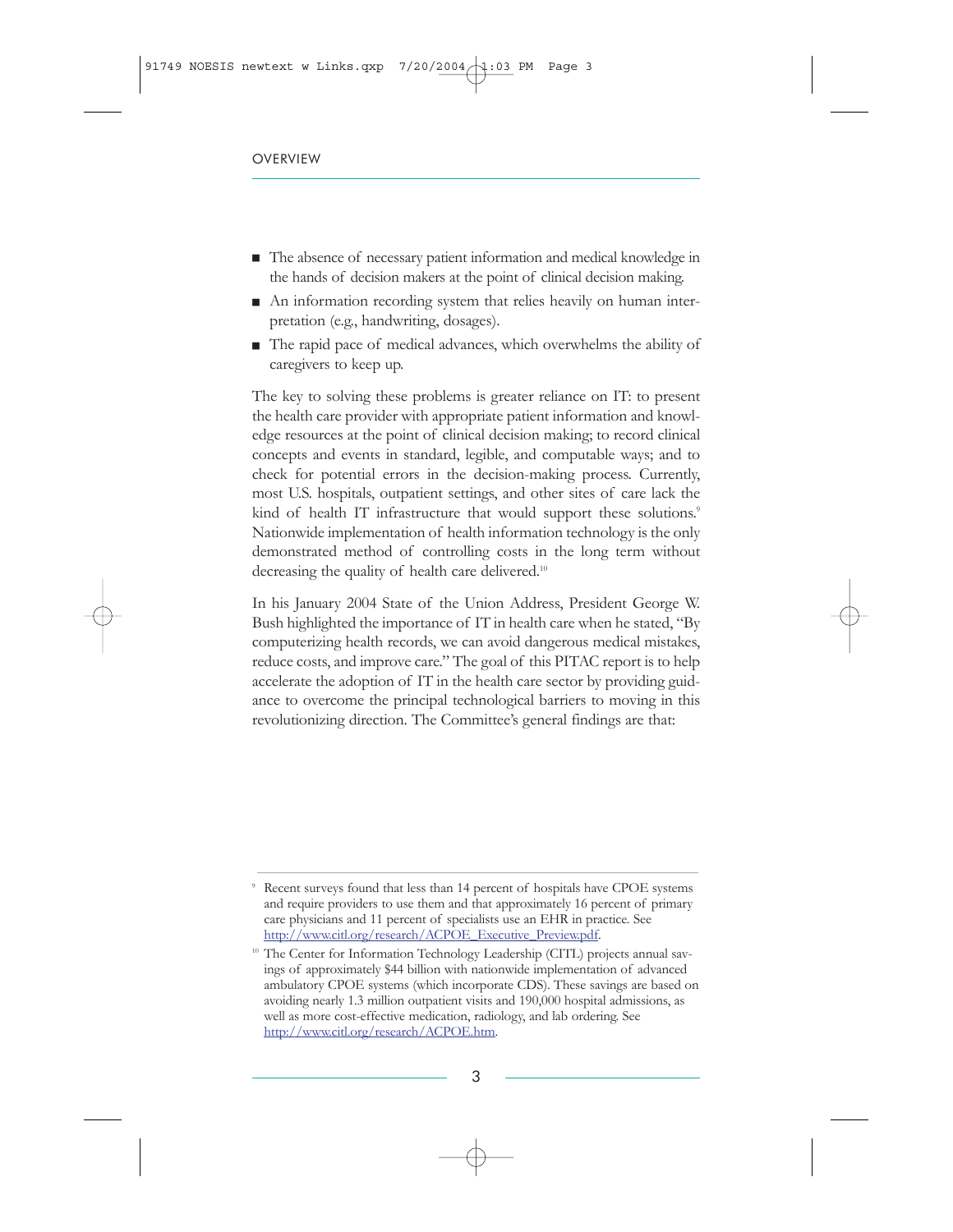

- Information technology can significantly reduce errors and costs while improving the quality of care received by patients in our health care system.<sup>11, 12</sup>
- $\blacksquare$  Presidential leadership is essential to achieving the full potential of health information technology because multiple Federal departments and agencies must be coordinated in concert with the private sector, which delivers most of the care in our 1.6 trillion dollar health care system.
- $\blacksquare$  Advances in our communications and computational infrastructure are making wide adoption of health information technology feasible. Simultaneously, rising health care costs, an aging population, and increasing medical complexity make the adoption of health information technology vital and timely.

To address these findings, PITAC proposes a framework (represented in Figure 1) for a 21st century health care information infrastructure and urges Federal leadership in making its development a key national objective. The four essential elements of this framework are:

- $\blacksquare$  Electronic health records (EHRs) for all Americans that provide every patient and his or her caregivers all necessary information required for optimal care while reducing costs and administrative overhead.
- $\blacksquare$  Computer-assisted clinical decision support (CDS) to increase the ability of health care providers to take advantage of state-of-the-art medical knowledge as they make treatment decisions (enabling the practice of evidence-based medicine).

\_\_\_\_\_\_\_\_\_\_\_\_\_\_\_\_\_\_\_\_\_\_\_\_\_\_\_\_\_\_\_\_\_\_\_\_\_\_\_\_\_\_\_\_\_\_\_\_\_\_\_\_\_\_\_\_\_\_\_\_\_\_\_\_\_\_\_\_\_\_\_\_\_\_\_\_\_\_\_\_\_\_\_\_\_\_\_\_\_\_\_\_\_\_\_\_\_\_\_\_\_\_\_\_\_\_\_\_\_\_\_\_\_\_\_\_\_\_\_\_\_\_\_\_\_\_

[http://www.pubmedcentral.nih.gov/articlerender.fcgi?artid=61372.](http://www.itrd.gov/outsidelink.php?url=www.pubmedcentral.nih.gov%2Farticlerender.fcgi%3Fartid%3D61372)

<sup>&</sup>lt;sup>11</sup> For a case study of implementation of electronic medical records (EMRs) and savings in an outpatient clinical setting, see Barlow S., Johnson J., and Steck J.; "The Economic Effect of Implementing an EMR in an Outpatient Clinical Setting." *Journal of Healthcare Information Management*, Volume 18, No. 1, Winter 2004. [http://www.allscripts.com/\\_resources/docs/wp/cur/JHIM\\_1\\_2004.pdf.](http://www.itrd.gov/outsidelink.php?url=www.allscripts.com%2F_resources%2Fdocs%2Fwp%2Fcur%2FJHIM_1_2004.pdf)

<sup>&</sup>lt;sup>12</sup> At one large academic hospital, the savings were estimated to be \$5 million to \$10 million annually on a \$500 million budget. Another community hospital predicts even larger savings, with expected annual savings of \$21 million to \$26 million, representing about a tenth of its budget. In addition, in a randomized controlled trial, order entry was found to result in a 12.7 percent decrease in total charges and a 0.9 day decrease in length of stay. Even without full computerization of ordering, substantial savings can be realized. Data from LDS Hospital demonstrated that a program that assisted with antibiotic management resulted in a fivefold decrease in the frequency of excess drug dosages and a tenfold decrease in antibiotic-susceptibility mismatches, with substantially lower total costs and lengths of stay. See Bates D., Teich J., Lee J., et al. The impact of computerized provider order entry on medication error prevention. *Journal of the American Medical Informatics Association.* 1999; 6:313-21.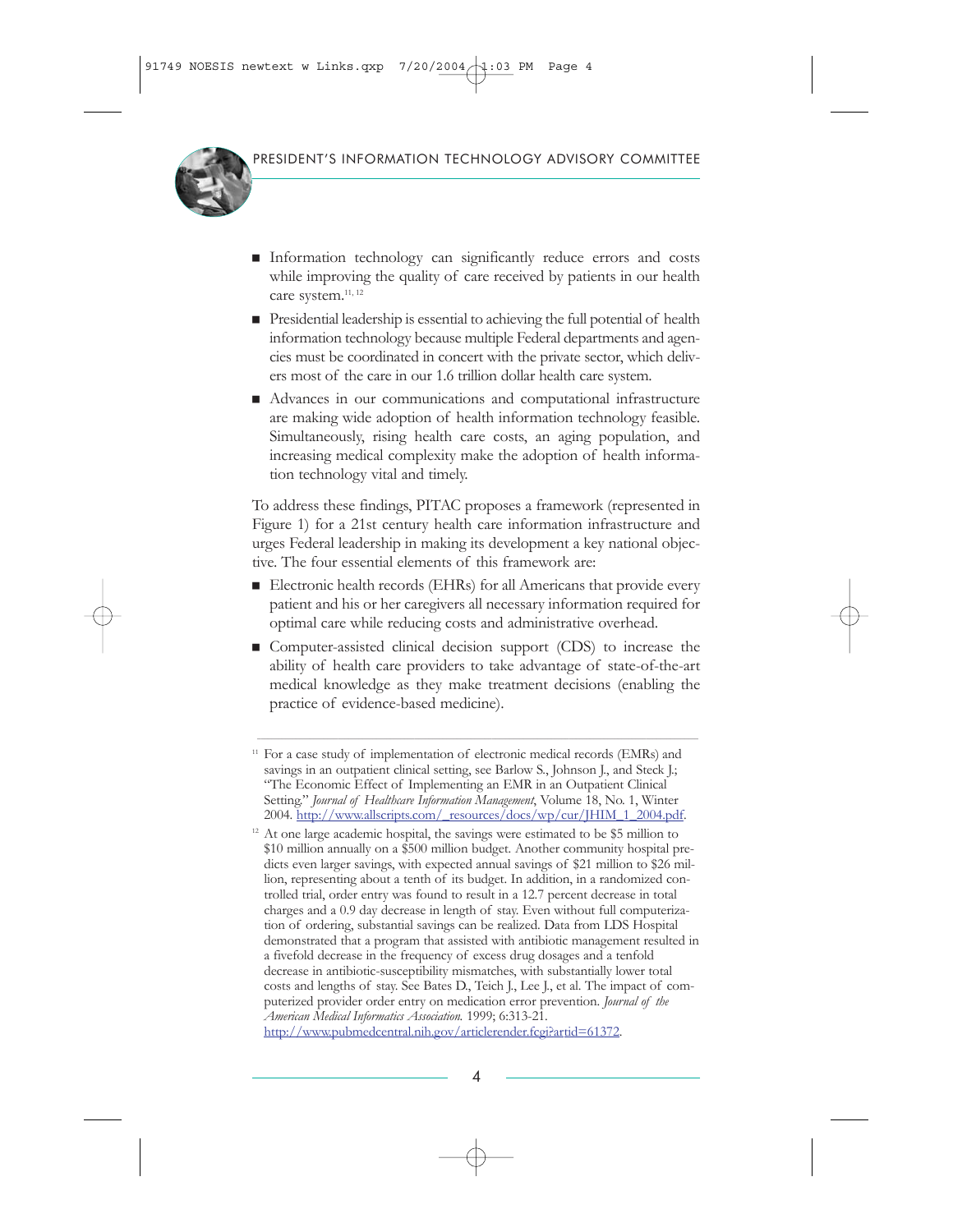- Gomputerized provider order entry (CPOE)—such as for tests, medicine, and procedures—both for outpatient care and within the hospital environment.
- Secure, private, interoperable, electronic health information exchange, including both highly specific standards for capturing new data and tools for capturing non-standards-compliant electronic information from legacy systems.



FIGURE 1. FRAMEWORK FOR 21ST CENTURY HEALTH CARE INFORMATION INFRASTRUCTURE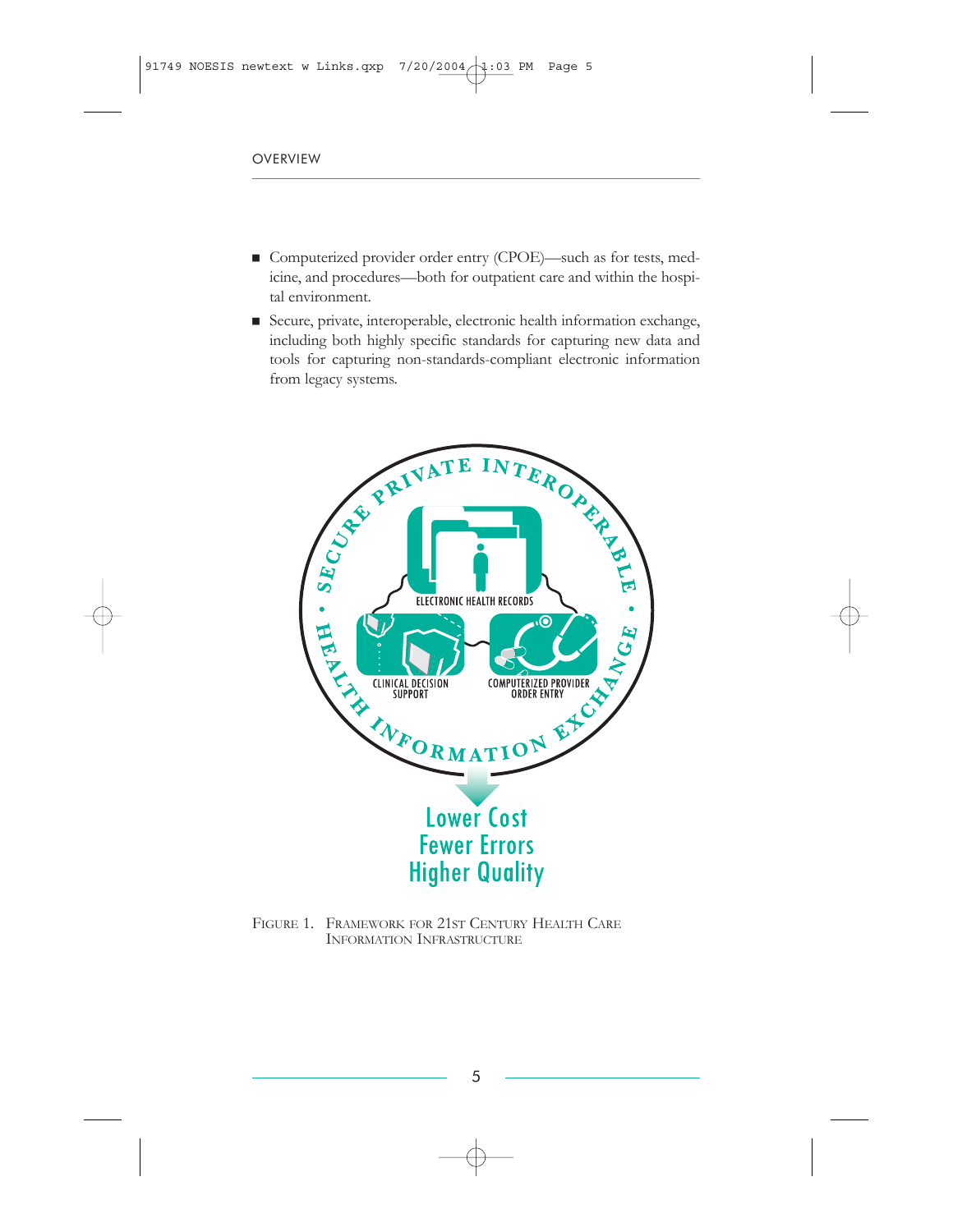

### SURMOUNTING THE BARRIERS TO WIDESPREAD ADOPTION OF HEALTH INFORMATION TECHNOLOGY

Despite the availability and demonstrated results of IT solutions in health care,13 widespread adoption of those solutions is hindered by a series of barriers: regulatory, technical (especially deployment), cultural, and financial (real or perceived). While this report addresses some of the most significant barriers for which Federal government action may be particularly appropriate, considerable research is needed into the nature of and solutions for other barriers.

#### **Medical Errors**

Unlike most industries in which IT has improved efficiency, quality, and productivity, health care still operates using primarily paper-based records, phone calls, faxes, and mail. A patient's vital health information is scattered across records kept in many different locations instead of being available at the time of care. Reports and x-rays are frequently misplaced, misfiled, or missing. Paper records are poorly suited for generating routine reminders to patients or providers of needed immunizations or tests. Health care providers must keep information about drugs, drug interactions, drugs covered by managed-care providers (formularies), clinical guidelines, and recent research in multiple computer systems, on paper, or in memory—a task that the exploding volume of relevant information makes nearly impossible. Handwritten orders and prescriptions are too often misunderstood. Errors have reached such levels that hospitals relying on paper charts and orders might legitimately notify their patients as follows:

*Please be advised that this hospital uses manual, paper-based methods for tracking the process of your care and for implementing the orders of your care providers. Therefore, many orders that your doctors initiate will not be carried out as written. As a result, you may regrettably receive the wrong medicine, the wrong dose of the right medicine, the wrong route of administration, or possibly the correct medicine at the wrong time.*

Accelerating the adoption of information technology throughout the health care environment promises major benefits to consumers, caregivers,

 $\_$  , and the state of the state of the state of the state of the state of the state of the state of the state of the state of the state of the state of the state of the state of the state of the state of the state of the

<sup>13</sup> National Research Council, *Networking for Health: Prescriptions for the Internet*. Committee on Enhancing the Internet for Health Applications: Technical Requirements and Implementation Strategies, Computer Science and Telecommunications Board, Commission on Physical Sciences, Mathematics, and Applications, National Academies Press, Washington, D.C. 2000. [http://books.nap.edu/catalog/9750.html.](http://www.itrd.gov/outsidelink.php?url=books.nap.edu%2Fcatalog%2F9750.html)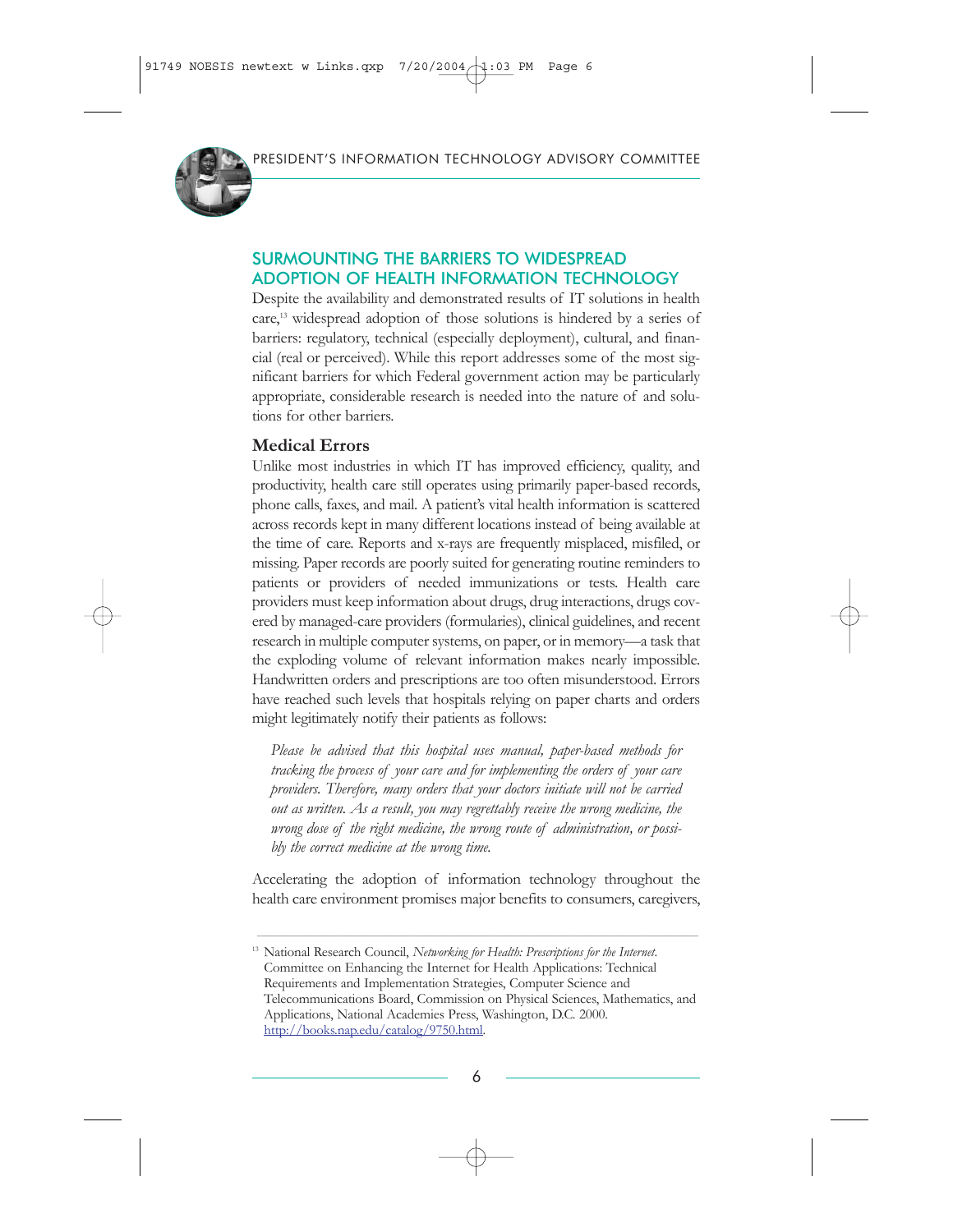and those who pay for care. As President Bush has stated, health IT can save lives, reduce suffering, and make better use of resources.<sup>14</sup> A presentation to PITAC given by Dr. Elias Zerhouni, Director of the National Institutes of Health, underscores the importance of a National Health Information Infrastructure (NHII) to the National Institutes of Health (NIH) Roadmap goal of accelerating the pace at which new medical knowledge moves from the research laboratory to the patient's bedside.<sup>15</sup>

Unlike the nationalized health systems of many countries, however, the U.S. health care system is deliberately composed of private, independent hospitals, ambulatory care and long term care facilities, and private individual and group provider practices. While this arrangement has stimulated competition, maximized consumer choice, and provided ongoing incentives to excel and to innovate, the free market system does not inherently generate practical mechanisms for sharing information critical to patient care. There is no question that linking sites of care in a health information infrastructure can reduce duplicative services and unnecessary hospitalizations that occur because caregivers lack critical patient information located elsewhere. Unquestionably, electronic health records and computerized provider order entry tools markedly reduce medical errors and adverse drug events. However, that linkage must span the diverse information systems of multiple, unrelated caregivers and institutions that are inherently in competition with one another.

Advances in health information technologies have already proven themselves in the care of America's veterans and military personnel. For example, Veterans Administration hospitals have reduced the rate of incorrectly administered medications from 1 in 20 ambulatory care prescriptions to less than 1 in 100,000. Simultaneously, the annual cost of care per eligible veteran has decreased by nearly half. The military has pioneered the use of electronic health records and clinical decision support systems, combined with electronic tools to involve the patient in the care-giving process. These initiatives have reduced hospitalizations and markedly improved all critical benchmarks in patients suffering from respiratory disease, congestive heart failure, diabetes, and other chronic conditions.<sup>16</sup>

 $\_$  ,  $\_$  ,  $\_$  ,  $\_$  ,  $\_$  ,  $\_$  ,  $\_$  ,  $\_$  ,  $\_$  ,  $\_$  ,  $\_$  ,  $\_$  ,  $\_$  ,  $\_$  ,  $\_$  ,  $\_$  ,  $\_$  ,  $\_$  ,  $\_$  ,  $\_$  ,  $\_$  ,  $\_$  ,  $\_$  ,  $\_$  ,  $\_$  ,  $\_$  ,  $\_$  ,  $\_$  ,  $\_$  ,  $\_$  ,  $\_$  ,  $\_$  ,  $\_$  ,  $\_$  ,  $\_$  ,  $\_$  ,  $\_$  ,

<sup>14</sup> U.S. President's Radio Address, January 24, 2004. [http://www.whitehouse.gov/news/releases/2004/01/20040124.html.](http://www.itrd.gov/outsidelink.php?url=www.whitehouse.gov%2Fnews%2Freleases%2F2004%2F01%2F20040124.html)

<sup>&</sup>lt;sup>15</sup> NIH Roadmap at [http://nihroadmap.nih.gov/index.asp.](http://www.itrd.gov/outsidelink.php?url=nihroadmap.nih.gov%2Findex.asp)

<sup>&</sup>lt;sup>16</sup> Presentation to PITAC by Anthony Principi, Secretary, and Jonathan Perlin, Deputy Undersecretary for Health, Department of Veterans Affairs (VA), November 2003.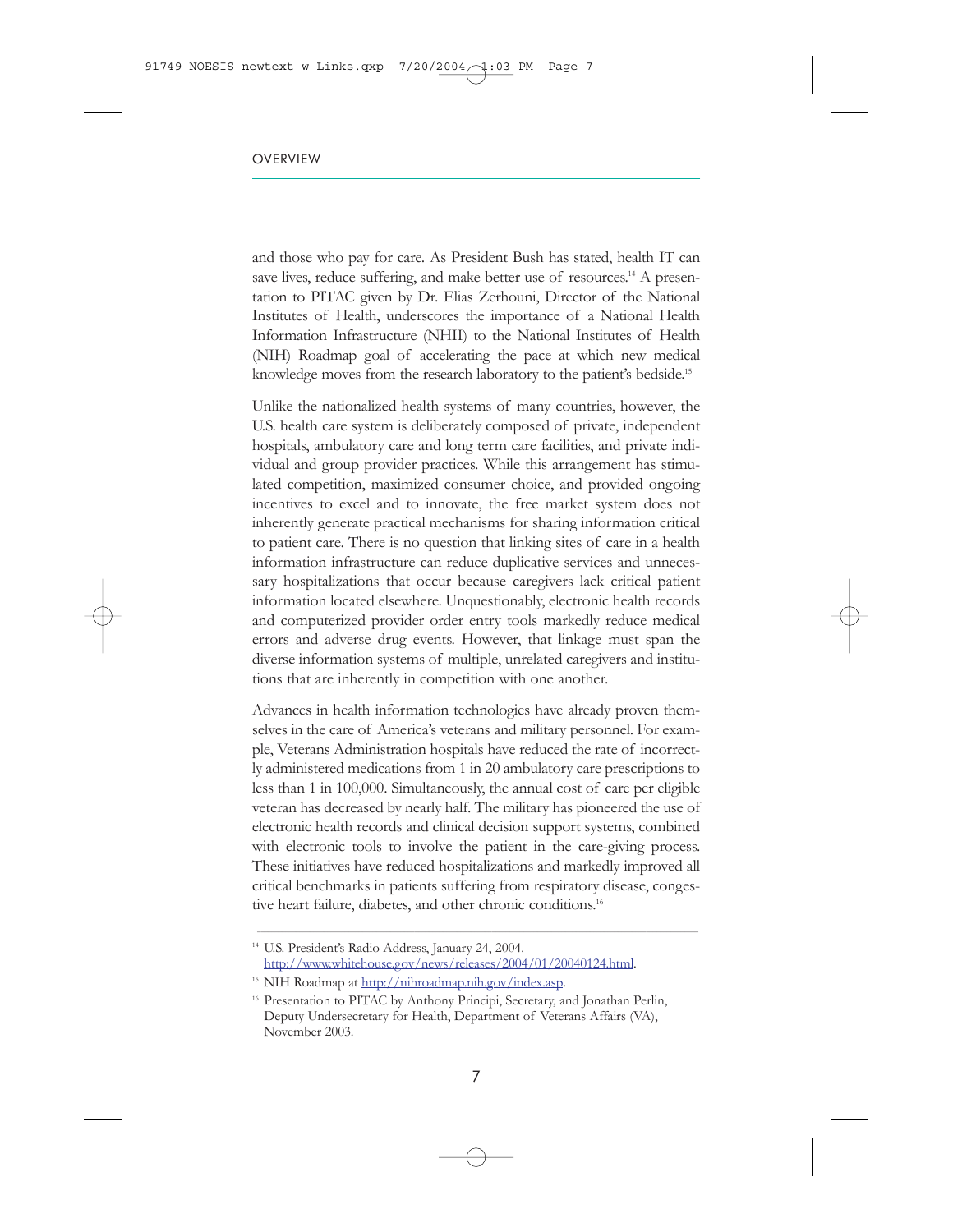

### **Reducing Costs**

Inherent in the deployment of technology is the challenge of paying for it and creating incentives for using it efficiently. Many hospitals and practices may have the capital to invest in and implement IT systems, provided that they are confident the systems and standards are sufficiently mature not to render their investments soon obsolete. However, the current payment system does not provide incentives to health care facilities and providers to make ongoing investment in the necessary hardware, software, and training, since many benefits of an effective health information system go primarily to patients and to those who pay for their care. The most critical part of a national infrastructure—the facility for exchange of health information among facilities and providers—offers some benefit to individual caregivers, but this infrastructure primarily benefits patients, payers, and society.

Many private and governmental groups are participating in the development of our NHII, but the pace of progress could be significantly accelerated by the Federal actions advocated in this report. The long-term vision for the NHII, expressed by the Department of Health and Human Services (HHS) and others, is of a totally interconnected, electronic information infrastructure supporting health care: all information about a patient from any source could be securely available to any health care provider when needed, while assuring patient control over privacy.

#### **Applying Lessons Learned From Advances in Other Fields**

Many health information technology challenges echo IT issues in other fields. Wherever possible, the research and development (R&D) effort should be shared. In PITAC's view, it is critical that the Federal departments and agencies focused on health care take maximum advantage of solutions that have already been developed. Possible models, in particular regarding computer infrastructure, privacy, and security, may be found where there is a long history of research, such as at the National Science Foundation (NSF), the National Institute of Standards and Technology (NIST), the Defense Advanced Research Projects Agency (DARPA), the Department of Energy (DOE), and other agencies in the multi-agency Networking and Information Technology Research and Development (NITRD) Program. Existing information sources that should also be taken into account when considering solutions are a National Research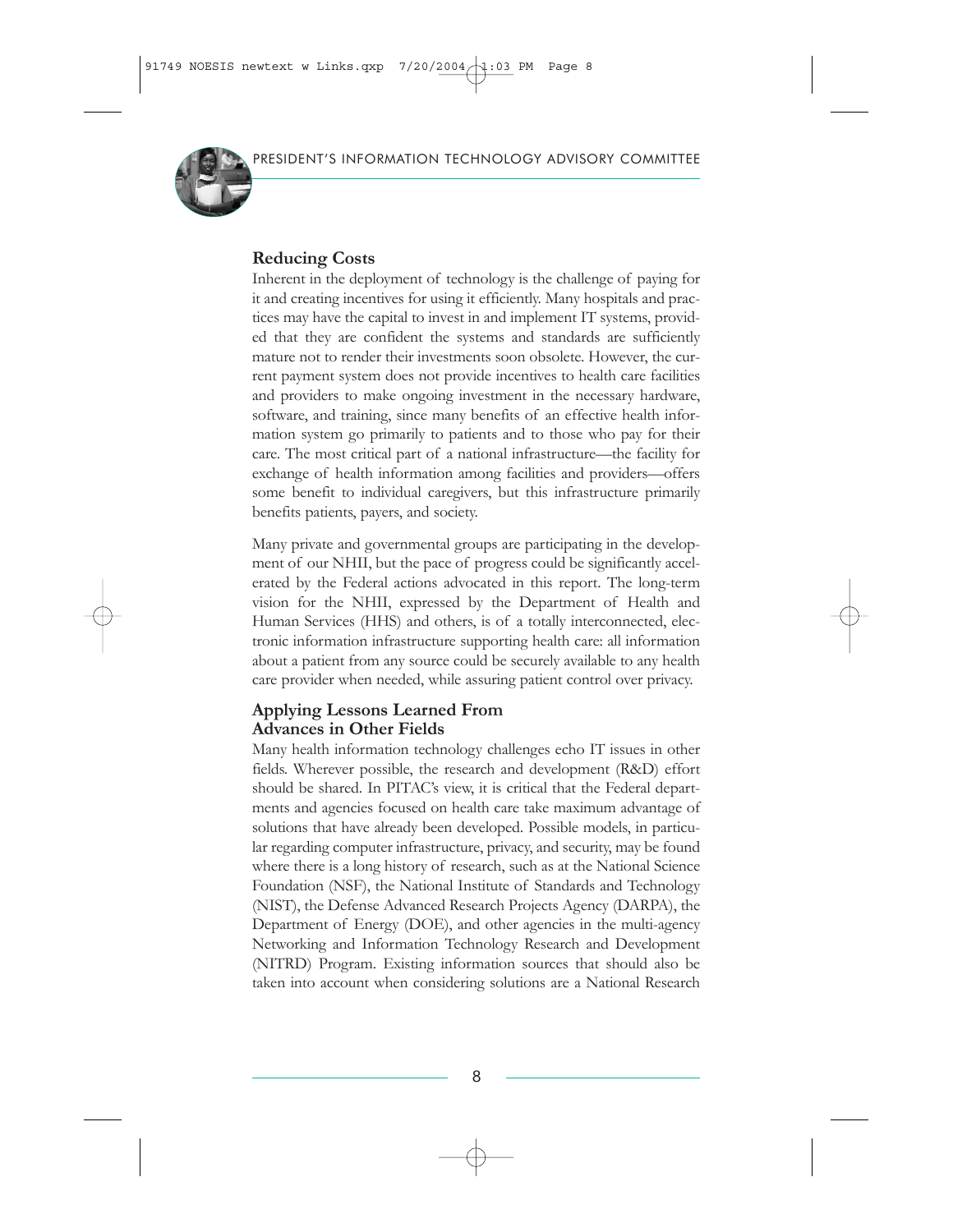Council report on security and privacy<sup>17</sup> and the report of the Computing Research Association (CRA) Grand Challenges Conference on Trustworthy Systems.18 Two of the four challenges identified by the CRA report apply directly to health IT: building large-scale, distributed, reliable computing systems and providing user control over security and trust.

#### **Education and Training of Health Care Professionals**

While many of the recommendations in this report are technical in nature, PITAC understands that technology cannot be adopted successfully without extensive education and training. The 2001 PITAC report to the President on health IT called for incentives to develop a cadre of medical professionals with sufficient expertise to develop these training programs.19 PITAC recognizes the importance of that recommendation. Moreover, as the community demonstration projects proposed by PITAC grow and thrive, the learning and successful methods must be shared with other communities and the general public.

#### **Privacy and Security of Electronic Health Records**

The PITAC recommendations in this report are fully cognizant of and compatible with the provisions of the Health Insurance Portability and Accountability Act (HIPAA). A robust NHII will require a firm foundation of trust. Americans must be assured that their confidential health information will not be misused and that there are adequate legal remedies in the event of inappropriate behavior on the part of either authorized or unauthorized parties. HIPAA and its subsequent rule making have provided that framework—a framework that will continue to evolve as the challenges of implementing the NHII are addressed.

 $\_$  ,  $\_$  ,  $\_$  ,  $\_$  ,  $\_$  ,  $\_$  ,  $\_$  ,  $\_$  ,  $\_$  ,  $\_$  ,  $\_$  ,  $\_$  ,  $\_$  ,  $\_$  ,  $\_$  ,  $\_$  ,  $\_$  ,  $\_$  ,  $\_$  ,  $\_$  ,  $\_$  ,  $\_$  ,  $\_$  ,  $\_$  ,  $\_$  ,  $\_$  ,  $\_$  ,  $\_$  ,  $\_$  ,  $\_$  ,  $\_$  ,  $\_$  ,  $\_$  ,  $\_$  ,  $\_$  ,  $\_$  ,  $\_$  ,

<sup>17</sup> National Research Council, *For the Record: Protecting Electronic Health Information. Committee on Maintaining Privacy and Security in Health Care Applications of the National Information Infrastructure*, Computer Science and Telecommunications Board, Commission on Physical Sciences, Mathematics, and Applications, National Academies Press, Washington, D.C. 1997. [http://www.nap.edu/readingroom/books/ftr/.](http://www.itrd.gov/outsidelink.php?url=www.nap.edu%2Freadingroom%2Fbooks%2Fftr%2F)

<sup>&</sup>lt;sup>18</sup> CRA Conference on "Grand Research Challenges in Information Security & Assurance." Airlie House, Warrenton, VA. November 16-19, 2003. [http://www.cra.org/Activities/grand.challenges/security/home.html.](http://www.itrd.gov/outsidelink.php?url=www.cra.org%2FActivities%2Fgrand.challenges%2Fsecurity%2Fhome.html)

<sup>&</sup>lt;sup>19</sup> *Transforming Health Care Through Information Technology*, President's Information Technology Advisory Committee, February 9, 2001. [http://www.nitrd.gov/pubs/pitac/pitac-hc-9feb01.pdf.](http://www.itrd.gov/outsidelink.php?url=www.nitrd.gov%2Fpubs%2Fpitac%2Fpitac-hc-9feb01.pdf)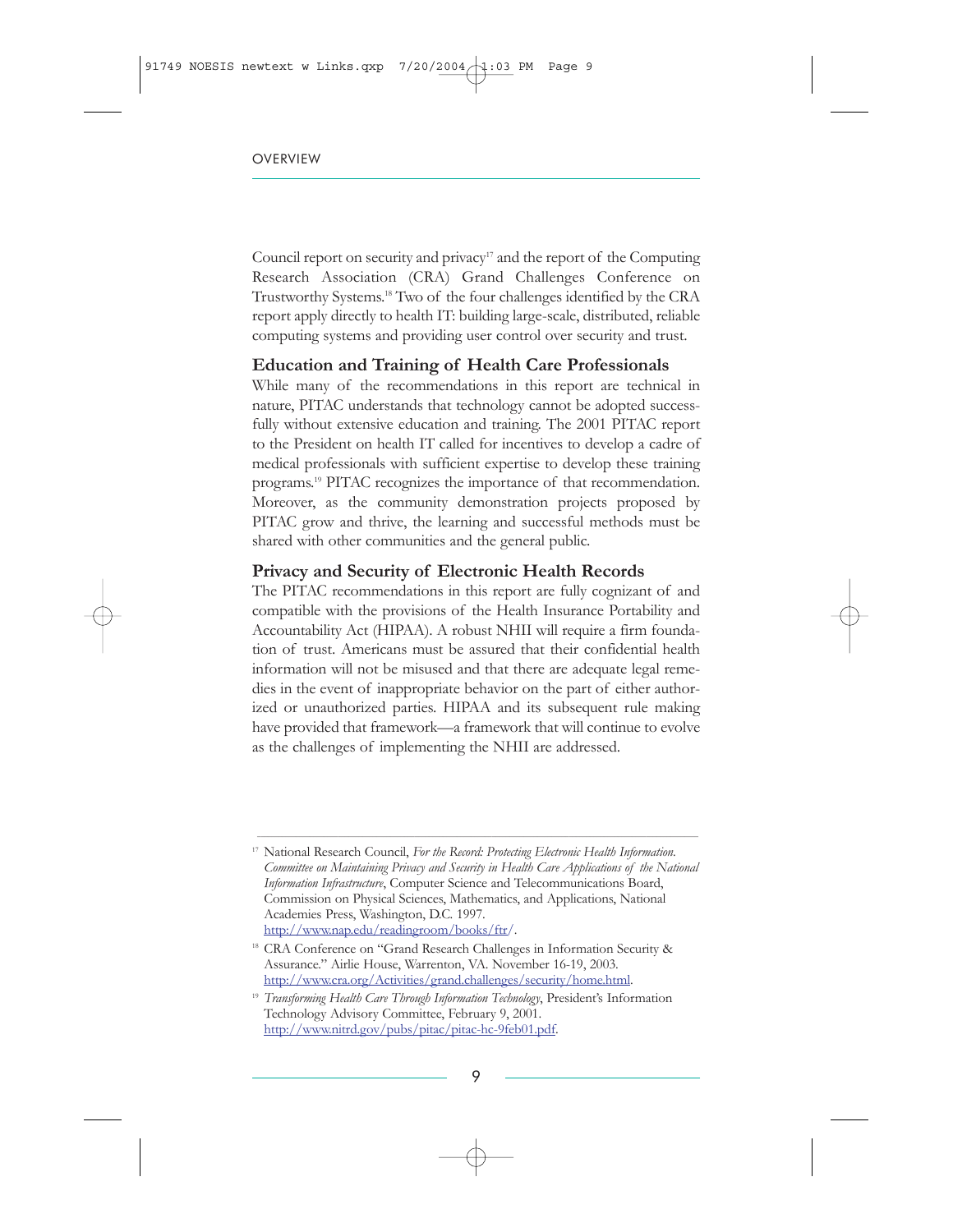

### **Networking and Information Technology Research and Development (NITRD)**

The 11-agency NITRD Program is the Federal government's principal locus of fundamental research and development in advanced information technologies, including high-end computing components and software; wired, wireless, and hybrid high-speed networking; development of software and software-intensive systems; human-computer interaction and information management technologies; and social and economic implications of information technology. Most recommendations made in this report are targeted for health information technology research and development that is part of the NITRD Program, particularly R&D administered through the Agency for Health Care Research and Quality (AHRQ) and the National Institutes of Health (NIH), both part of HHS.

More broadly, however, the coordinated IT research portfolio of the NITRD agencies provides a rich and diverse assortment of R&D activities and new technologies across the spectrum of information technologies that could be extremely helpful in developing the health care capabilities discussed in this report. Many of the technical barriers described represent pervasive IT issues, particularly those inhibiting the deployment of secure, interoperable information exchange. PITAC urges the Federal health care agencies to join in the interagency efforts to respond to these overarching IT issues.

For example, a recent report of the NSF Blue Ribbon Advisory Panel on Cyberinfrastructure recommended that NSF establish and lead a largescale, interagency, and internationally coordinated Advanced Cyberinfrastructure Program (ACP) to create, deploy, and apply cyberinfrastructure in ways that radically empower all scientific and engineering research and allied education.20 The same issues need to be addressed in promoting the deployment of a secure, private, interoperable health information exchange infrastructure. Efforts to resolve the issues in doing so need to be coordinated across all Federal agencies. This report emphasizes areas where, in PITAC's view, the NITRD Program has opportunities to accelerate development and deployment of private and secure electronic health records and related health information technology across the United States.

 $\_$  ,  $\_$  ,  $\_$  ,  $\_$  ,  $\_$  ,  $\_$  ,  $\_$  ,  $\_$  ,  $\_$  ,  $\_$  ,  $\_$  ,  $\_$  ,  $\_$  ,  $\_$  ,  $\_$  ,  $\_$  ,  $\_$  ,  $\_$  ,  $\_$  ,  $\_$  ,  $\_$  ,  $\_$  ,  $\_$  ,  $\_$  ,  $\_$  ,  $\_$  ,  $\_$  ,  $\_$  ,  $\_$  ,  $\_$  ,  $\_$  ,  $\_$  ,  $\_$  ,  $\_$  ,  $\_$  ,  $\_$  ,  $\_$  ,

<sup>20</sup> The full report of the Advisory Panel is available at [http://www.cise.nsf.gov/sci/reports/toc.cfm.](http://www.itrd.gov/outsidelink.php?url=www.cise.nsf.gov%2Fsci%2Freports%2Ftoc.cfm)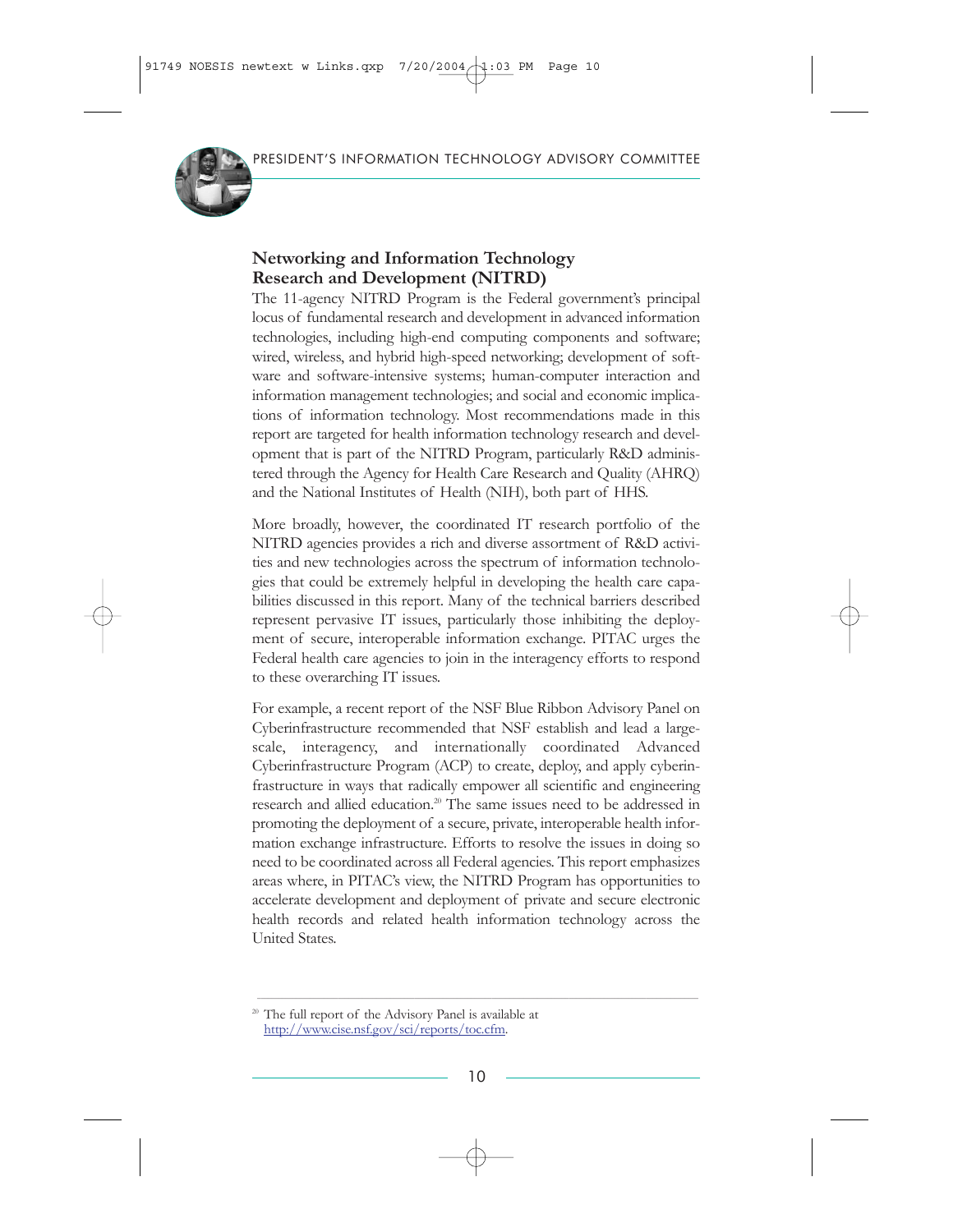# Findings and Recommendations

The PITAC's findings and recommendations are grouped into two parts. Part I focuses on electronic health records, computer-assisted clinical decision support, and computerized provider order entry. Part II

focuses on secure, private, interoperable electronic health information exchange. There is a great deal of overlap in these recommendations, indicating the degree to which core elements are inherently interrelated.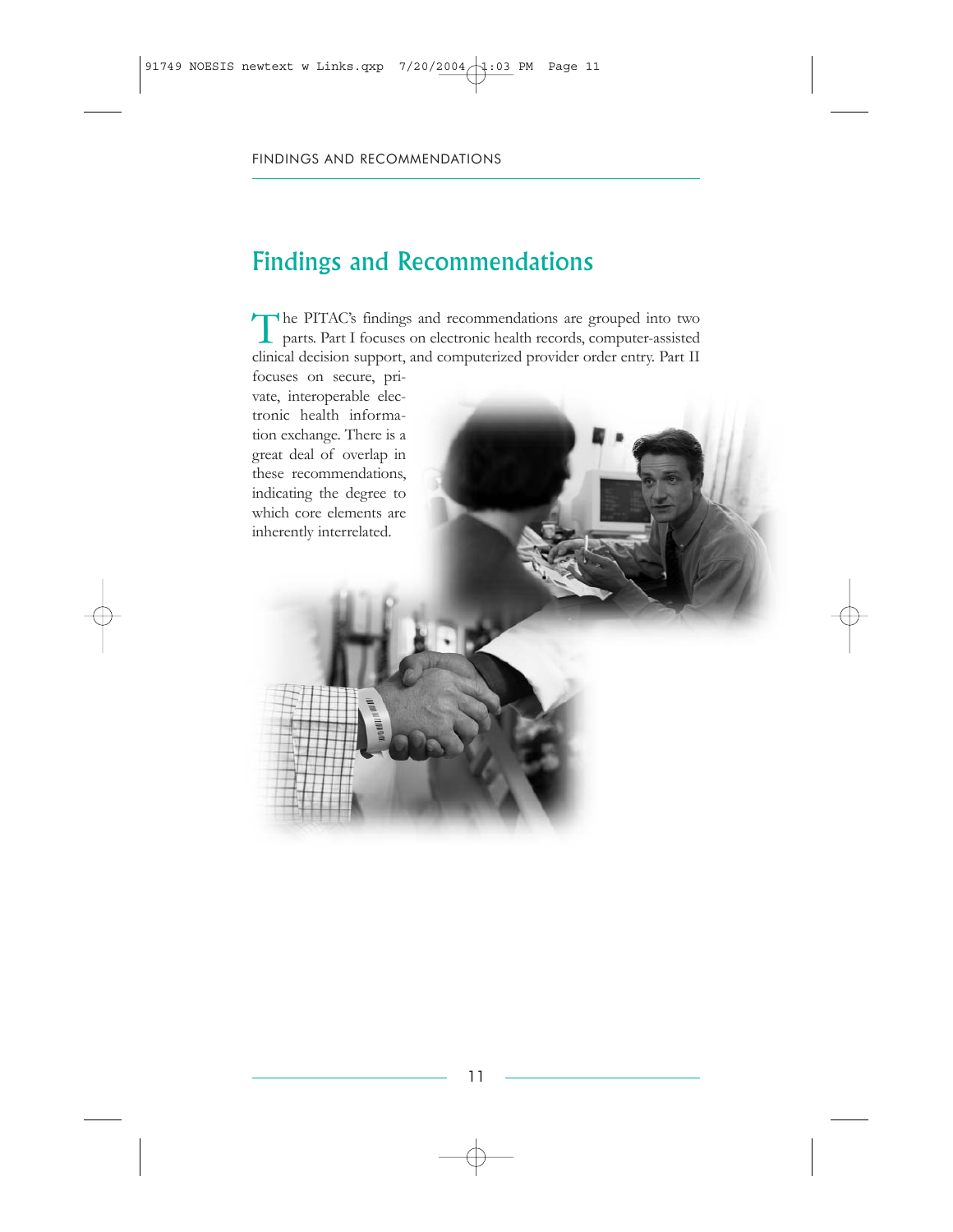

Part I—Promoting the Electronic Health Record, Clinical Decision Support, and Computerized Provider Order Entry

# 1. Economic Incentives for Investment in Health IT

### FINDING:

Investment in health IT by physicians, hospitals, and other caregivers is inhibited because much of the benefit is perceived to flow to external parties, primarily payers. There are no reliable studies that document the returns on such investments to providers, payers, patients, and society. The incentive to invest in systems that exchange health data among potentially competing caregivers is even less well documented and there may be perverse economic incentives that inhibit such investment, despite clear evidence of improved safety and reduced duplication of services. In addition, potential government investment is hampered by lack of sufficient economic information to document and score resulting savings to the Federal budget.

### RECOMMENDATION:

Increase Federal support for demonstration-based studies that quantitatively measure all major costs and benefits of public and private NHII and EHR investments and practices. Where benefits are not directly returned to those who must invest in IT solutions, Federal means should be sought for redressing the imbalance. One approach that should be studied is that of adopting reimbursement incentive structures that reward the use—rather than merely the installation—of EHR systems, health information exchange, electronic order entry, and computerized decision support under Medicare and other Federal health care programs. Approaches should also be identified to encourage private payers to provide similar incentives and to measure the impact of those incentives.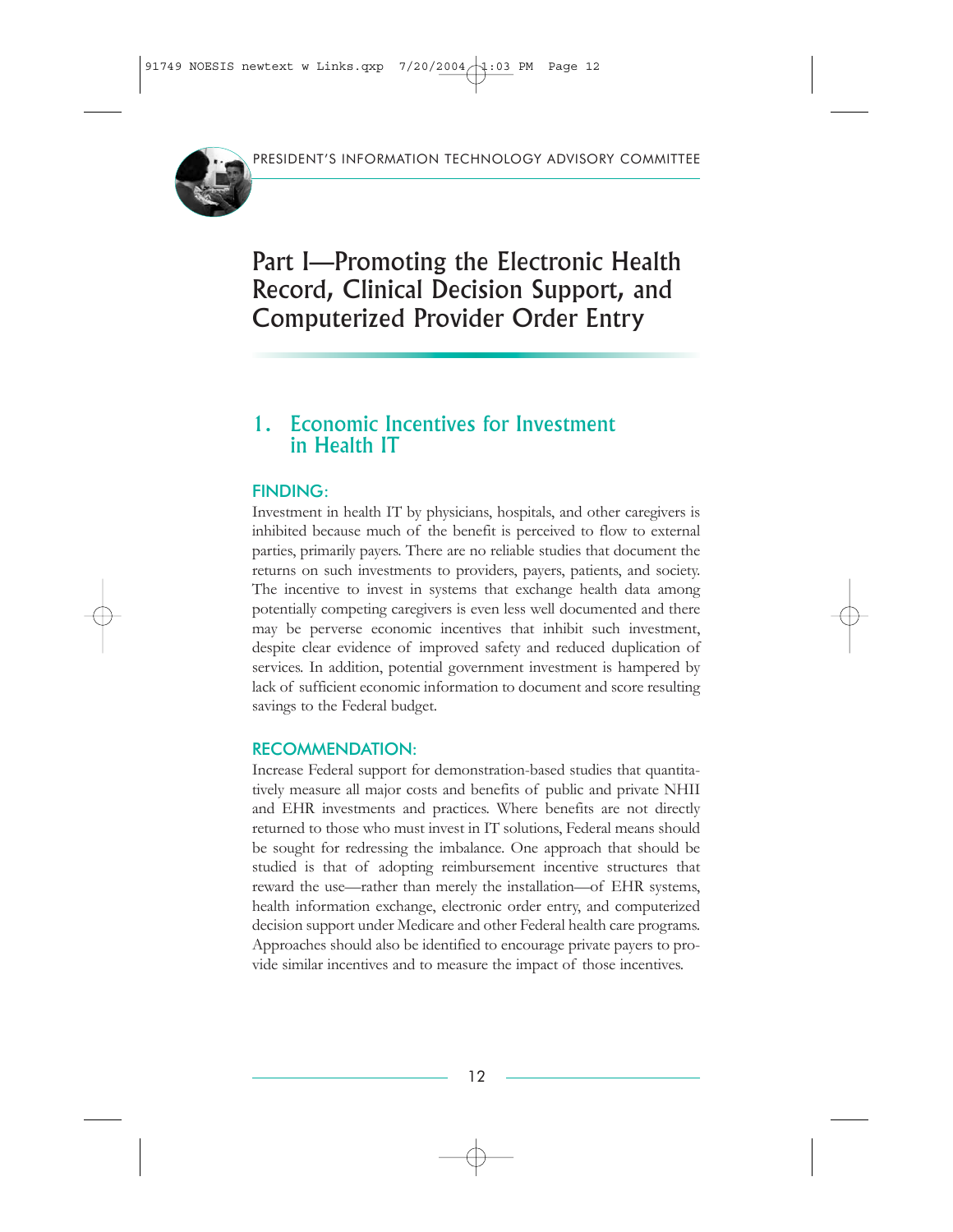Financially stressed caregiver organizations, and even those not so financially stressed, often hesitate to invest in IT solutions because of a broad perception within these organizations that they receive little financial benefit from the improved quality and safety associated with health IT under current public and private reimbursement policies. Although there are clear potential benefits associated with reducing the burden of managing paper records, reducing medication errors to shorten hospital stays, and similar outcomes of computerization, there are no compelling economic studies—controlled or otherwise—to guide the community. The resulting uncertainty and lack of evidence concerning return on investment (ROI) has slowed IT investment decisions in the private sector. Conversely, in Federally funded hospitals—most notably the Veterans Health Administration, where payer and caregiver are combined—universal adoption of health IT systems began more than a decade ago.

The effectiveness of investment in IT solutions would be enhanced by the availability of better information on the costs and benefits of alternative architectures and system choices. Competitive, peer-reviewed development and demonstration efforts that document the benefits of health IT investment to patients, providers, payers, and society are critical to moving forward. This may be achieved by an expansion of programs already

conducted by units within HHS—AHRQ and the Office of the Assistant Secretary for Planning and Evaluation (ASPE). However, input into the design of such research should be sought from the Council of Economic Advisers (CEA), the Office of Management and Budget

Where benefits are not directly returned to those who must invest in IT solutions, Federal means should be sought for redressing the imbalance.

(OMB), the Congressional Budget Office (CBO), and the General Accounting Office (GAO) so the findings will maximally inform public policy. The findings will support appropriate scoring of the resulting budgetary savings under the rules currently in place at OMB and CBO.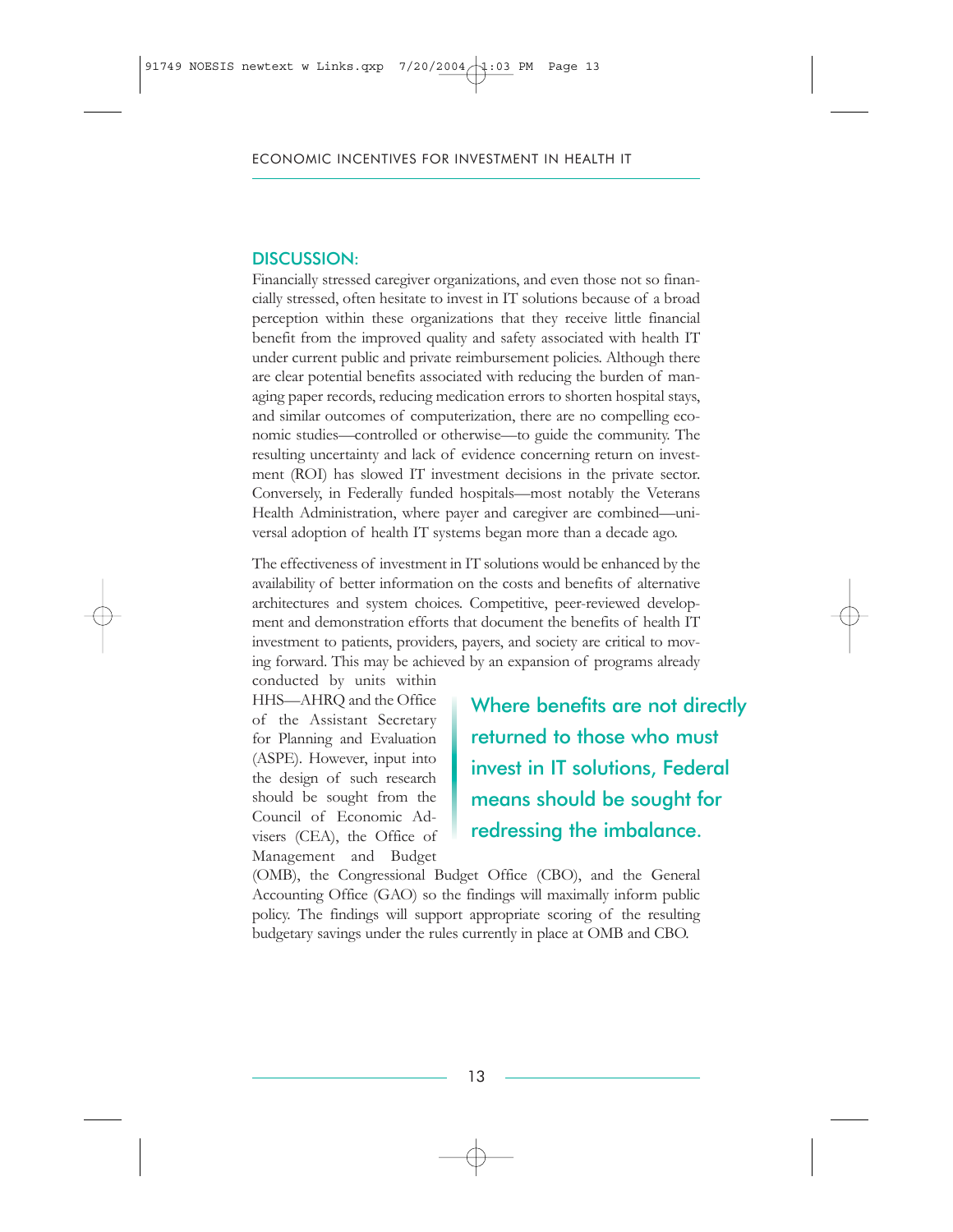

# 2. Health Information Exchange

### FINDING:

Although local EHR systems are beginning to proliferate, the exchange of data among these systems is essential when significant numbers of patients receive care from several unrelated caregivers. While fully standardized, interoperable EHR systems remain a long-term goal, the need for health information exchange among caregivers must be addressed now. Diverse, inclusive, regional or statewide demonstrations of health information exchange involving multiple private (or Federal) caregivers are essential steps to national deployment and would address immediate, serious needs.

Aside from EHR systems, patient information that is essential to proper care is already contained in numerous existing hospital administrative systems and pharmacy, laboratory, and diagnostic facility systems. Pilot demonstrations have proven the feasibility of providing local caregivers with immediately viewable, non-standardized data (data reported in a form that cannot be compared and analyzed computationally) in rapid, cost-effective deployments. As underlying information systems become increasingly standards-based in the future, the exchanged data will become increasingly interoperable and valuable. Further research and development are needed to resolve many technical and procedural issues and broader, statewide and regional demonstrations are needed to resolve scalability and acceptability issues.

### RECOMMENDATION:

Increase Federal support for community and regional demonstrations of health information exchange that can draw upon and provide remote viewing of existing data sources, many of which do not conform to highly specific data standards. R&D is needed to devise standard ways to present information that help clinicians integrate disparate data from multiple sources. The Federal government should coordinate these activities across the relevant agencies including HHS (including the Food and Drug Administration [FDA]), the Department of Defense (DoD), the Veterans Health Administration (VHA), NIST, and NSF.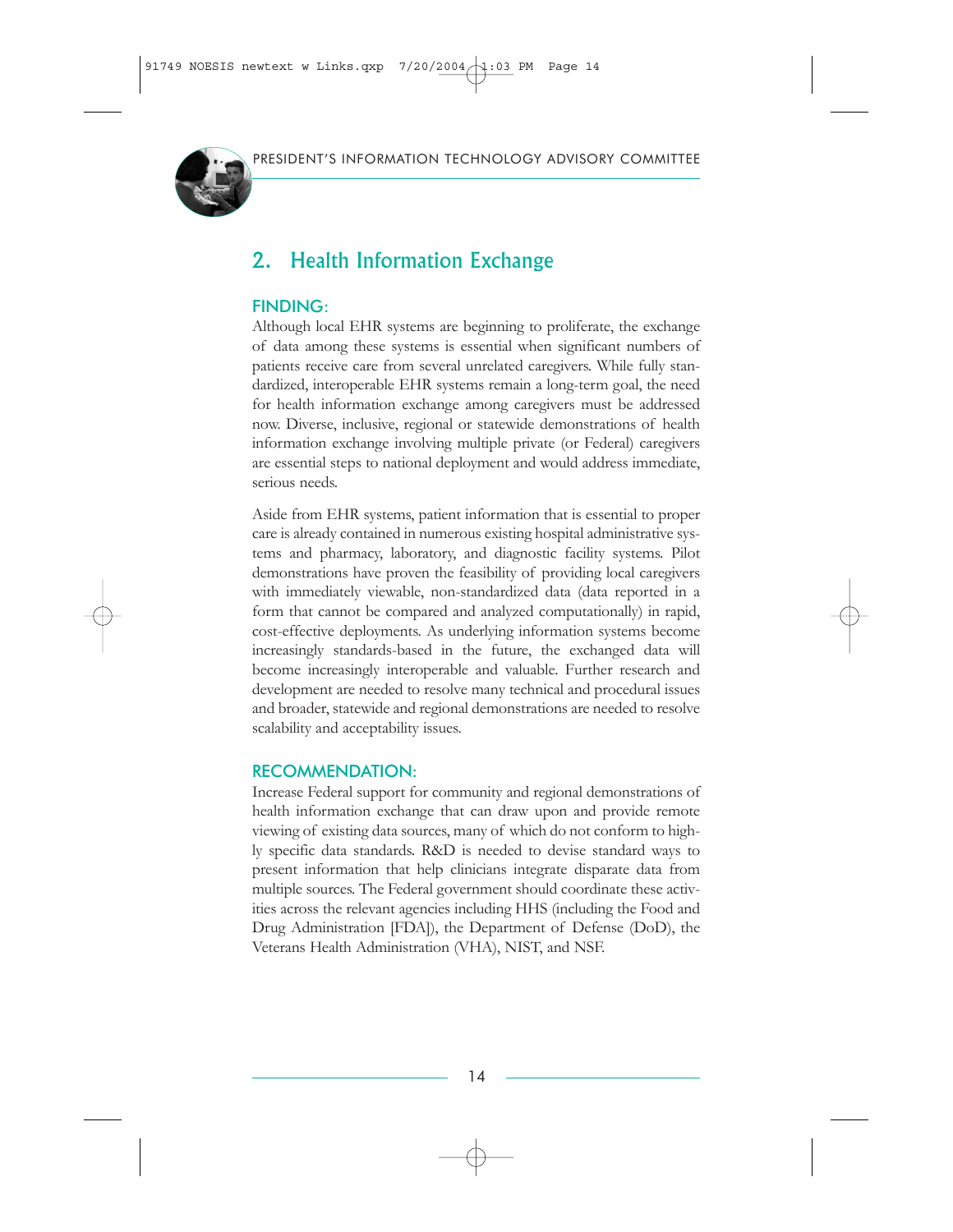Although many stand-alone EHR systems exist, they provide only limited value unless they can share data across sites of care because many patients appear at multiple sites without records in hand. Federated models for access to viewable EHR data preserve caregiver control of patient information while achieving most of the data-interchange benefits of large centralized databases.

There has long been a constituency advocating completely standardized data as a prerequisite to successful information exchange. An example is the move to standardize the names of all laboratory tests, so that values obtained from multiple laboratories on a given patient can be displayed graphically. In contrast, when laboratory tests are denoted by different names, or their values are stored in different numerical formats, computer systems are less able to aggregate data. However, caregivers assert that, since they are trained to understand the differences in nomenclature, immediate access—even to non-standardized data—offers them most of the benefit of completely standardized data. This is the motivation for much of the health care provider participation in the effort to set a Continuity of Care Record (CCR)<sup>21</sup> standard under ASTM International.<sup>22</sup> This goal can be achieved through an expansion of funding for existing programs conducted by AHRQ and the ASPE Office of National Health Information Infrastructure. The Federal government should also coordinate these activities across other relevant agencies, including HHS and FDA, DoD, VHA, NIST, and NSF.

 $\_$  ,  $\_$  ,  $\_$  ,  $\_$  ,  $\_$  ,  $\_$  ,  $\_$  ,  $\_$  ,  $\_$  ,  $\_$  ,  $\_$  ,  $\_$  ,  $\_$  ,  $\_$  ,  $\_$  ,  $\_$  ,  $\_$  ,  $\_$  ,  $\_$  ,  $\_$  ,  $\_$  ,  $\_$  ,  $\_$  ,  $\_$  ,  $\_$  ,  $\_$  ,  $\_$  ,  $\_$  ,  $\_$  ,  $\_$  ,  $\_$  ,  $\_$  ,  $\_$  ,  $\_$  ,  $\_$  ,  $\_$  ,  $\_$  ,

<sup>&</sup>lt;sup>21</sup> A brief paper describing the CCR is available at Web site of the ASTM Committee E31 on Healthcare Informatics at [http://www.astm.org/COMMIT/COMMITTEE/E31.htm.](http://www.itrd.gov/outsidelink.php?url=www.astm.org%2FCOMMIT%2FCOMMITTEE%2FE31.htm) ASTM E31 has about 270 members and develops standards related to the architecture, content, storage, security, confidentiality, functionality, and communication of information used within health care and health care decision making, including patient-specific information and knowledge.

<sup>&</sup>lt;sup>22</sup> ASTM International (originally known as the American Society for Testing and Materials) is one of the largest voluntary standards development organizations in the world (more than 30,000 technical expert members who represent producers, users, consumers, government, and academia from more than 100 countries).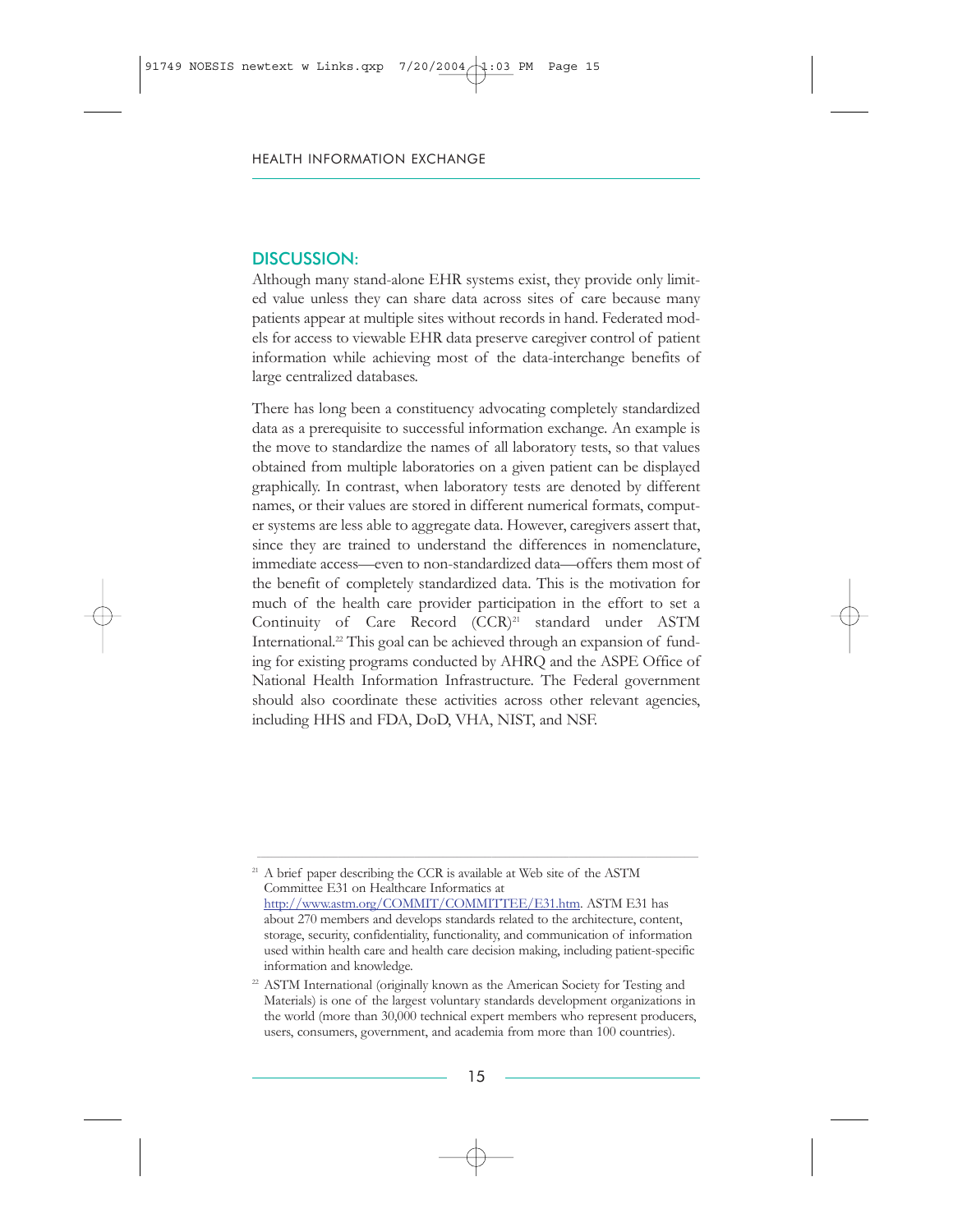

# 3. Facilitating the Sharing of EHR Technologies

### FINDING:

In many communities, hospitals and other facilities that are beginning to deploy EHR systems are constrained from sharing those systems with referring providers and other community entities by current interpretations of anti-fraud and anti-kickback laws. Not only are many of the most constraining interpretations generated outside of the legislative process, much of the constraint stems from interpretations drawn at the local level by compliance officers seeking to protect their institutions from possible violations. In the drafting of those laws, there was clearly no legislative intent to hamper the sharing of health information with its clear benefit to patients.

#### RECOMMENDATION:

Promptly convene a Federal rapid-response task force under the direction of the new National Health Information Technology Coordinator<sup>23</sup> to identify actual and perceived legal impediments to sharing of EHR systems by clinicians, hospitals, laboratories, and pharmacies. That task

Promptly convene a Federal rapid-response task force under the direction of the new National Health Information Technology Coordinator $23$  to identify actual and perceived legal impediments to sharing of EHR systems…

force should include medical, legal, and economic expertise and representation from the Office of the Inspector General (OIG)/HHS, the Office of the General Counsel (OGC)/HHS, the Department of Justice (DOJ), and the GAO. The task force should produce clear guidance that is widely accepted by all branches of Government and private agencies and that maximally benefits the populace by facilitating the deployment of health IT solutions.

 $\_$  , and the state of the state of the state of the state of the state of the state of the state of the state of the state of the state of the state of the state of the state of the state of the state of the state of the

<sup>&</sup>lt;sup>23</sup> On May 6, 2004, HHS Secretary Tommy G. Thompson announced the appointment of David J. Brailer, M.D., Ph.D., to serve as National Health Information Technology Coordinator. See press release at [http://www.hhs.gov/news/press/2004pres/20040506.html.](http://www.itrd.gov/outsidelink.php?url=www.hhs.gov%2Fnews%2Fpress%2F2004pres%2F20040506.html)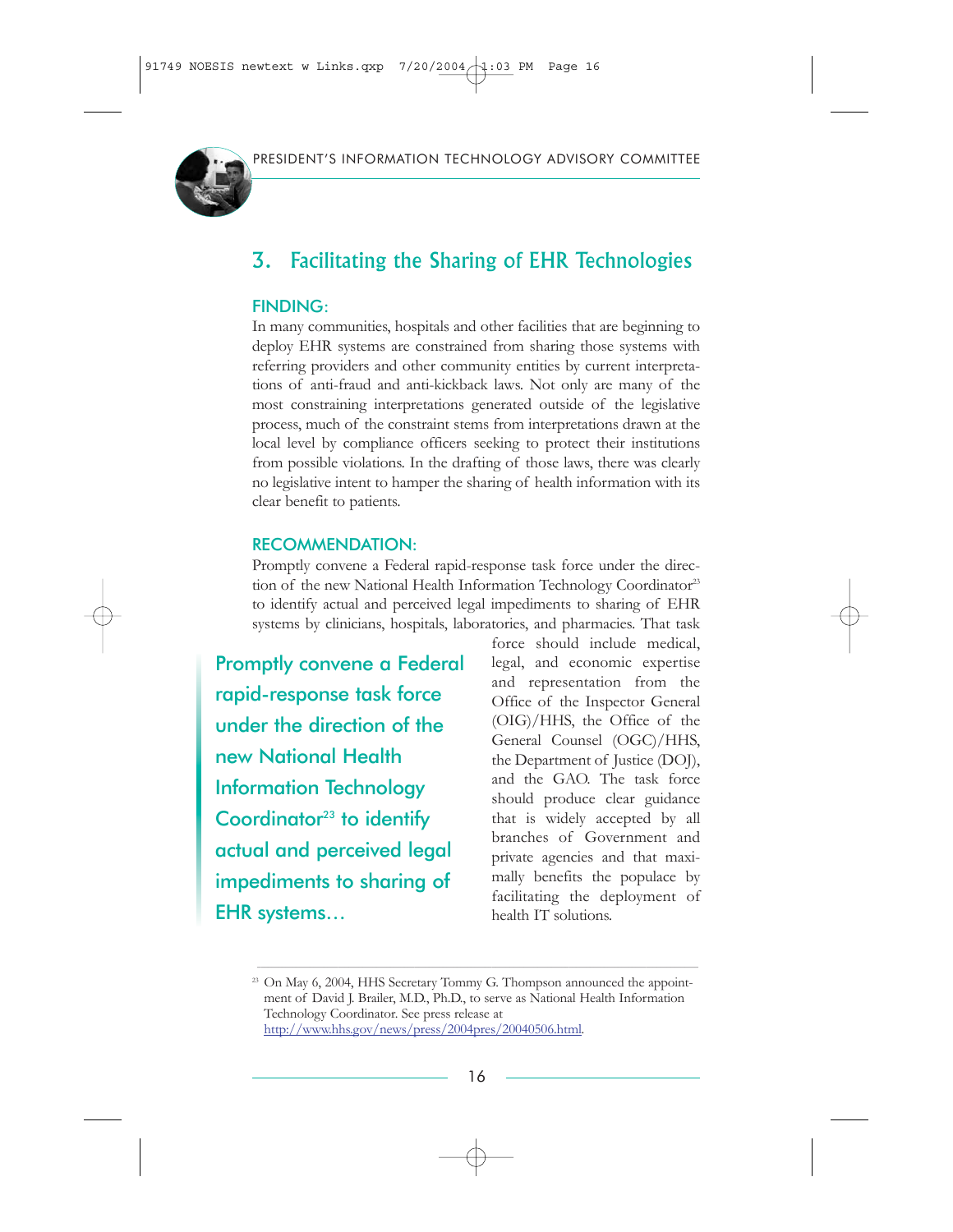Both the executive and legislative branches of the Federal government desire to accelerate the deployment of health IT in order to reduce medical errors, save lives, improve the quality of care, and maximize the efficiency of health care. The unintended consequences of laws designed

for other purposes (antifraud, anti-kickback) can be examined only from a multidisciplinary perspective. The scientific approach ordinarily is not applied to the manner in which legislation is implemented in the rule making process and in which that rule making is interpreted in the affected community. In this case, however, PITAC's Health

The task force should produce clear guidance that is widely accepted by all branches of Government and private agencies and that maximally benefits the populace by facilitating the deployment of health IT solutions.

Subcommittee has heard clearly that the unintended consequences of legislation are a direct impediment to maximizing the public benefit of NITRD-supported research and development. The recent publication of an interim final rule by the Centers for Medicare and Medicaid Services (CMS) softens the Medicare stand on this issue, $24$  and this must be taken into consideration with all other applicable laws, regulations, and policies in the activity proposed.

<sup>24</sup> Medicare Program; Physicians' Referrals to Health Care Entities With Which They Have Financial Relationships (Phase II), *Federal Register,* Vol. 69, No. 59, Friday, March 26, 2004. Available at [http://www.cms.hhs.gov/providerupdate/regs/cms1810ifc.pdf.](http://www.itrd.gov/outsidelink.php?url=www.cms.hhs.gov%2Fproviderupdate%2Fregs%2Fcms1810ifc.pdf)

 $\_$  , and the state of the state of the state of the state of the state of the state of the state of the state of the state of the state of the state of the state of the state of the state of the state of the state of the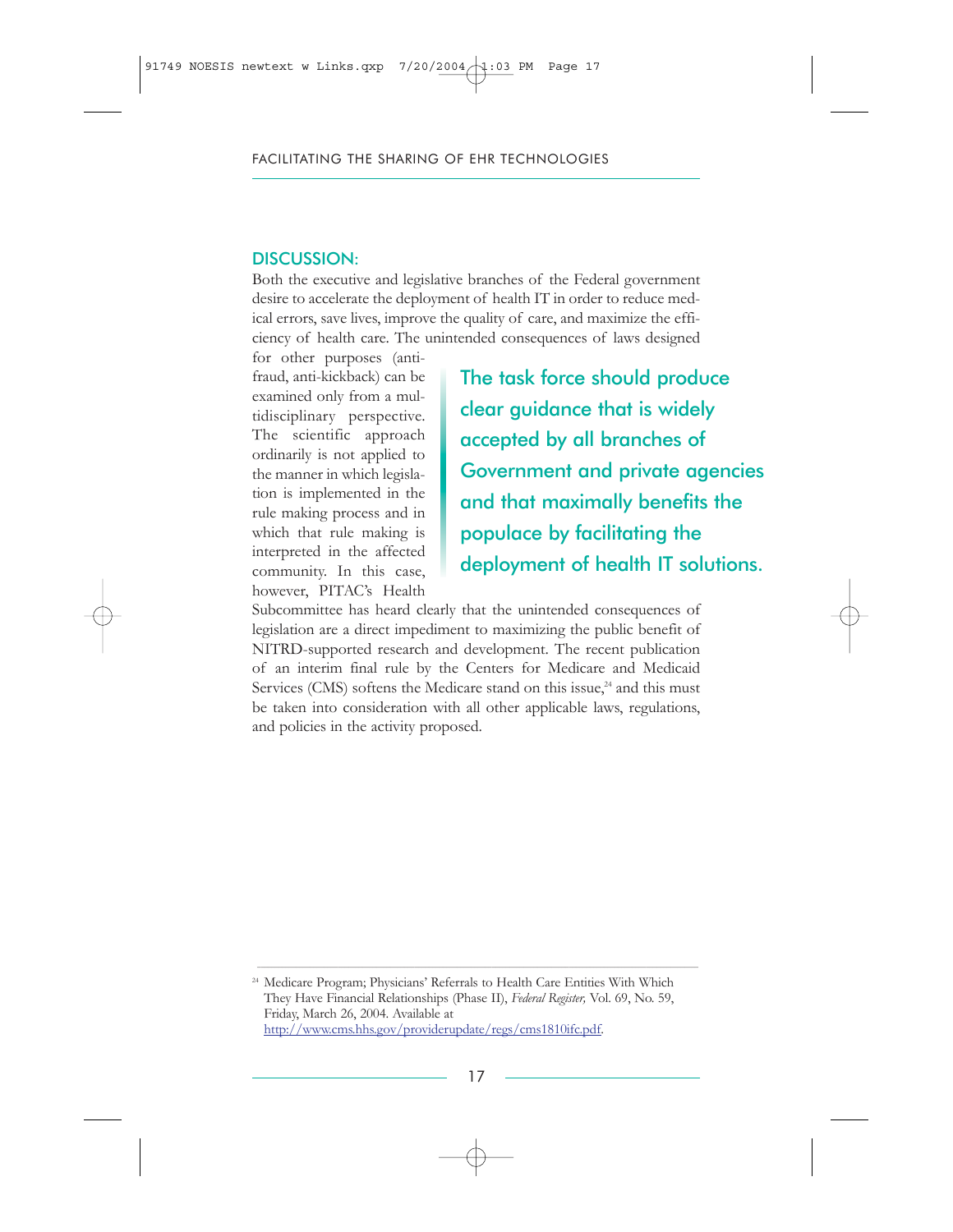

# 4. Leveraging Federal Health IT Investments

### FINDING:

Federal health care entities have achieved significant performance and productivity benefits through major investments in EHRs, CPOE, CDS, health information interchange, and related technologies. However, even within the most broadly implemented Federal health IT system (that of the VHA), current rigorous data standards are lacking. This lack of standardization means that patient data stored in one region can be viewed and understood by humans in another region, but frequently will not be interoperable (i.e., computable) across health information systems. Only when standardized and normalized can the data be used to implement computer-aided clinical decision support.

There is some question as to whether freely sharing the software code for such systems would be valuable to the private sector. At a minimum, the design decisions that make such systems successful in terms of functionality, workflow support, decision-support protocols, and data definitions would be useful input into the national standard setting process. Some value may also be derived from looking at the private sector, where there are a few organizations and companies that assist in the deployment of public domain versions of the VHA's EHR software called the Veterans Information Systems Technology Architecture (VistA).25

### RECOMMENDATION:

Develop a single set of standards for EHR systems that can be implemented across all Federally implemented EHRs and shared with the private sector. Develop pathfinder demonstrations that share appropriate Federal health IT implementation knowledge across all departments of the Government and with the private sector. Such demonstrations should use the standards, analyses, and recommendations of the Consolidated Health Informatics (CHI) eGovernment initiative as a starting place. At the appropriate level of development, demonstrations should target rural and disadvantaged communities that are underserved by private-sector vendors of health IT solutions. The new HHS position of National Health Information Technology Coordinator would be a logical leader to coordinate these efforts, which should be undertaken at the earliest possible opportunity.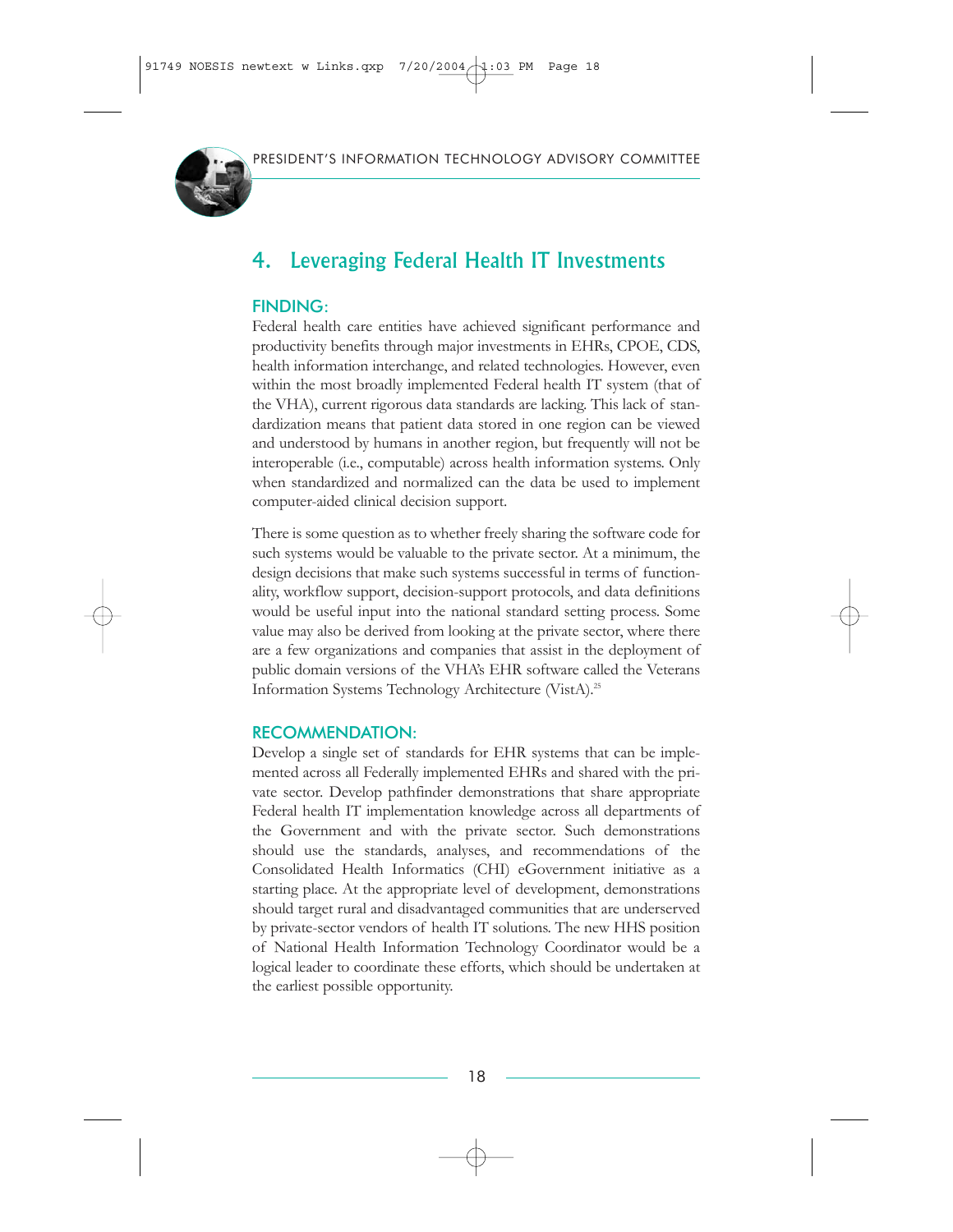There is clear evidence that investments by DoD, VHA, and the Indian Health Service (IHS) in their own health delivery services have significantly reduced preventable medical errors and increased provider productivity. The health care of more than 35 million people is currently recorded through these systems. This number far exceeds the population of people covered by all private-sector health IT systems combined. The cumulative Federal investment in health IT research, development, and deployment exceeds that of nearly all private-sector institutions. Clinical IT solutions have already contributed to DoD and VHA outcomes exceeding best-practice private-sector benchmarks for some chronic illnesses. Increased sharing of best-practice caregiver IT technology and standards across Federal agencies and the private sector could save considerable taxpayer resources.

Despite the clear value of these investments, the standards under which data are recorded vary from one site of care to another. These data standards include such aspects as data format, labels (standard data element names), terminology (standard name for a specific medical concept), codes (standard code for the same concept), limits, units, components, and criteria for situations in which a data element is to be recorded. Only systems that can produce normalized data that meet all of these standards are truly interoperable. Lack of agreement on these standards prevents the sharing of interoperable data (e.g., graphic depiction of blood pressure over time) and can limit data exchange to simple viewing of text. Because compatible messaging standards are being implemented across Federal electronic health systems, this sharing of normalized data is readily achievable if implementations are standardized at the data element level. Working with the private sector to set the standards and test their implementation in Federal health IT implementations will do much to move the whole industry forward.

 $\_$  ,  $\_$  ,  $\_$  ,  $\_$  ,  $\_$  ,  $\_$  ,  $\_$  ,  $\_$  ,  $\_$  ,  $\_$  ,  $\_$  ,  $\_$  ,  $\_$  ,  $\_$  ,  $\_$  ,  $\_$  ,  $\_$  ,  $\_$  ,  $\_$  ,  $\_$  ,  $\_$  ,  $\_$  ,  $\_$  ,  $\_$  ,  $\_$  ,  $\_$  ,  $\_$  ,  $\_$  ,  $\_$  ,  $\_$  ,  $\_$  ,  $\_$  ,  $\_$  ,  $\_$  ,  $\_$  ,  $\_$  ,  $\_$  , <sup>25</sup> For example, WorldVistA at [http://worldvista.sourceforge.net/](http://www.itrd.gov/outsidelink.php?url=worldvista.sourceforge.net%2F) and Hardhats at [http://www.hardhats.org/.](http://www.itrd.gov/outsidelink.php?url=www.hardhats.org%2F)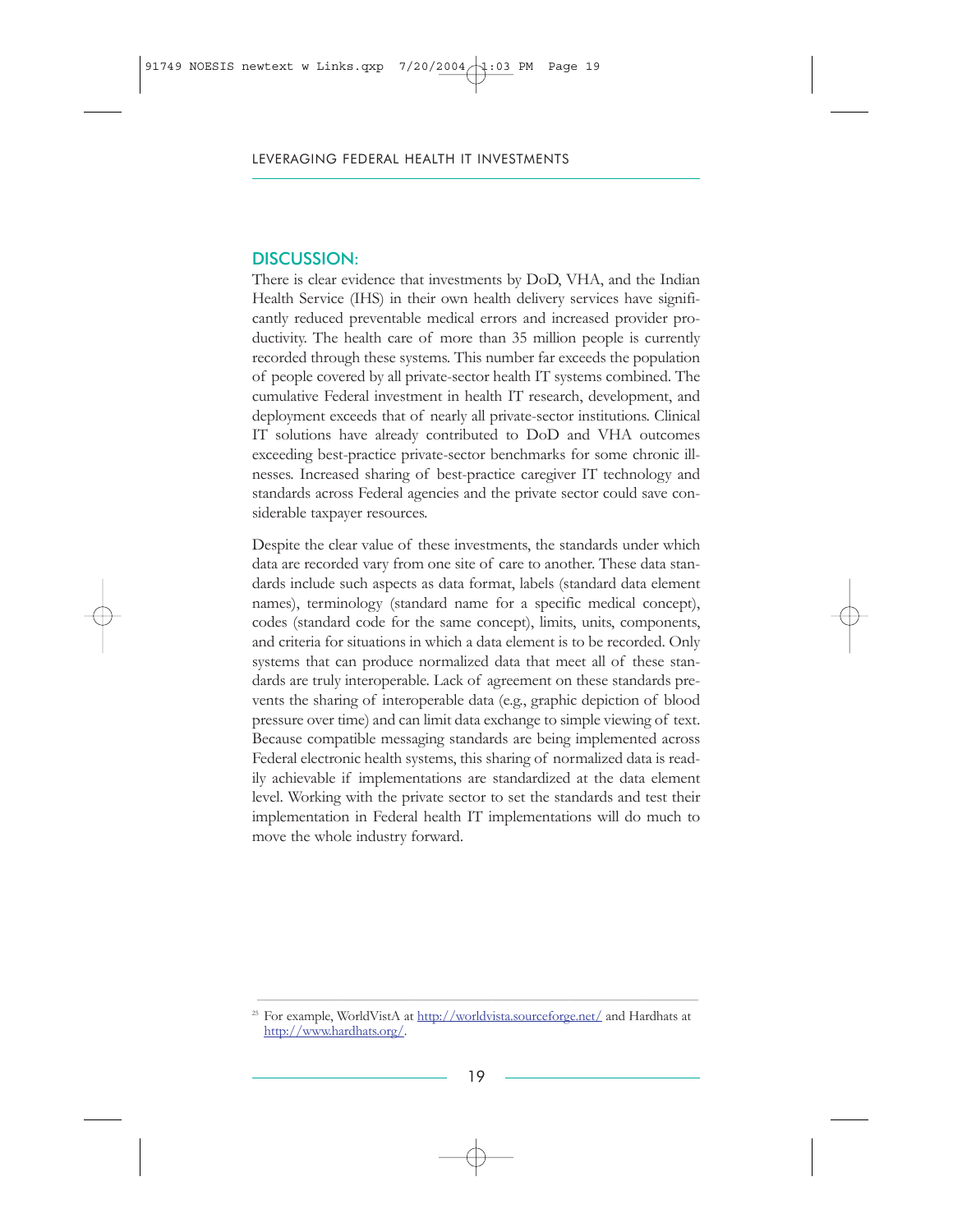

# 5. Standardized Clinical Vocabulary

### FINDING:

Standardized clinical vocabulary is essential to computerized decision-support tools using sharable protocols that lower error rates and improve the quality of health care. Medical language must be recorded in standard ways so its meaning can be shared with other EHR systems in a manner that is interoperable and computable (i.e., able to be manipulated and combined with other data by a computer). This language must be coded in a standard manner, even if the concepts are referred to by different local names, displayed in different local languages, or depicted in different local alphabets. This requires the availability of a core set of standard clinical terms that can be incorporated into EHR systems at every level to describe clinical concepts including problems, diagnoses, assessments, interventions, test results, procedures, and outcomes. The classification systems historically used to code medical diagnoses and procedures for reimbursement and population statistics are not adequate for these purposes.

In the majority of clinical settings today, a clinical encounter is recorded in the form of a detailed textual description (handwritten, typewritten, or transcribed from dictation) in the medical record. Most providers must

Standardized clinical vocabulary is essential to computerized decisionsupport tools using sharable protocols that lower error rates and improve the quality of health care.

then summarize this information by selecting entries from classification systems, such as ICD-9-CM<sup>26</sup> and CPT®27, before submitting the clinical encounter for reimbursement. The coding process is often onerous and usually performed manually by the provider or a professional coder hired to scour the written record and find the codes for the classes that most closely fit the findings and events described in the record. Because of the reimbursement focus in coding, the selection of codes is

frequently influenced by reimbursement implications, which may at times be in conflict with underlying clinical constructs.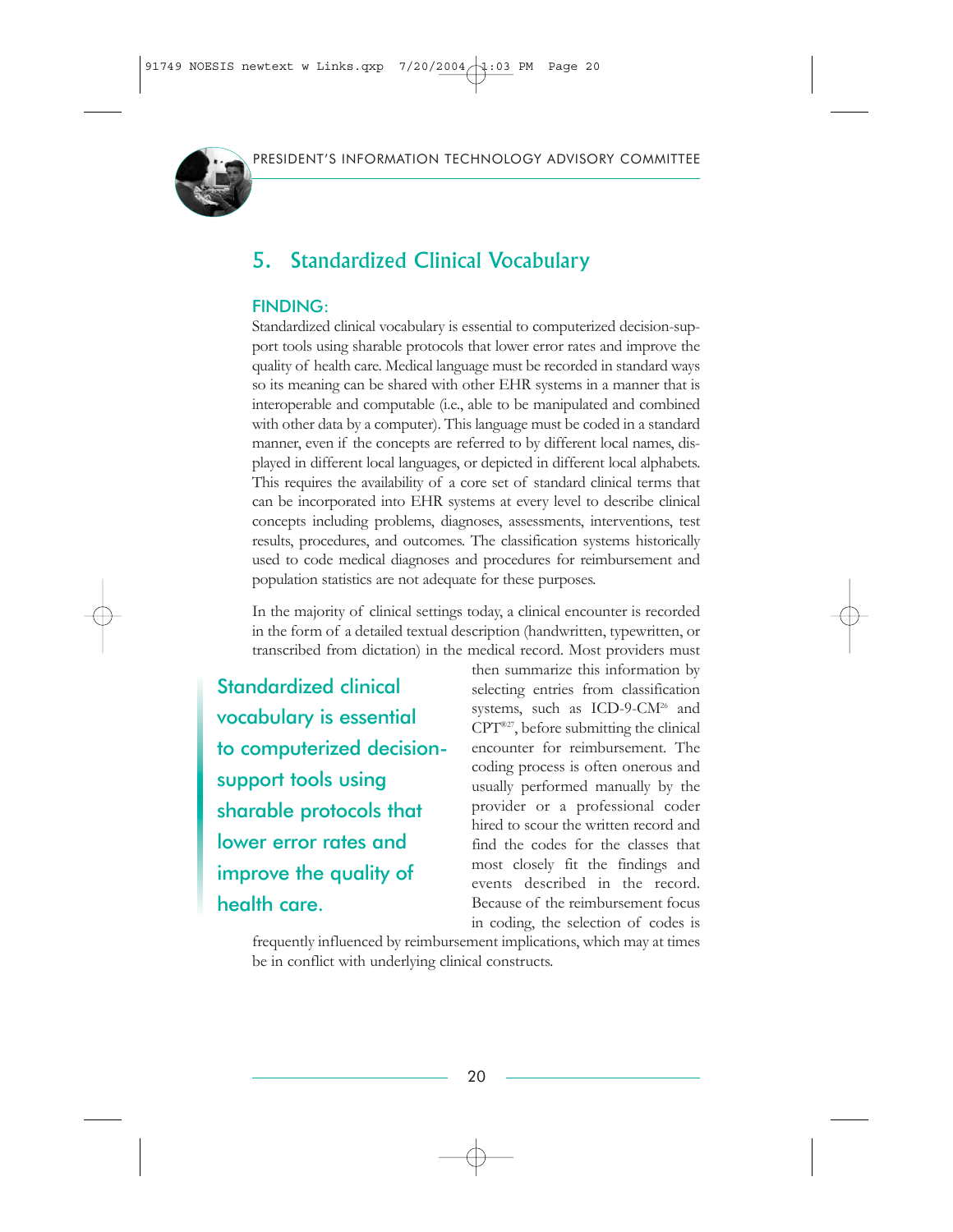There are significant barriers to overcome before standard clinical vocabulary can be widely implemented. Although easily expressed in medical terms in the text, standardized vocabularies have historically been very difficult for providers to implement in a manual charting environment. With the advent of EHR and CPOE systems, computer solutions can ease the challenge of recording standard codes for detailed clinical concepts.

HHS has adopted the Systematized Nomenclature of Medicine, Clinical Terms (SNOMED-CT)<sup>28</sup> as a standard and purchased a license that allows all U.S. Federal and private-sector parties to use SNOMED-CT at no cost. HHS has also adopted the Laboratory Logical Observation Identifier Name Codes® (LOINC®) vocabulary to standardize clinical laboratory results as another part of the core set. However, much research and support infrastructure work needs to be done, as well as realignment of financial incentives, before broad implementation can become a reality.

#### RECOMMENDATION:

Federal incentives are needed to enable the incorporation of SNOMED-CT into EHR systems so that those systems can exchange normalized expressions of clinical concepts, implement standard computer-aided decision-support protocols to reduce medical errors, and provide more detailed information for quality-improvement programs. SNOMED-CT also must be freely available as part of a core set of standardized clinical vocabulary and supported as a continually improving standard that is

 $\_$  ,  $\_$  ,  $\_$  ,  $\_$  ,  $\_$  ,  $\_$  ,  $\_$  ,  $\_$  ,  $\_$  ,  $\_$  ,  $\_$  ,  $\_$  ,  $\_$  ,  $\_$  ,  $\_$  ,  $\_$  ,  $\_$  ,  $\_$  ,  $\_$  ,  $\_$  ,  $\_$  ,  $\_$  ,  $\_$  ,  $\_$  ,  $\_$  ,  $\_$  ,  $\_$  ,  $\_$  ,  $\_$  ,  $\_$  ,  $\_$  ,  $\_$  ,  $\_$  ,  $\_$  ,  $\_$  ,  $\_$  ,  $\_$  ,

<sup>&</sup>lt;sup>26</sup> The International Classification of Diseases, Ninth Revision, Clinical Modification (ICD-9-CM) is the official system of assigning codes to diagnoses and procedures associated with hospital utilization in the United States. Further information is available at

[http://www.cdc.gov/nchs/about/otheract/icd9/abticd9.htm.](http://www.itrd.gov/outsidelink.php?url=www.cdc.gov%2Fnchs%2Fabout%2Fotheract%2Ficd9%2Fabticd9.htm)

<sup>27</sup> CPT® is a trademark of the American Medical Association. The Current Procedural Terminology (CPT) is a copyrighted product of the American Medical Association (AMA), which must be licensed for use and is required to describe procedures performed in outpatient claims for reimbursement by most health benefit programs, including Medicare. Further information is available at [http://www.ama-assn.org/ama/pub/category/3676.html.](http://www.itrd.gov/outsidelink.php?url=www.ama-assn.org%2Fama%2Fpub%2Fcategory%2F3676.html)

<sup>&</sup>lt;sup>28</sup> SNOMED-CT is a dynamic, scientifically validated clinical health care terminology and infrastructure that provides a common language that enables a consistent way of capturing, sharing and aggregating health data across specialties and sites of care. More information is available at [http://www.snomed.org/snomedct/index.html.](http://www.itrd.gov/outsidelink.php?url=www.snomed.org%2Fsnomedct%2Findex.html)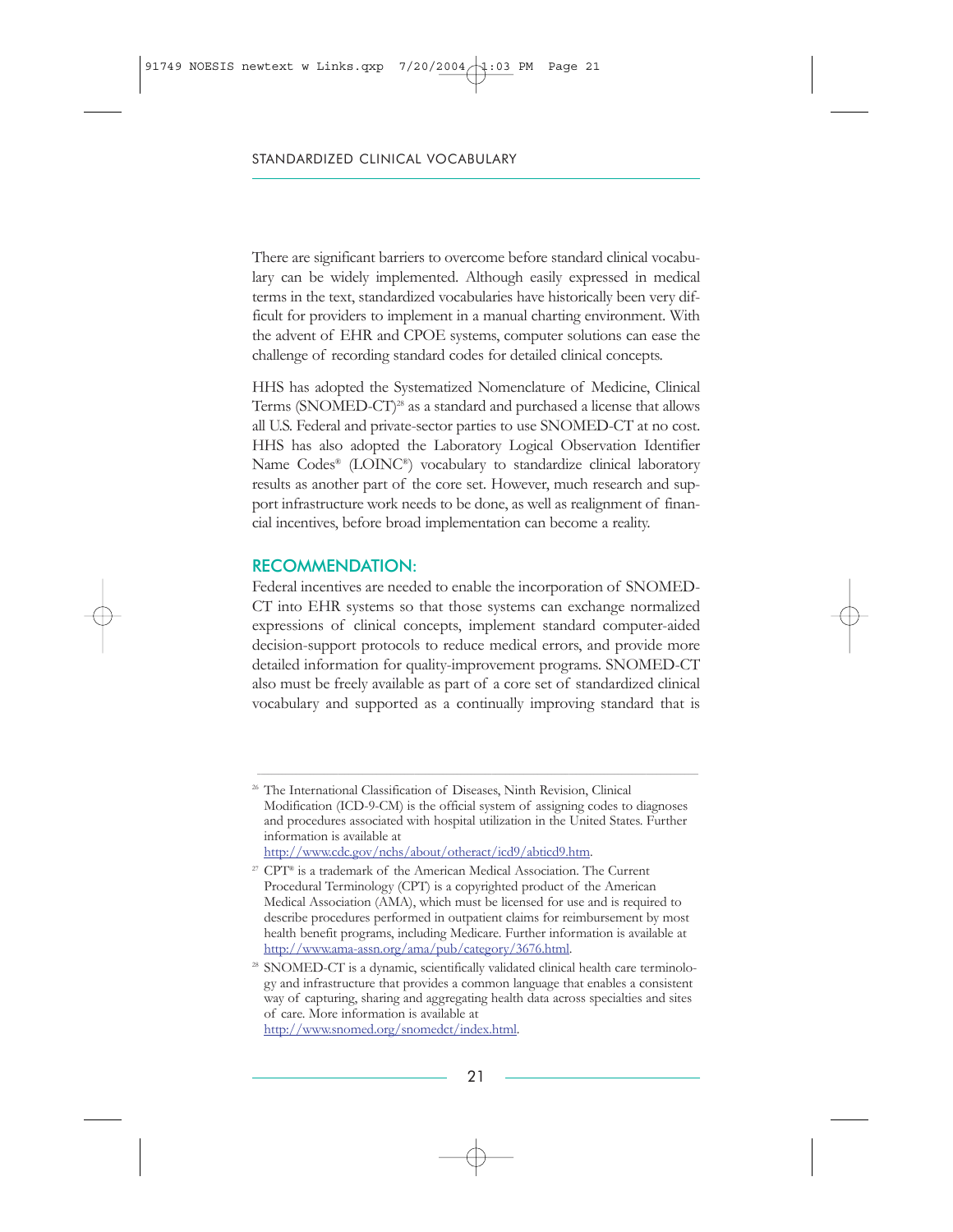

kept up to date. Standard, automated mapping of SNOMED-CT to the International Classification of Diseases, Tenth Revision, Clinical Modification (ICD-10-CM)<sup>29</sup> must also be freely available. Financial incentives must be provided for EHR systems to generate SNOMED-CT coded clinical information (in Federal pay-for-performance programs, for example). A migration strategy must be adopted for Federal health program reimbursements to be based on the reporting of diagnoses and procedures coded in SNOMED-CT for clinical purposes. In the proposed rulemaking process of replacing ICD-9-CM with ICD-10- CM, HHS must avoid the potential for that migration to retard the adoption and implementation of SNOMED-CT in EHR systems. Study of alternative approaches may be required.

Each of these incentives must be researched, developed, and supported in the long term to assure successful implementation. The National Library of Medicine (NLM), the National Center for Health Statistics (NCHS), and the Centers for Medicare and Medicaid Services (CMS) as cooperating agencies of HHS should undertake this work that should also be coordinated with all other Federal agencies with health care interests. AHRQ should be involved in funding demonstration projects to gather objective feedback into the process.

\_\_\_\_\_\_\_\_\_\_\_\_\_\_\_\_\_\_\_\_\_\_\_\_\_\_\_\_\_\_\_\_\_\_\_\_\_\_\_\_\_\_\_\_\_\_\_\_\_\_\_\_\_\_\_\_\_\_\_\_\_\_\_\_\_\_\_\_\_\_\_\_\_\_\_\_\_\_\_\_\_\_\_\_\_\_\_\_\_\_\_\_\_\_\_\_\_\_\_\_\_\_\_\_\_\_\_\_\_\_\_\_\_\_\_\_\_\_\_\_\_\_\_\_\_\_

<sup>&</sup>lt;sup>29</sup> ICD-10 is used to code and classify mortality data from death certificates, having replaced ICD-9 for this purpose as of January 1, 1999. ICD-10-CM is planned as the replacement for ICD-9-CM, volumes 1 and 2. More information is available at [http://www.cdc.gov/nchs/about/otheract/icd9/abticd10.htm.](http://www.itrd.gov/outsidelink.php?url=www.cdc.gov%2Fnchs%2Fabout%2Fotheract%2Ficd9%2Fabticd10.htm)

<sup>&</sup>lt;sup>30</sup> NCVHS has recommended to HHS that they propose the move to ICD-10-CM based on a Rand study it commissioned. A contemporary Blue Cross Blue Shield Association (BCBSA) sponsored study done by the Robert E. Nolan Company concludes that "the vast majority of benefits asserted by proponents cannot be achieved by a conversion to ICD-10-CM or ICD-10-PCS without first implementing a standard clinical vocabulary." The concept of using a more refined/granular vocabulary system for reporting in the same terms used to record clinical concepts and events in the medical record was not included in these works, although the NCVHS recommendation raises the question of unintended consequences. See the NCVHS recommendations at [http://ncvhs.hhs.gov/031105lt.htm,](http://www.itrd.gov/outsidelink.php?url=ncvhs.hhs.gov%2F031105lt.htm) the Rand report at [http://www.rand.org/publications/TR/TR132](http://www.itrd.gov/outsidelink.php?url=www.rand.org%2Fpublications%2FTR%2FTR132%2F)*/,* and the BCBSA sponsored study at [http://bcbshealthissues.com/relatives/20884.pdf.](http://www.itrd.gov/outsidelink.php?url=bcbshealthissues.com%2Frelatives%2F20884.pdf)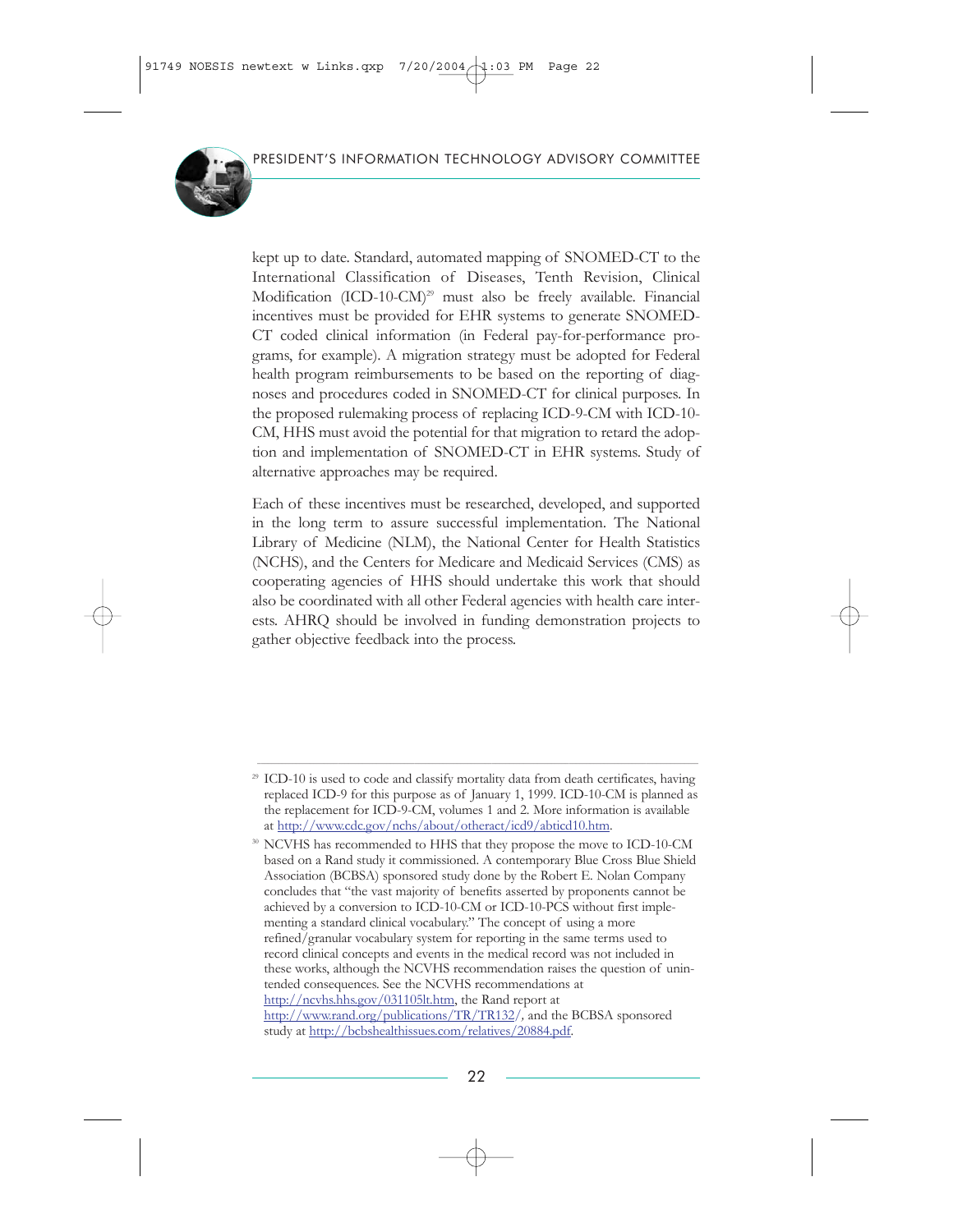The National Committee on Vital and Health Statistics (NCVHS) has already recommended that HHS transition quickly from requiring the ICD-9-CM classification system in HIPAA standard transactions to the new ICD-10-CM system. When HHS issues the regulations to implement that recommendation, it must be particularly careful to avoid unintended consequences, including a potential delay in the adoption of SNOMED-CT in EHR systems. HHS should make clear that such a delay would be very harmful and should provide a well thought out and supported migration strategy to encourage and support SNOMED-CT adoption.<sup>30</sup> The first step has already been taken; the HHS license for SNOMED-CT enables all Federal and private designers of EHR systems to freely incorporate this vocabulary and coding system. Significant controversy still exists, among caregivers, medical records professionals, and payers, about the desirability of expending time and resources on implementing ICD-10- CM in a paper-based environment, rather than focusing on a rapid transition to an EHR environment implementing SNOMED-CT.<sup>31, 32, 33</sup>

Since ICD-10-CM is a medical concept classification system that is more current than ICD-9-CM, the Federal government must also undertake the necessary research to create and support automated mapping from SNOMED-CT terms into ICD-10-CM. This would enable all providers, payers, and public health organizations to aggregate the clinical data from EHR systems that use SNOMED-CT in ways appropriate to the many uses for the aggregated information in low-cost, reliable, and comparable formats. It also provides a transition strategy for those who can only accept ICD-10-CM codes until they are capable of handling the full clinical details available in SNOMED-CT. This approach would also eliminate much of the labor-intensive administrative billing and reporting processes for providers.

 $\_$  , and the state of the state of the state of the state of the state of the state of the state of the state of the state of the state of the state of the state of the state of the state of the state of the state of the

<sup>&</sup>lt;sup>31</sup> Comments from AHIMA posted on PITAC Web site at [http://www.nitrd.gov/pitac/reports/.](http://www.nitrd.gov/pitac/reports/)

<sup>&</sup>lt;sup>32</sup> Comments from HIMSS posted on PITAC Web site at [http://www.nitrd.gov/pitac/reports/.](http://www.nitrd.gov/pitac/reports/)

<sup>&</sup>lt;sup>33</sup> Comments from BCBSA posted on PITAC Web site at [http://www.nitrd.gov/pitac/reports/.](http://www.nitrd.gov/pitac/reports/)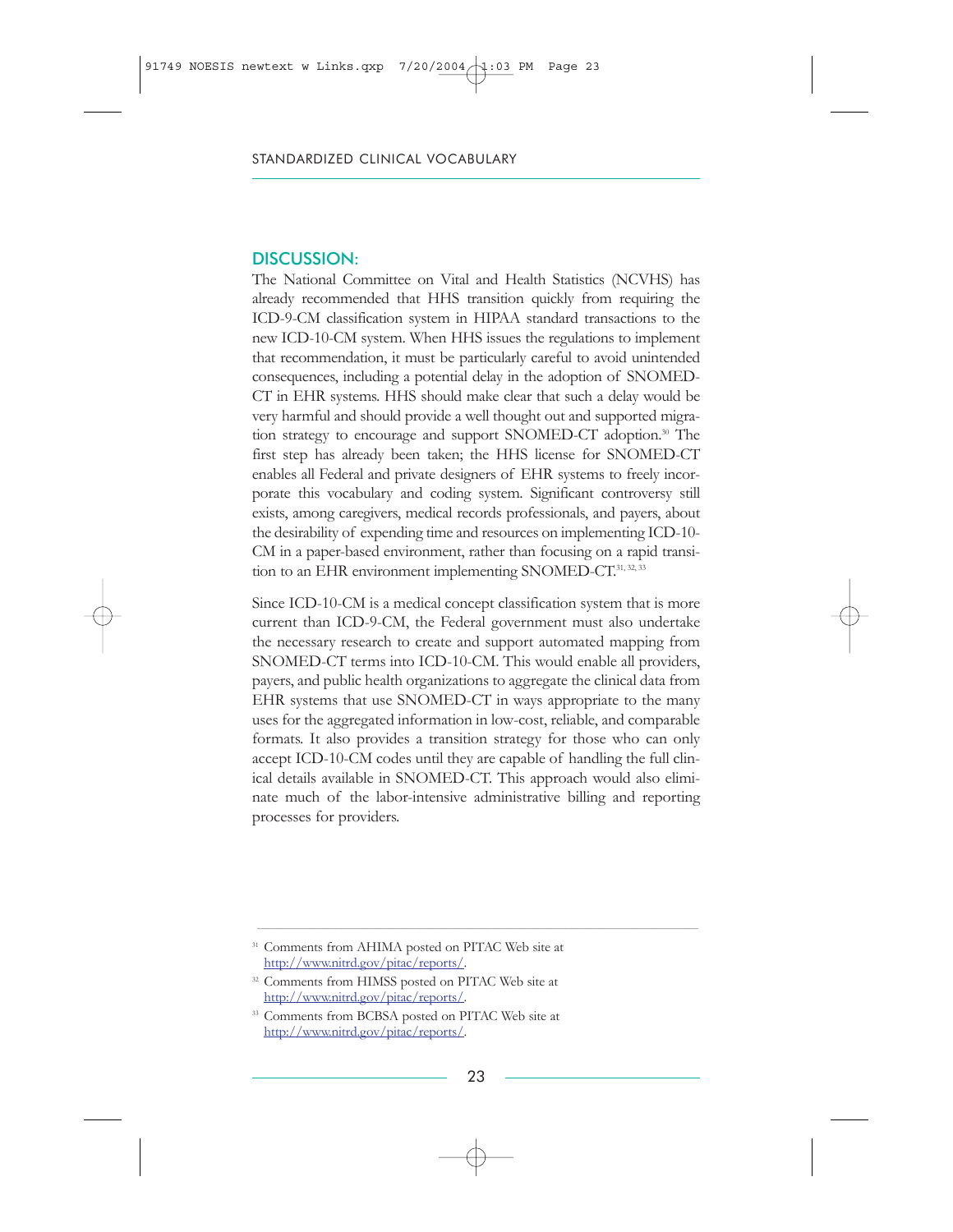

# 6. Standardized, Interoperable EHRs

### FINDING:

Notwithstanding the value of exchanging existing sources of patient information, EHRs that are based on a common information architecture with highly standardized data definitions enable computer-aided decision support, automated medical-error detection, and rapid patientpopulation analyses for medical research, public health, and homeland security, and thus could have enormous national value. There is currently no data-level standard for the storage and retrieval of clinical information within EHRs. Most standards organizations, including Health Level Seven  $(HL7)<sup>34</sup>$ , have emphasized the structure of the messages being exchanged between systems and have allowed significant variation in the content and internal organization of data within that structure.<sup>35</sup>

This lack of standardization, particularly of quantitative data, hinders interoperable use and requires a great deal of work on translations from internal representations to those representations that can be transmitted to and understood by another EHR system. Even within a single proprietary EHR product line, each instantiation of the product is apt to use different data layouts, largely dictated by the installation site. Recently adopted standards for pharmacy data, laboratory data, and radiological images are a step in the right direction but only a partial solution to this problem. Currently, there is little possibility for moving quantitative patient data across sites of care in a fully interoperable manner. There is a long and successful history of Federal leadership, primarily from NIH, in developing universally adopted nomenclature for disease staging, because of the need for such nomenclature in clinical research. Similarly, this is an area where Federal leadership can be used to encourage privatesector organizations to agree on data standards.

\_\_\_\_\_\_\_\_\_\_\_\_\_\_\_\_\_\_\_\_\_\_\_\_\_\_\_\_\_\_\_\_\_\_\_\_\_\_\_\_\_\_\_\_\_\_\_\_\_\_\_\_\_\_\_\_\_\_\_\_\_\_\_\_\_\_\_\_\_\_\_\_\_\_\_\_\_\_\_\_\_\_\_\_\_\_\_\_\_\_\_\_\_\_\_\_\_\_\_\_\_\_\_\_\_\_\_\_\_\_\_\_\_\_\_\_\_\_\_\_\_\_\_\_\_\_

<sup>&</sup>lt;sup>34</sup> HL7 is an American National Standards Institute (ANSI) accredited standardsdeveloping organization that provides standards for the exchange, management, and integration of data that support clinical patient care and the management, delivery, and evaluation of health care services. More information is available at [http://www.hl7.org/about/.](http://www.itrd.gov/outsidelink.php?url=www.hl7.org%2Fabout%2F)

<sup>&</sup>lt;sup>35</sup> For example, HL7 does not specify whether blood pressure should be stored as one field of six digits or two fields of three digits. In fact, HL7 says nothing about how to represent blood pressure in an implementation, but only specifies a way to share this 'mini-battery' of test results with other applications.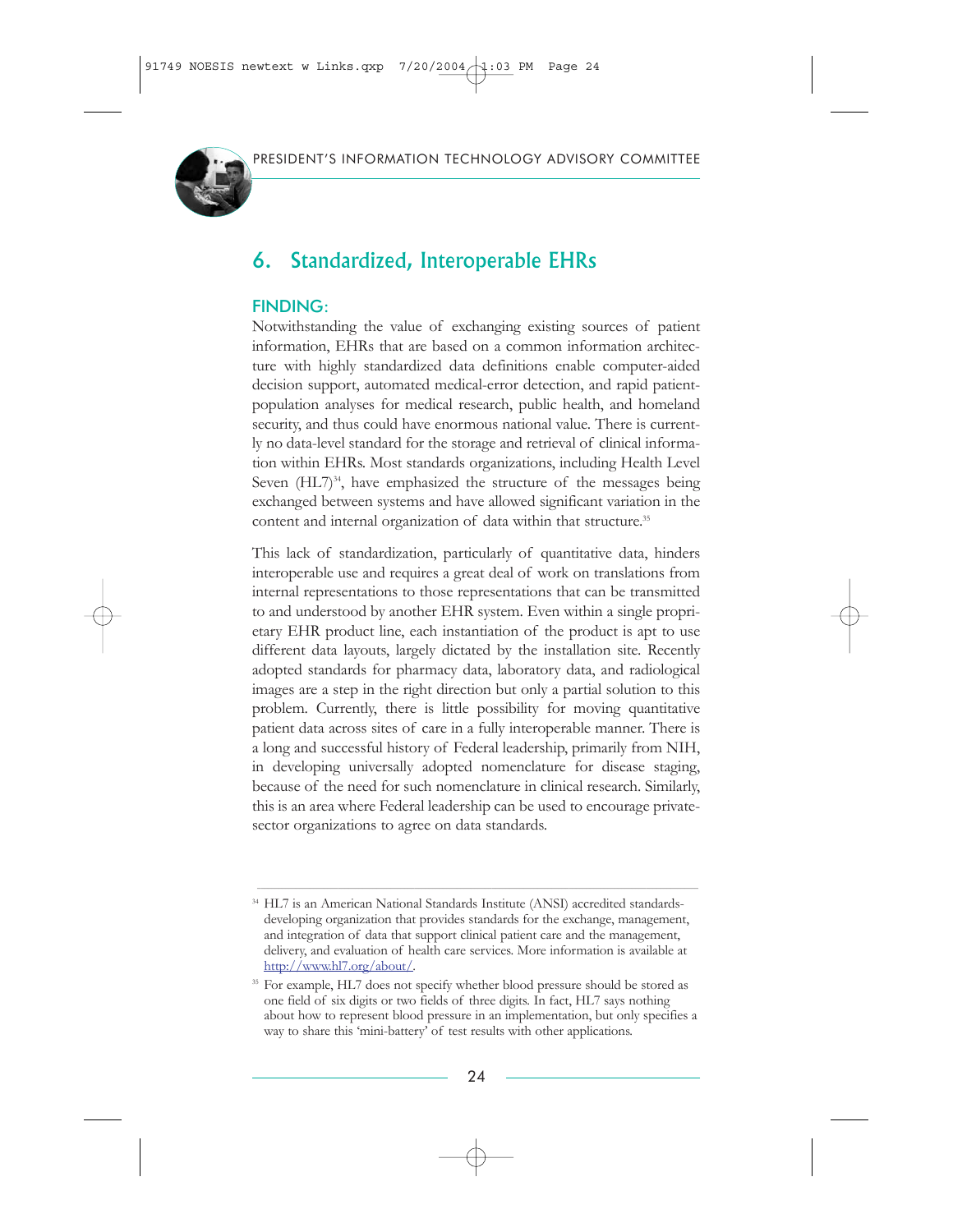#### RECOMMENDATIONS:

Develop a single set of data standards for the most common forms of clinical information. This effort should leverage efforts underway within Federally implemented systems (see Recommendation 4). Examples of data to be included in the standard are vital signs, examination findings, and review of systems information. These standards should be developed in the public domain in conjunction with voluntary standardsdeveloping organizations such as HL7 and ASTM so that they may be implemented in proprietary EHR systems and also used as a fully interoperable transport standard between EHR systems. Coordination is needed across relevant HHS, VHA, and DoD agencies, along with NIST, NSF, and others, with the leadership of the new HHS position of National Health Information Technology Coordinator.

Conduct research and development into low-cost tools for standardizing new and legacy digital data without disrupting current clinical workflow. Such tools might draw upon existing Federal projects for rules-based and statistically based natural-language processing and related technologies.

In addition to specifying the data elements and architecture, standards developed in this environment should also address the redundancy and persistence of core EHR data that are needed to create a reliable, federated health information infrastructure.

#### DISCUSSION:

Although normalized clinical data standards have been advocated for decades and vendors of health IT systems generally assert adherence to standards, most current standards lack the specificity required for true interoperability. Even some vertically integrated systems of care using a single computing platform map data with sufficient variability in names and formats to impede interoperability and quantitative assessment. Moreover, fear of rapid obsolescence often impedes investment in present weak standards that lack probable longevity. One of the factors slowing the innovative development of full standards has been lack of funds and encouragement for leading-edge, private caregiver organizations. Federally funded regional pathfinder demonstrations that include significant, sustained support for open, normalized EHR standards development are almost certainly necessary to accelerate progress in this area.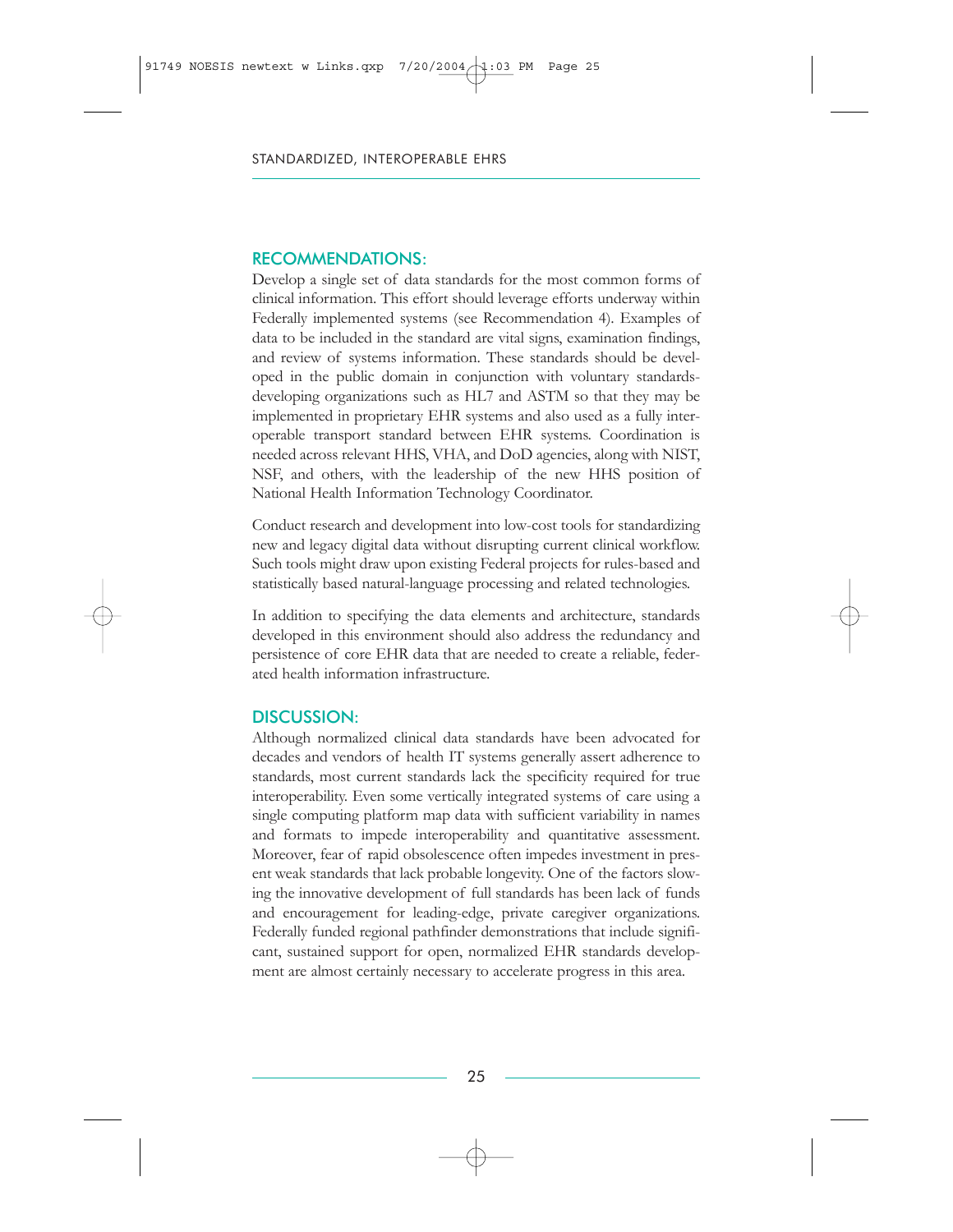

# 7. The Human-Machine Interface and EHRs

### FINDING:

While the keyboard and mouse remain the predominant means for entering caregiver-generated information into EHRs, other methods hold considerable promise for improved performance. Although progress has been made with automated speech/text conversion, bar-code technology for medication administration, and direct transfer of digital information from diagnostic instruments, additional innovative solutions and improvements are needed to facilitate the entry of caregiver-generated data in a manner that saves personnel time and is minimally intrusive to the human relationship with the patient, while producing normalized data that can be used to support research, clinical decision support, and other automated improvements in health care.

### RECOMMENDATION:

Conduct research and development in innovative and efficient humanmachine interfaces that are optimized for use in the health care sector. Research on the use of IT to improve the workflow for health care delivery functions is a particularly inviting target. Technology examples include:

- **Improved medical-domain voice-recognition data conversion systems.**
- Improved automated entry of instrument data.
- $\blacksquare$  Improved templates that simplify and accelerate data entry without training.
- Automated methods for converting both new and legacy electronic data to normalized form.

Agencies involved in human-computer interface and data management research include relevant agencies in HHS, VHA, and DoD, as well as NIST and NSF.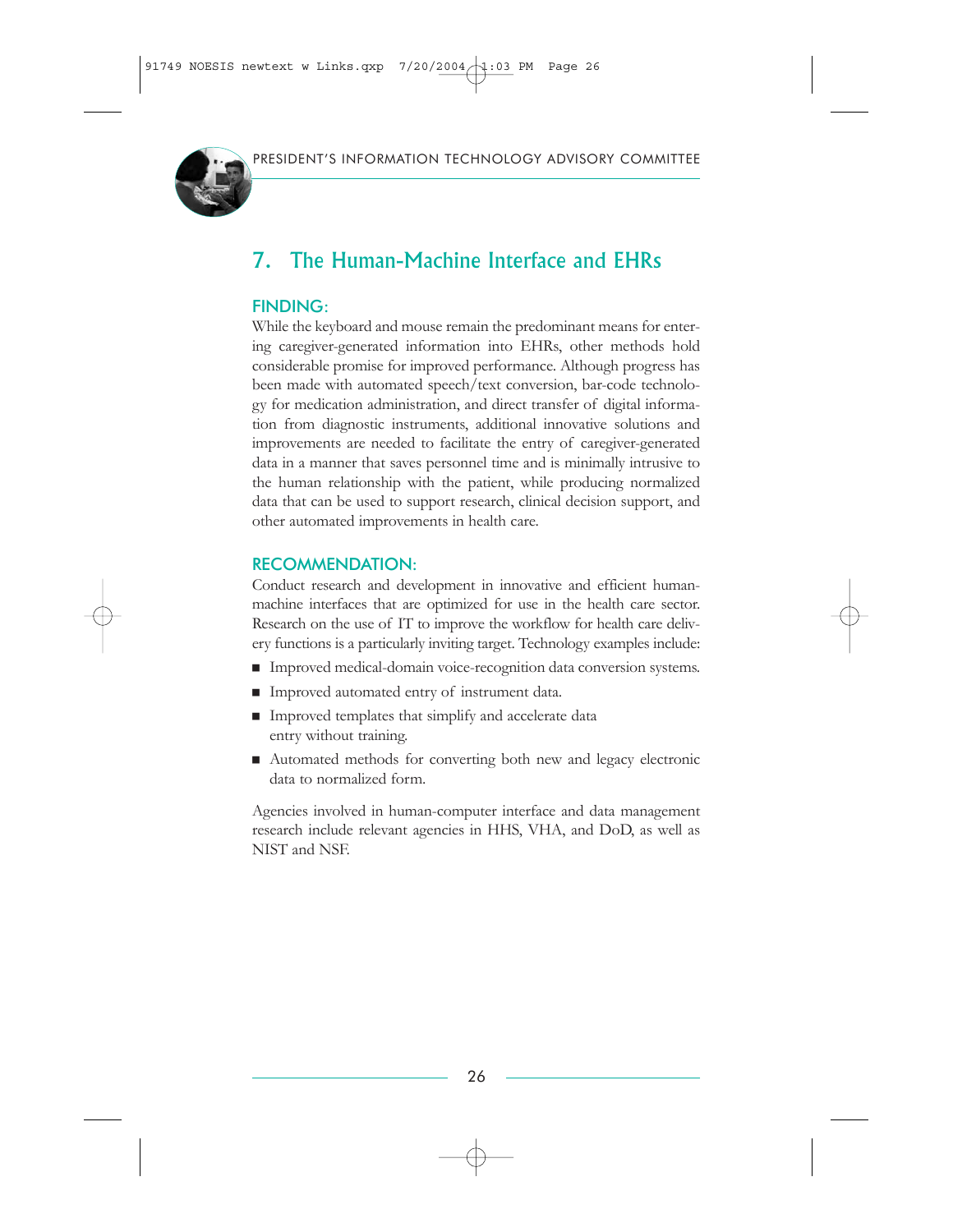Numerous caregivers have testified that pen and paper remain the simplest, most time-efficient method for data capture, far exceeding the efficiency of mouse and keyboard interfaces available today. Many acknowledge that the cost of the additional time spent on electronic data entry is more than recaptured as benefits downstream when data are recalled, displayed graphically, and linked to decision support. However, the benefits associated with the use of such health information technology are not often directly felt by those who must enter the primary data.

Aside from the time investment demanded by current human-machine interfaces, the effect of those interfaces on the human element of caregiver-patient contact must be considered. Typical screen and keyboard

implementations are slower than dictation and may require the caregiver to turn away from the patient in order to record information, an act that can be objectionable to both. Many clinicians are extremely

Research on the use of IT to improve the workflow for health care delivery functions is a particularly inviting target.

facile in using dictation during or after the patient encounter to record critical information. Development of technologies that support the use of voice and other methods of data input that do not detract from patient interactions are preferable to forced retraining of providers in the use of keyboards.

Technologies that should be considered for study include voice-recognition technology, use of slate computers and handwriting recognition, and other innovative human-machine interface technologies. Improved EHR data entry and recall technology and demonstrations of successful technology/protocol combinations will lower current barriers to the implementation of EHRs at the point of care and greatly facilitate the realization of savings in quality and cost that are promised by this technology. Agencies involved in human-computer interface and data management research include relevant agencies in HHS (particularly NIH), VHA, and DoD (particularly DARPA), as well as NIST and NSF.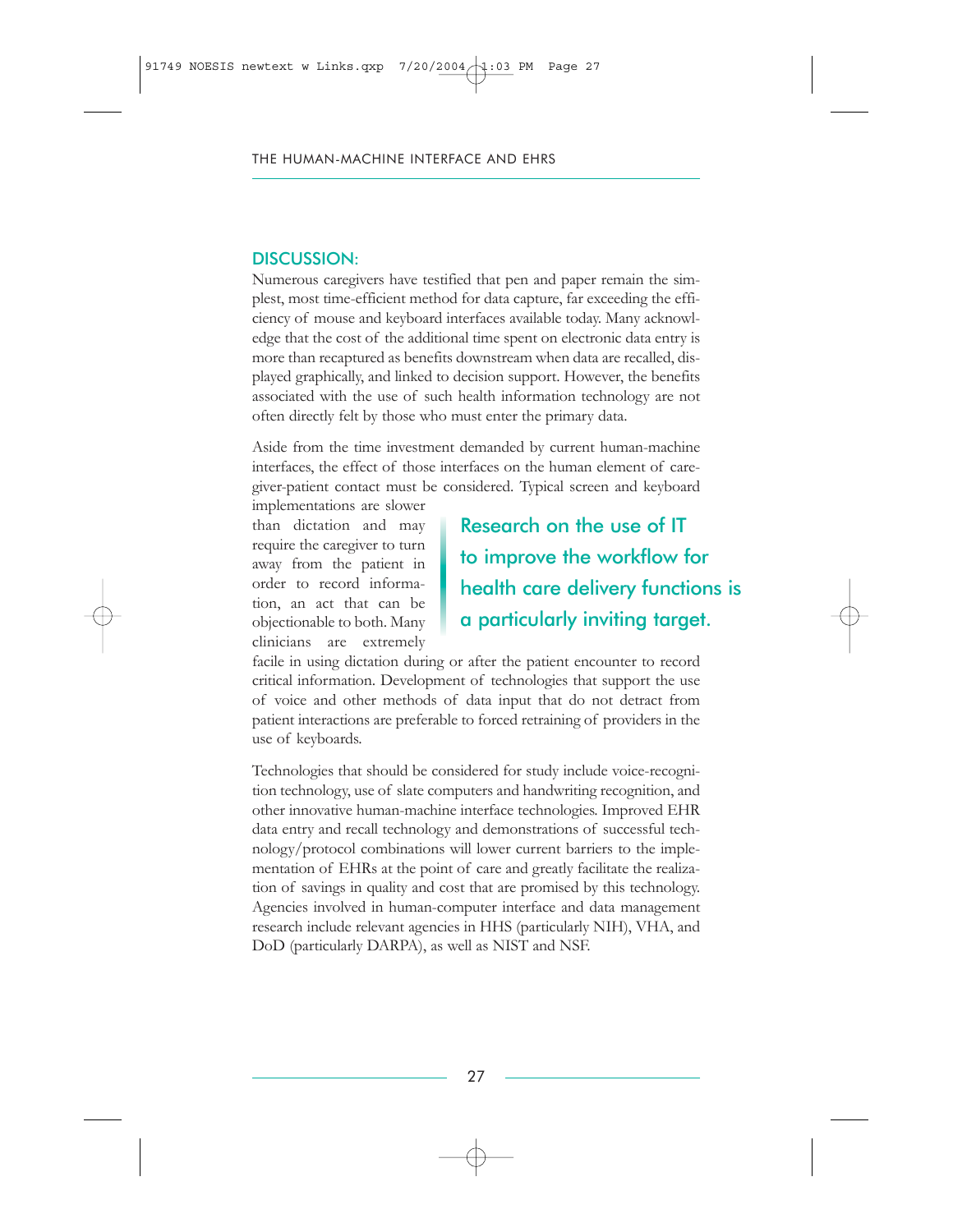

# 8. Coordination of Federal NHII Development

### FINDING:

PITAC previously recommended that a senior appointee in the Department of Health and Human Services coordinate all health information technology initiatives.<sup>36</sup> However, the bulk of development and deployment to date has been driven by the Departments of Commerce, Defense, Homeland Security, and Veterans Affairs, and coordination is necessary across all Federal health delivery and health-quality improvement systems. There is no evident mechanism for coordinating Federal NHII and EHR developments and implementations across the many departments involved. This is doubly important for privacy and security policy issues that cut across many Federal agencies and are central to the establishment and healthy growth of the NHII.

### RECOMMENDATION:

Establish a senior body to coordinate the development and deployment of health IT solutions across all Federal departments and agencies and to coordinate the associated technology transfer to and from the private sector. This body might be composed of a core group of individuals at the undersecretary level from each affected department and agency, with

Establish a senior body to coordinate the development and deployment of health IT solutions across all Federal departments and agencies and to coordinate the associated technology transfer to and from the private sector.

additional expertise acquired as needed. Federal policy recommendations relevant to the privacy and security issues that could impede the implementation of health IT should be an early product of this body.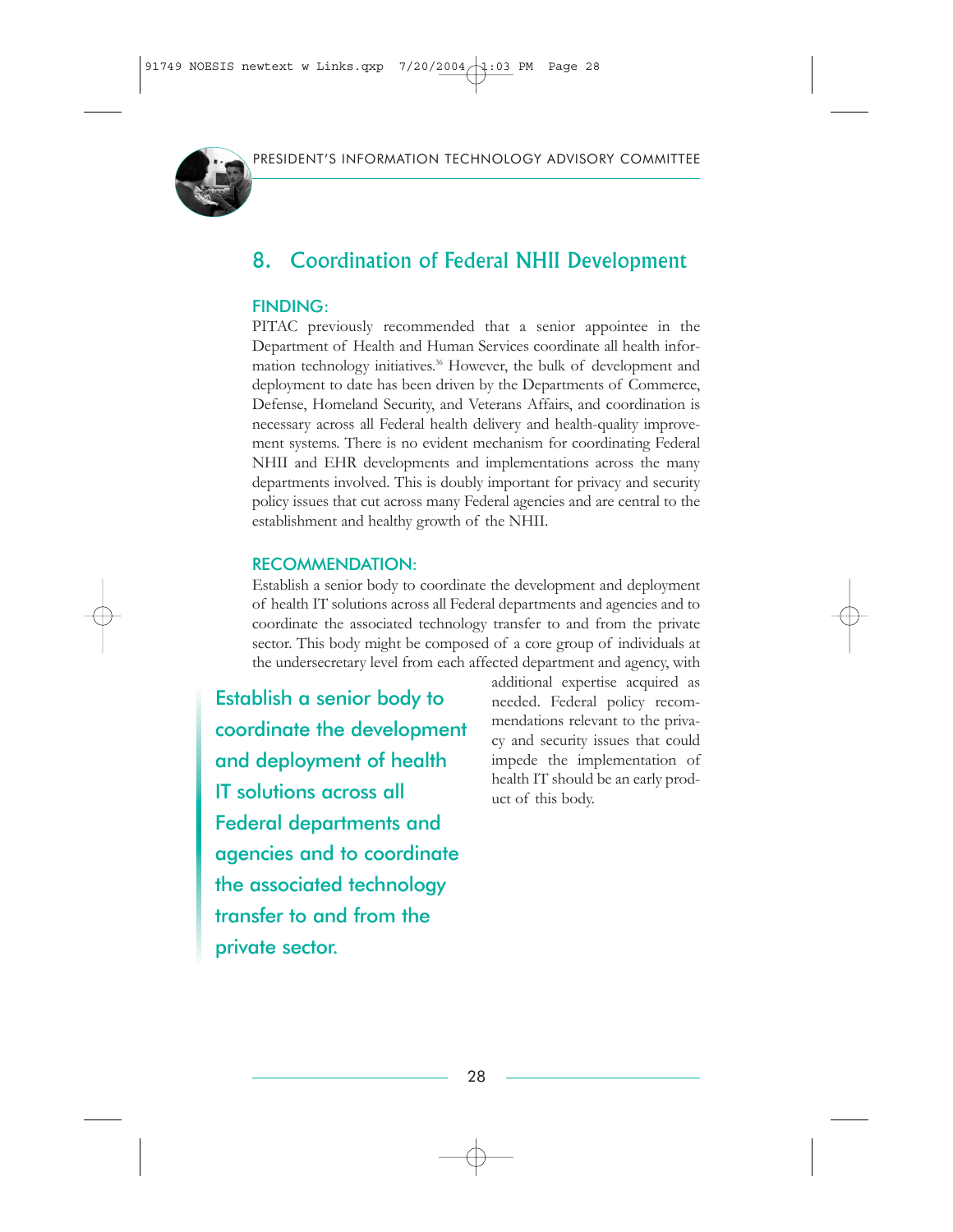The same EHR systems critical for improving patient care can also help accelerate clinical research and its impact on practice and improve pharmaceutical safety (pharmacovigilance) and biosurveillance for public health and homeland defense. Without broad senior-level coordination, there is strong potential for overlap or loss of collaborative opportunities through lack of awareness. In particular, senior leadership could help identify opportunities for dual use of EHR systems that could reduce total system costs. Coordination of Federal funding and participation in EHR standards-development organizations would assure that the results effectively serve the purposes of all involved Federal agencies and the private sector.

Health programs pervade most departments in the executive branch and routinely pose security and privacy issues that are best handled in a standard way. HIPAA provides a legal framework for managing security and privacy issues but does not provide specific protocols and security architectures. Currently, there is little coordination concerning health privacy and security within the Federal health sector and even less coordination with the private sector. Without some inclusive high-level locus for addressing this issue within the health sector, achieving NHII goals and efficiencies will be difficult because private communications and records are so central to the NHII vision. Moreover, the tight coupling between privacy/security and other aspects of the NHII require that addressing these issues be incorporated in the charter for any high-level Federal coordination body, such as the one recommended here. (See specific issues discussed in Part II.)

\_\_\_\_\_\_\_\_\_\_\_\_\_\_\_\_\_\_\_\_\_\_\_\_\_\_\_\_\_\_\_\_\_\_\_\_\_\_\_\_\_\_\_\_\_\_\_\_\_\_\_\_\_\_\_\_\_\_\_\_\_\_\_\_\_\_\_\_\_\_\_\_\_\_\_\_\_\_\_\_\_\_\_\_\_\_\_\_\_\_\_\_\_\_\_\_\_\_\_\_\_\_\_\_\_\_\_\_\_\_\_\_\_\_\_\_\_\_\_\_\_\_\_\_\_\_

<sup>36</sup> Recommendation 6, Report to the President on *Transforming Health Care Through Information Technology*, President's Information Technology Advisory Committee, February 9, 2001. [http://www.nitrd.gov/pubs/pitac/pitac-hc-9feb01.pdf.](http://www.nitrd.gov/pubs/pitac/pitac-hc-9feb01.pdf)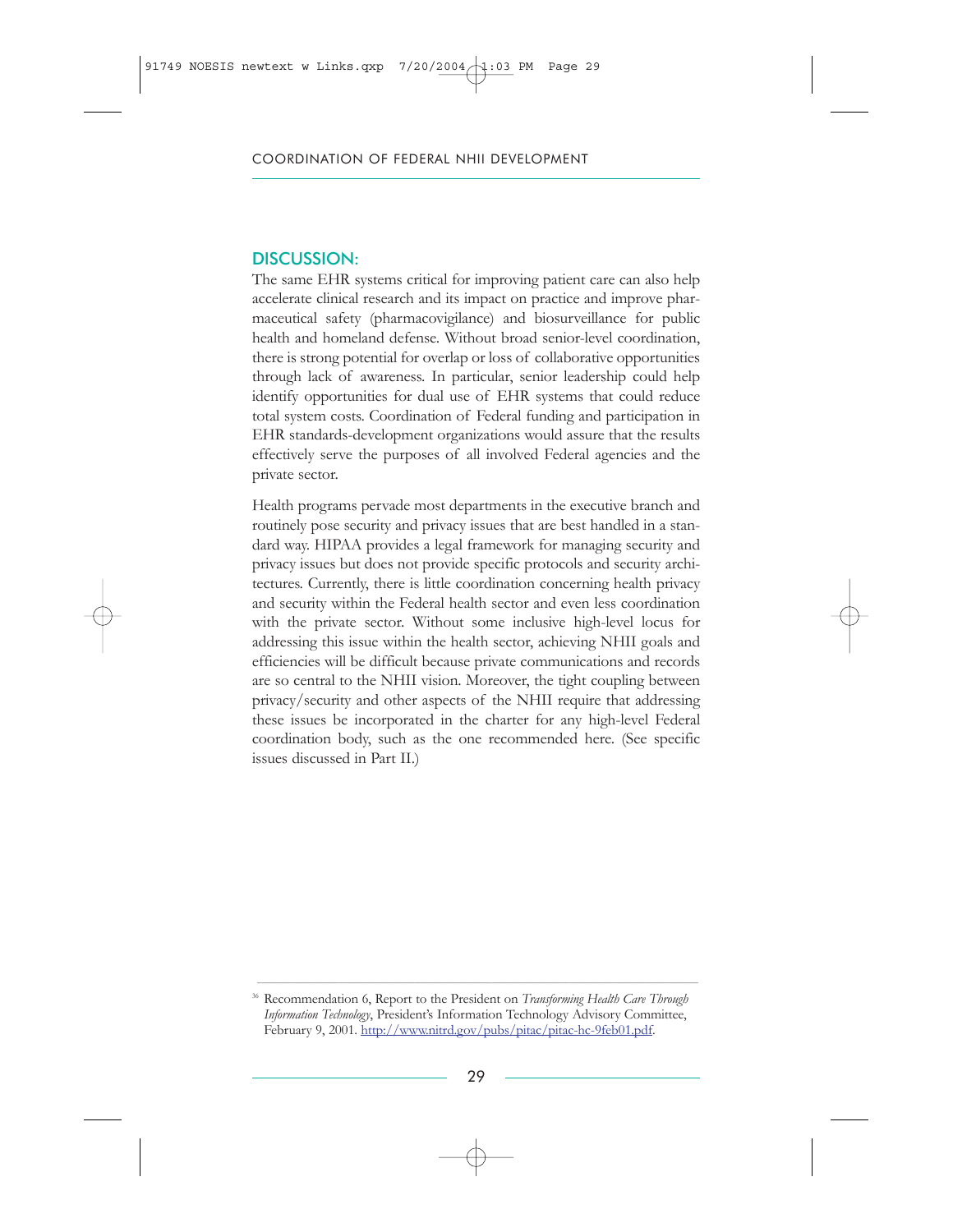

# Part II—Promoting Secure, Private, Interoperable Health Information Exchange

# 9. Unambiguous Patient Identification

### FINDING:

Unambiguously identifying patients and linking their information from multiple sources is a major challenge both within and across clinical enterprises. Unless caregivers are able to access linked information on a given patient across the continuum of care, proper and cost-effective care cannot be rendered. Similarly, the ability to link patient data in an anonymous and secure fashion is critical to the national research enterprise, public health surveillance, and bio-preparedness.

### RECOMMENDATION:

Convene an interagency, public/private task force to determine ethical, legal, and practical means for unambiguously identifying and linking patient data from multiple sources in a unique, secure, and trusted manner that protects patient privacy and gives the patient control over the use of his or her health information. Activities of the task force should include an estimate of the costs and benefits associated with unique patient identifiers (IDs) derived from existing or novel patient attributes. The task force should consider existing models and ongoing private-sector efforts that emphasize private, rather than government, control of data storage, transmission, and sharing. There must be ongoing recognition of and accommodation for those people who wish to receive all or part of their care anonymously, as well as for those who are visitors to or temporary residents of the United States.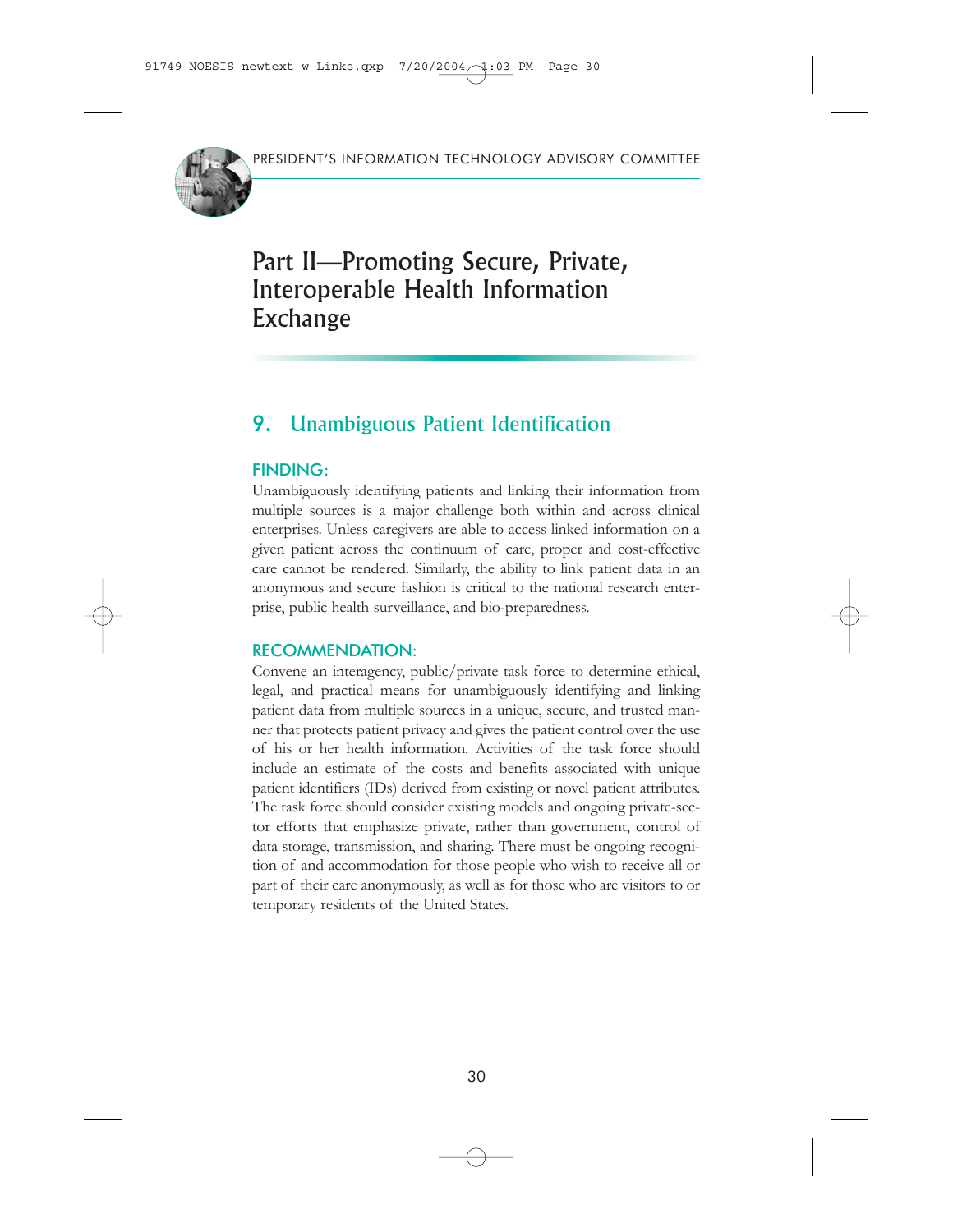Caregivers consistently cite frustrations in assuring that EHR data actually apply to the patient before them; errors can be dangerous or even fatal. This limitation has surfaced as a major impediment in current communitywide data interchange projects. The problem is severe because a surprising fraction of all presenting patients have ambiguous identification or lack stable addresses or distinguishing names. The challenge is compounded by the scale of the region and population served and the number of care sites accessible to that population. Although the use of social security numbers for patient identification is advocated by some, there are numerous legal barriers to this and such use of SSN is opposed by significant constituencies. Representative procedures for assigning unique object identifiers (OIDs) include Uniform Resource Names (URNs) and Abstract Syntax Notation One (ASN.1). Existing policies against unique nationwide identifiers can be accommodated via technological means, but Federal support of ID technology development and demonstrations in a health context are essential to progress. Examples of technologies that might be explored include the following:

- $\blacksquare$  Six-digit compression of the patient's social security number.
- Biometric technologies.
- Personal smart ID cards (e.g., cards displaying or communicating timedependent passwords).
- Characterization of speech or handwriting.
- Authentication means for anonymous entities.<sup>37</sup>

The President's Bioethics Council should be considered for leadership of this task with technical input from the Departments of HHS, Justice, and Defense, the VHA, and NIST. Private-sector representation should include caregivers, institutions, and consumers.

<sup>37</sup> An example of anonymous authentication methods is Shibboleth, which is being developed by a university consortium: Cantor S. and Erdos M., Shibboleth Architecture DRAFT v05 at [http://shibboleth.internet2.edu/draft-internet2-shibboleth-arch-v05.html.](http://www.itrd.gov/outsidelink.php?url=shibboleth.internet2.edu%2Fdraft-internet2-shibboleth-arch-v05.html)

 $\_$  , and the state of the state of the state of the state of the state of the state of the state of the state of the state of the state of the state of the state of the state of the state of the state of the state of the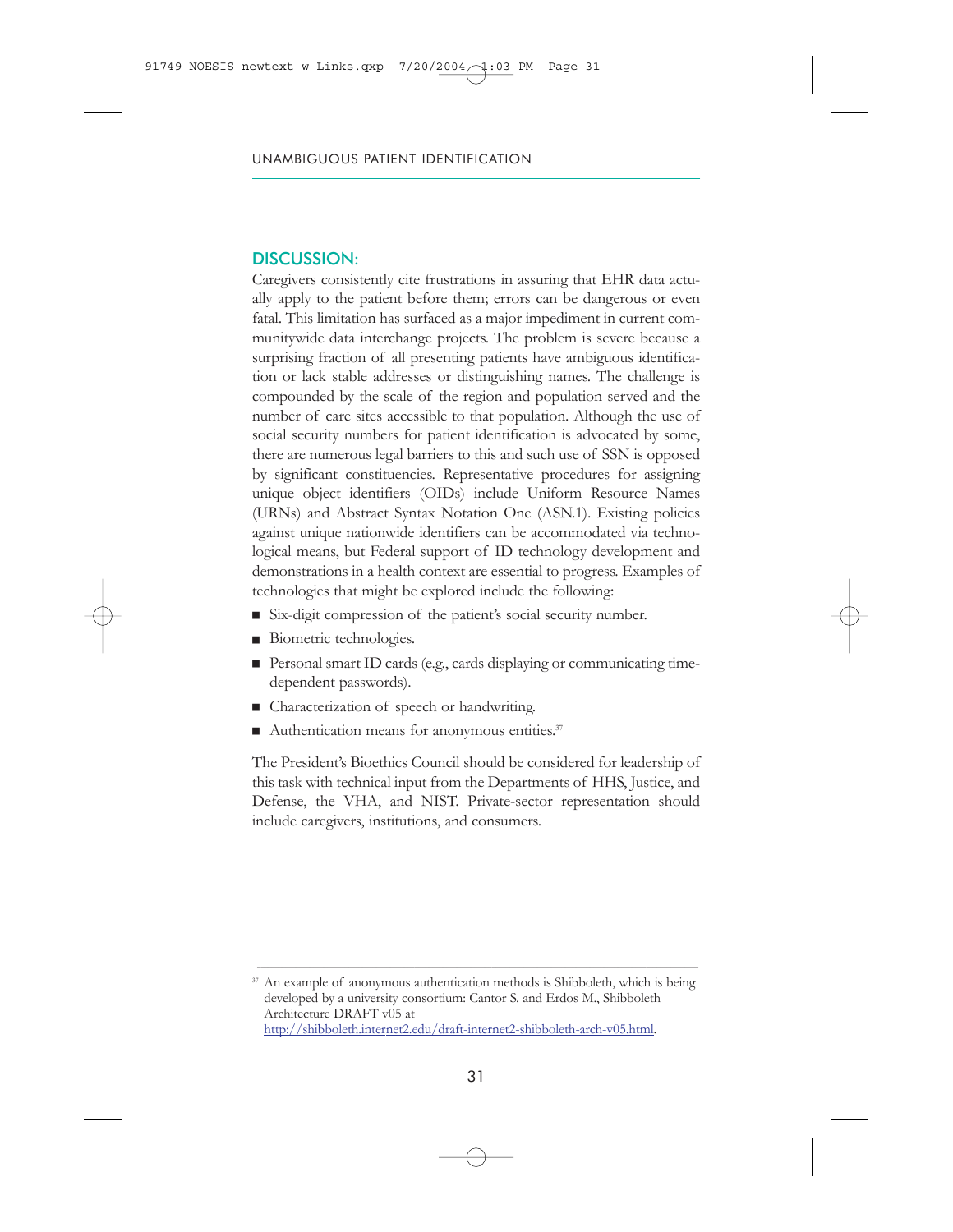

# 10. Encrypted Internet Communications

#### FINDING:

Encryption currently protects much national security and commercial information transmitted across the Internet. Despite permissive language in the security rules implementing HIPAA<sup>38</sup> related to this use of the Internet, current CMS policies<sup>39</sup> require the use of hub and spoke architectures that generally use 1970s protocols. This impedes the development of our National Health Information Infrastructure (NHII) by forcing use of expensive, largely obsolete communication links in lieu of securely encrypted, inexpensive Internet transactions.

#### RECOMMENDATION:

There should be no Federal impediment to Internet transmission of health data protected by secure cryptographic systems. Assuring the trustworthiness of such ciphers requires continued research and development on current and novel cryptographic algorithms, means for defeating them, and pathfinder demonstrations in health-relevant contexts. Agencies currently conducting such research include the National Security Agency (NSA), NIST, and NSF. CMS should be kept apprised of these research findings or participate in the research. A specific example would be to re-examine the current Medicare policy that prevents CMS contractors from using secure transmissions over the Internet. In the absence of a single coordinating body for certificate authorities,<sup>40</sup> bilateral encryption agreements across all health information systems may be needed. With the number of health entities that must communicate, this situation would be untenable. Therefore, timely studies should be commissioned to assess the current maturity and efficiency of encryption techniques and digital signatures for sharing health information and the efficacy of federalizing such techniques. It is particularly important to remove any regulatory impediments to e-mail communication between willing patients and their caregivers.

\_\_\_\_\_\_\_\_\_\_\_\_\_\_\_\_\_\_\_\_\_\_\_\_\_\_\_\_\_\_\_\_\_\_\_\_\_\_\_\_\_\_\_\_\_\_\_\_\_\_\_\_\_\_\_\_\_\_\_\_\_\_\_\_\_\_\_\_\_\_\_\_\_\_\_\_\_\_\_\_\_\_\_\_\_\_\_\_\_\_\_\_\_\_\_\_\_\_\_\_\_\_\_\_\_\_\_\_\_\_\_\_\_\_\_\_\_\_\_\_\_\_\_\_\_\_

<sup>&</sup>lt;sup>38</sup> See [http://www.cms.hhs.gov/hipaa/hipaa2/regulations/security/default.asp.](http://www.itrd.gov/outsidelink.php?url=www.cms.hhs.gov%2Fhipaa%2Fhipaa2%2Fregulations%2Fsecurity%2Fdefault.asp)

<sup>39</sup> Current CMS Internet Security Policy issued on November 24, 1998, permits the use of the Internet "… as long as an acceptable method of encryption is utilized …" and lays out what those acceptable methods are in a reasonable way. However, the current CMS Business Partners Systems Security Manual dated March 28, 2003, instructs all business partners that "health care transactions (claims, remittances, etc.) are prohibited between Medicare carriers/intermediaries and providers over the Internet. This Internet prohibition also applies to using the Internet to transport CMS Privacy Act-protected data between carriers/intermediaries and any other party. See the CMS Internet Security Policy for a definition of protected data [www.cms.hhs.gov/it/security.](http://www.itrd.gov/outsidelink.php?url=www.cms.hhs.gov%2Fit%2Fsecurity)"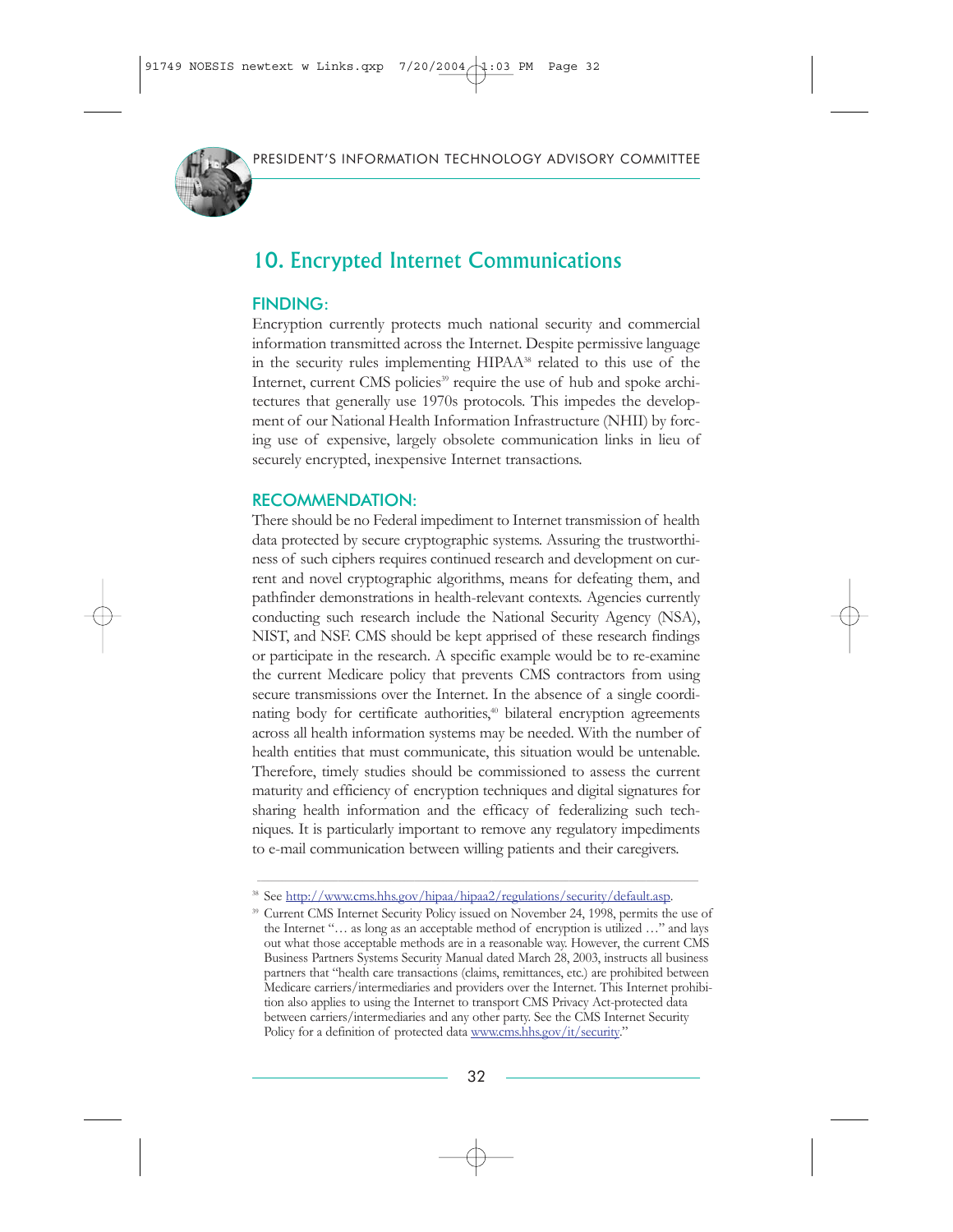Public Key (PK) ciphers<sup>41</sup> have made Internet encryption practical by permitting anyone to send encrypted messages to anyone else using the recipient's publicly posted key. These PK ciphers commonly convey secondary symmetric keys to other ciphers that protect the body of each message. Several algorithms exist, such as prime-number and elliptic-curve methods for PK encryption implementation; Data Encryption Standard (DES), Triple DES, and the Advanced Encryption Standard (AES) for symmetric key encryption; and Digital Signature Algorithm (DSA) for digital signatures. New methods for breaking these codes are constantly sought to ensure that the ciphers are robust. The success of these algorithms is evident in their widespread use for transmission of national security data across the Internet, and vendors could provide similar capabilities to the health sector at costs well below those for currently mandated methods. It is essential that Federal actions to ensure cryptographic security and practicality substantially outrun efforts by others to compromise them inappropriately. Recently approved specifications such as the Security Assertion Markup Language (SAML) and Web Services Security (WSS) additionally support the security requirements for multi-party scenarios where intermediate nodes might otherwise decipher messages traversing consecutive point-to-point links.<sup>42</sup> While the above recommendation focuses on protecting information in transit, that same information must naturally be protected "at rest". Medical records need to be protected from tampering, inappropriate access, and accidental disclosure by current industrial methods that include strong authentication, authorization, and encryption. Particularly critical are security measures that protect accesses used to maintain the hardware and software because they often have the power to read and alter all data and software across the system.

\_\_\_\_\_\_\_\_\_\_\_\_\_\_\_\_\_\_\_\_\_\_\_\_\_\_\_\_\_\_\_\_\_\_\_\_\_\_\_\_\_\_\_\_\_\_\_\_\_\_\_\_\_\_\_\_\_\_\_\_\_\_\_\_\_\_\_\_\_\_\_\_\_\_\_\_\_\_\_\_\_\_\_\_\_\_\_\_\_\_\_\_\_\_\_\_\_\_\_\_\_\_\_\_\_\_\_\_\_\_\_\_\_\_\_\_\_\_\_\_\_\_\_\_\_\_ <sup>40</sup> Also see Recommendation 11 concerning trust hierarchies, and Recommendation 8 concerning policy issues and Federal coordination.

<sup>&</sup>lt;sup>41</sup> PK encryption is a cryptographic system that uses two keys—a public key known to everyone and a private or secret key known only to the recipient of the message. The public and private keys are related in such a way that only the public key can be used to encrypt messages; only the corresponding private key can be used to decrypt them; and it is virtually impossible to deduce the private key if you know the public key. Because PK codes are computationally quite slow, they normally only convey keys to the much faster codes that protect the body of each message. An introduction can be found at: [http://www.krellinst.org/UCES/archive/modules/charlie/pke/.](http://www.itrd.gov/outsidelink.php?url=www.krellinst.org%2FUCES%2Farchive%2Fmodules%2Fcharlie%2Fpke%2F)

<sup>42</sup> For SAML see [http://www.oasis-open.org/committees/](http://www.itrd.gov/outsidelink.php?url=www.oasis-open.org%2Fcommittees%2F) tc\_home.php?wg\_abbrev=security, and for WSS see [http://www.oasis-open.org/committees/tc\\_home.php?wg\\_abbrev=wss](http://www.itrd.gov/outsidelink.php?url=www.oasis-open.org%2Fcommittees%2Ftc_home.php%3Fwg_abbrev%3Dwss)*.*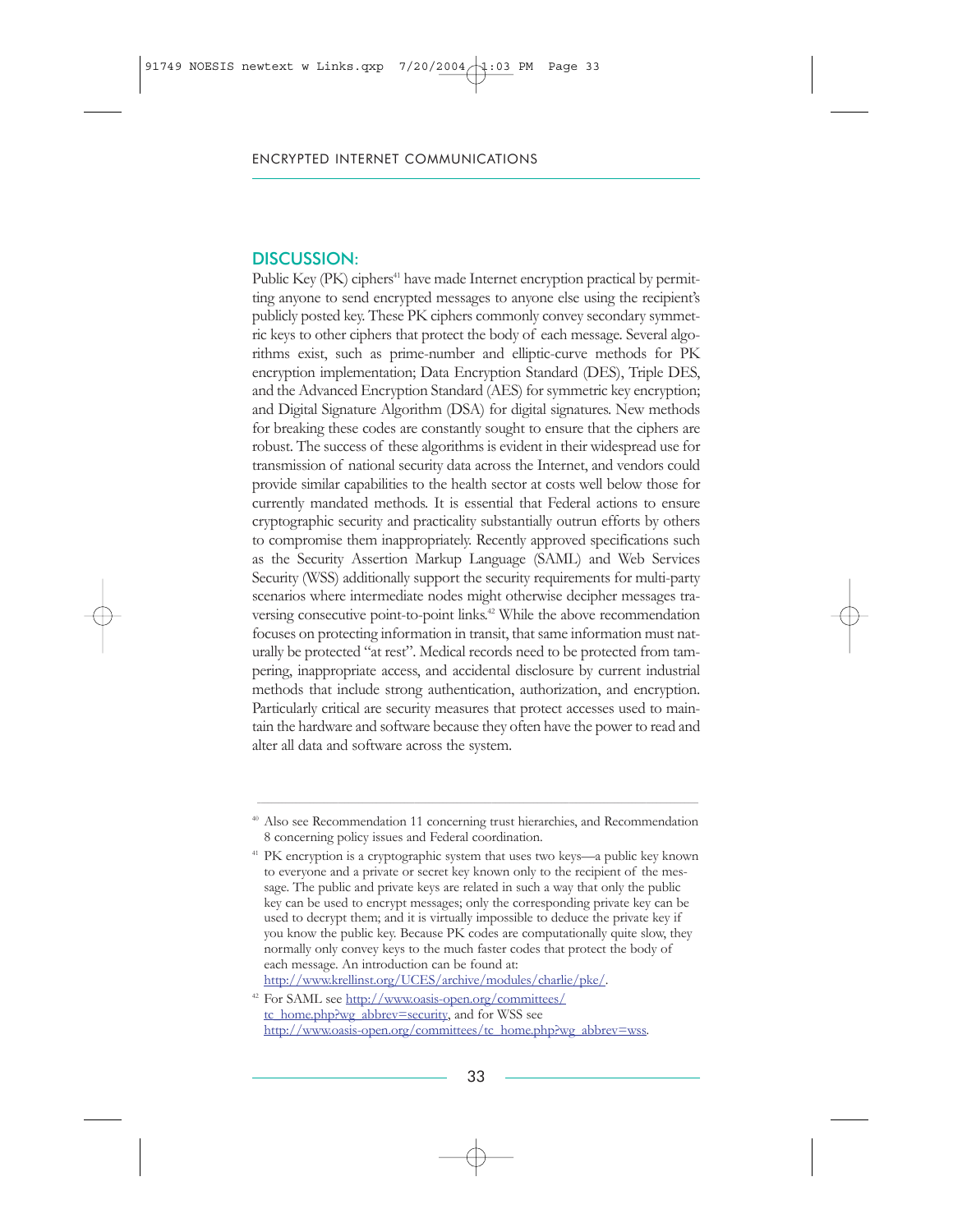

# 11. Trust Hierarchy and Authentication

#### FINDING:

Health information can only be accessed with adequate security and privacy if there are clear means for verifying the identities of those accessing and altering data. The lack of defined standards for security and the lack of an accepted hierarchy of trusted authentication agents impede the development of the NHII and associated cost-effective data communication systems.

#### RECOMMENDATIONS:

The Federal government, through NIST in the Department of Commerce or another civil, cross-department technology entity, should

Traditional face-to-face authentication and limited circulation of paper records within single practices are rapidly becoming obsolete security measures in our emerging, multi-caregiver electronic environment.

accelerate the definition and establishment of extensible, hierarchical authentication trust trees and standards for optional use by the private health sector, where these trees include both government and private providers. Supportive research and development are required.

Additional research should address how the current legal framework for authenticating written signatures (notary public laws) might be extended to electronic

signatures as part of this trust hierarchy. Supportive research and development are required from agencies such as NSA, NIST, NSF, DoD, VHA, and the General Services Administration (GSA).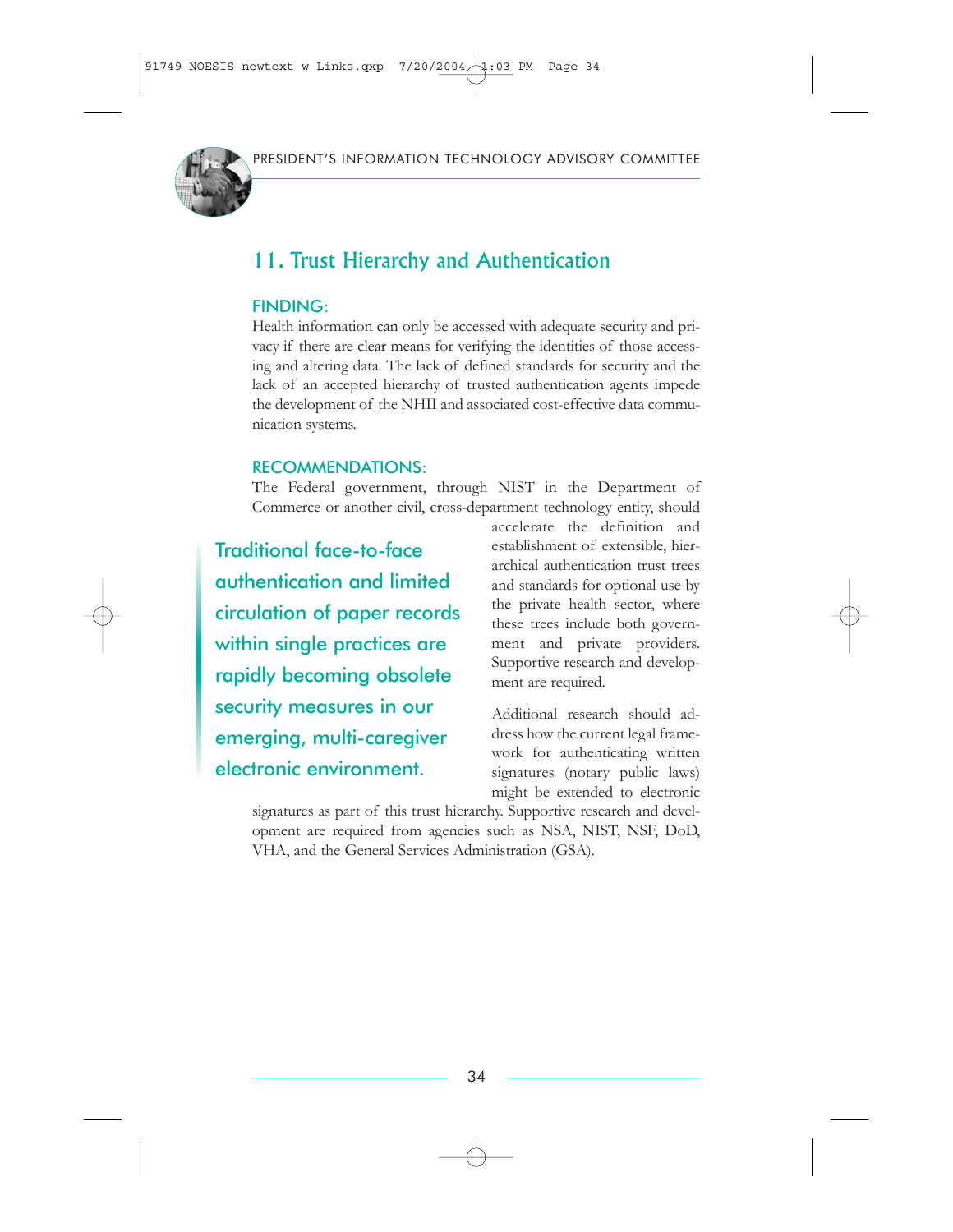Trust requires robust standards for authentication and authorization. Is an individual or other entity actually who or what it says it is, and precisely what standards were employed to establish that identity or authorization? Traditional face-to-face authentication and limited circulation of paper records within single practices are rapidly becoming obsolete security measures in our emerging, multi-caregiver electronic environment. Today there is a lack of defined standards for electronic authentication and for communicating authentication and authori-

zation instantly to users. The problem has both procedural and technical elements. Technical methods are required for transmitting or securing almost instantaneous authorizations and authentications via the Internet in a robust manner, and the devel-

# An authentication chain is only as strong as its weakest link.

opment and demonstration of such methods for health care are recommended. One recently demonstrated approach employs tiny encrypted "proofs" that link individuals or entities with authorizations and authentications that are widely replicated across the network by the trusted authentication agent in order to eliminate single-point failures of inquiries or possible congestion and delay. Similar proofs can establish instant trust in that same agent via a tree linking that agent to Federal or other trusted agents. For example, a payer might validate a provider's invoice by using such proofs to ensure that the provider has a valid ID and is currently licensed and board-certified, and that the board is recognized by the American Medical Association. Such trust trees can be automatically traversed back to widely trusted nodes in seconds.

A representative procedural challenge involves definition and implementation of robust object identifiers that precisely define the process used to authenticate identities and authorizations. For example, one widely used method sends passwords to the listed e-mail address of an inquirer. If such a step were one part of a sequential authentication or authorization process, how should this sequence be represented? An authentication chain is only as strong as its weakest link.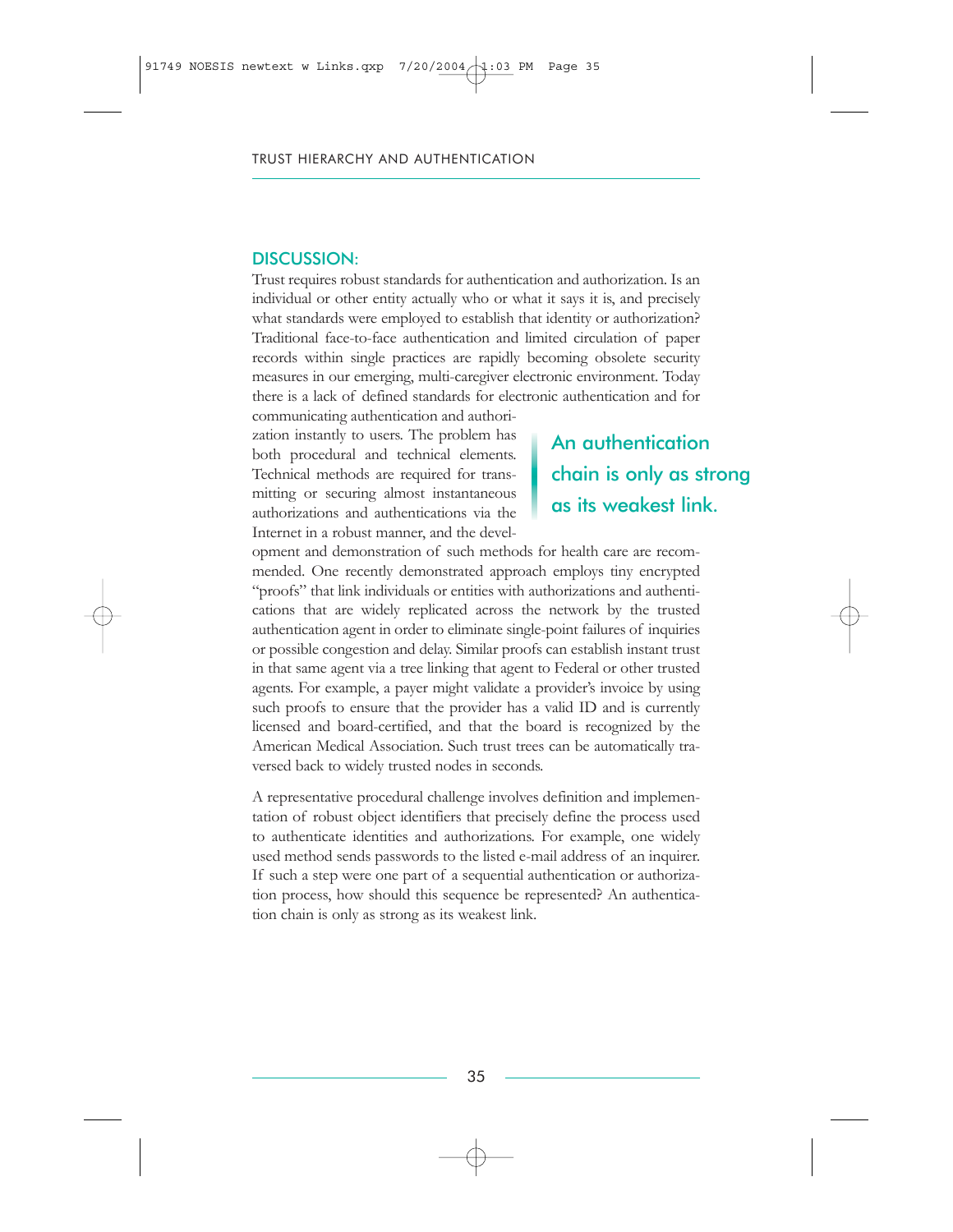

# 12. Tracing Access Requests

### FINDING:

Enabling patients, clinicians, and health care organizations to identify those who access patient information and the appropriateness of their access helps deter patient privacy violations. Experience to date suggests that it is nearly impossible to determine in advance which caregivers will have a legitimate need to access the information of a given patient. Systems that attempt to limit access only to a defined group of caregivers for a given patient have been found to hinder the care process. A more effective approach has been that of access tracking.

#### RECOMMENDATION:

Federal policies should promote development and use of data-access tracking (or auditing) systems in the health care sector, including research

Research, development, and demonstration of cost-effective access-logging and analysis systems are critical to support privacy protection of patient data.

and development of such means and pathfinder demonstrations in large systems.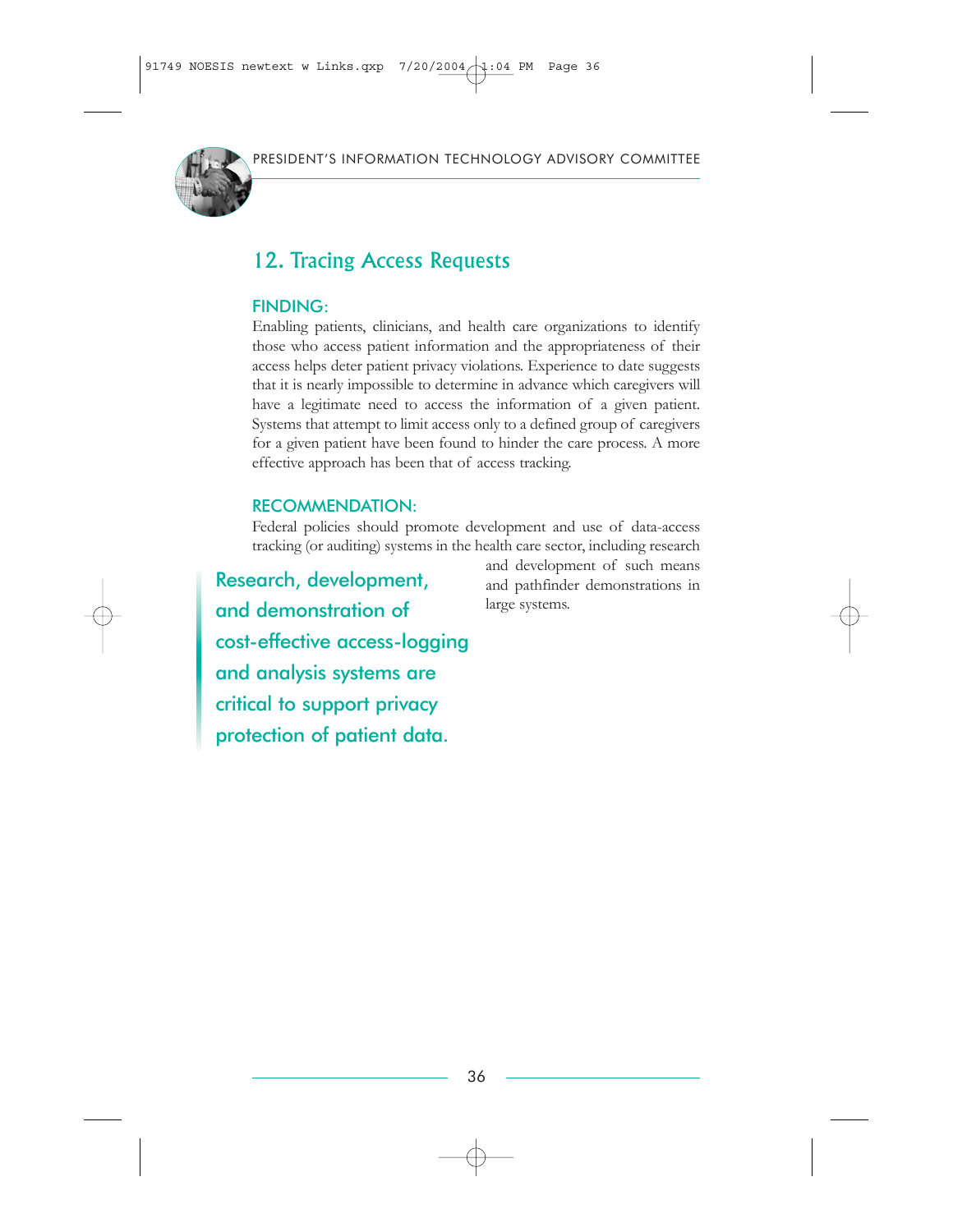Only systems that routinely and securely record such access and that simplify review of that access can support the level of security recommended by HIPAA. Most legacy health information systems are capable of tracking additions, deletions, and updates of records in a database. However, many times these "audit trails" are turned off or kept on only for the most sensitive records because of the computational and storage resources they consume, or they are configured only for transaction

backup purposes. In addition, most are not configured to record accesses or "reads" to the data at all. In any case, few systems have the automated tools available to make it practical to analyze the large amounts of data that would be produced by

…knowing that access is being tracked and that disciplinary action will result from infractions of access policy has been helpful in maintaining patient privacy.

such monitoring, so analysis is typically done manually and is extremely limited. Research, development, and demonstration of cost-effective access-logging and analysis systems are critical to support privacy protection of patient data.

Current evidence shows that knowing that access is being tracked and that disciplinary action will result from infractions of access policy has been helpful in maintaining patient privacy. Serious violations can be reduced further by additional clear warnings at the moment of possible transgression, a so-called "break the glass" access barrier that requires users to justify their need to make the access. These additional barriers must be designed and implemented carefully because they are not effective if they occur routinely during normal clinical interactions and business operations. However, it is not easy to determine when an access is out-of-the-ordinary in the complex world of health care, where roles, locations, and tasks are relatively unpredictable. Research, development, and demonstration of such warning systems in diverse caregiver environments are required to help deter electronic privacy violations nationally.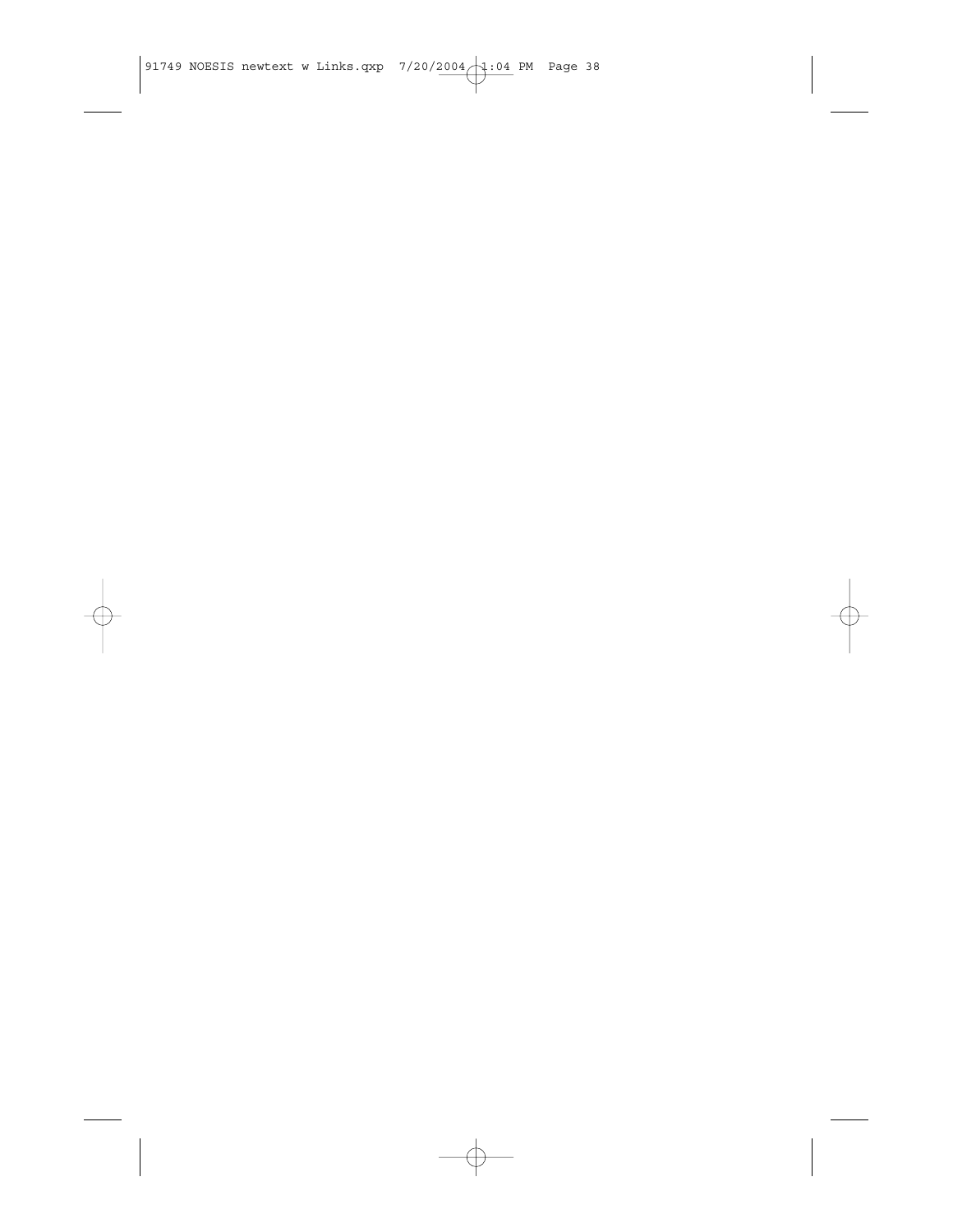# Appendix I: Health Subcommittee Fact-Finding Process

In addition to their own professional experiences and in-depth knowledge of the literature in the field of health care and information technology edge of the literature in the field of health care and information technology, the members of the PITAC Health Subcommittee obtained information for this report from several other sources:

- November 12, 2003 PITAC meeting.
- January 8, 2004 Health Subcommittee meeting.
- $\blacksquare$  January 12, 2004 site visits.
- $\blacksquare$  February 25, 2004 Town Hall meeting at the Healthcare Information and Management Systems Society Conference.
- Additional public oral and written statements that resulted from the above activities.

These activities are described below in further detail.

#### NOVEMBER 12, 2003 PITAC MEETING

At this public meeting held via WebEx and in person in Arlington, Virginia, formal presentations by seven invited experts were given in the following order:

- Elias Zerhouni, M.D., Ph.D., Director, National Institutes of Health (NIH)
- Mark B. McClellan, M.D., Ph.D., Commissioner, Food and Drug Administration (FDA)
- **Anthony Principi**, Secretary, and **Jonathan Perlin**, M.D., Ph.D. Deputy Undersecretary for Health, Department of Veterans Affairs (VA)
- Kevin Kiley, M.D., Director, Walter Reed Army Medical Center
- Carolyn Clancy, M.D., Director, Agency for Healthcare Research and Quality (AHRQ)
- David Kibbe, M.D., M.B.A., Director, Center for Health Information Technology, American Academy of Family Physicians (AAFP)
- David B. Nelson, Ph.D., Director, National Coordination Office for Information Technology Research and Development (NCO/ITR&D)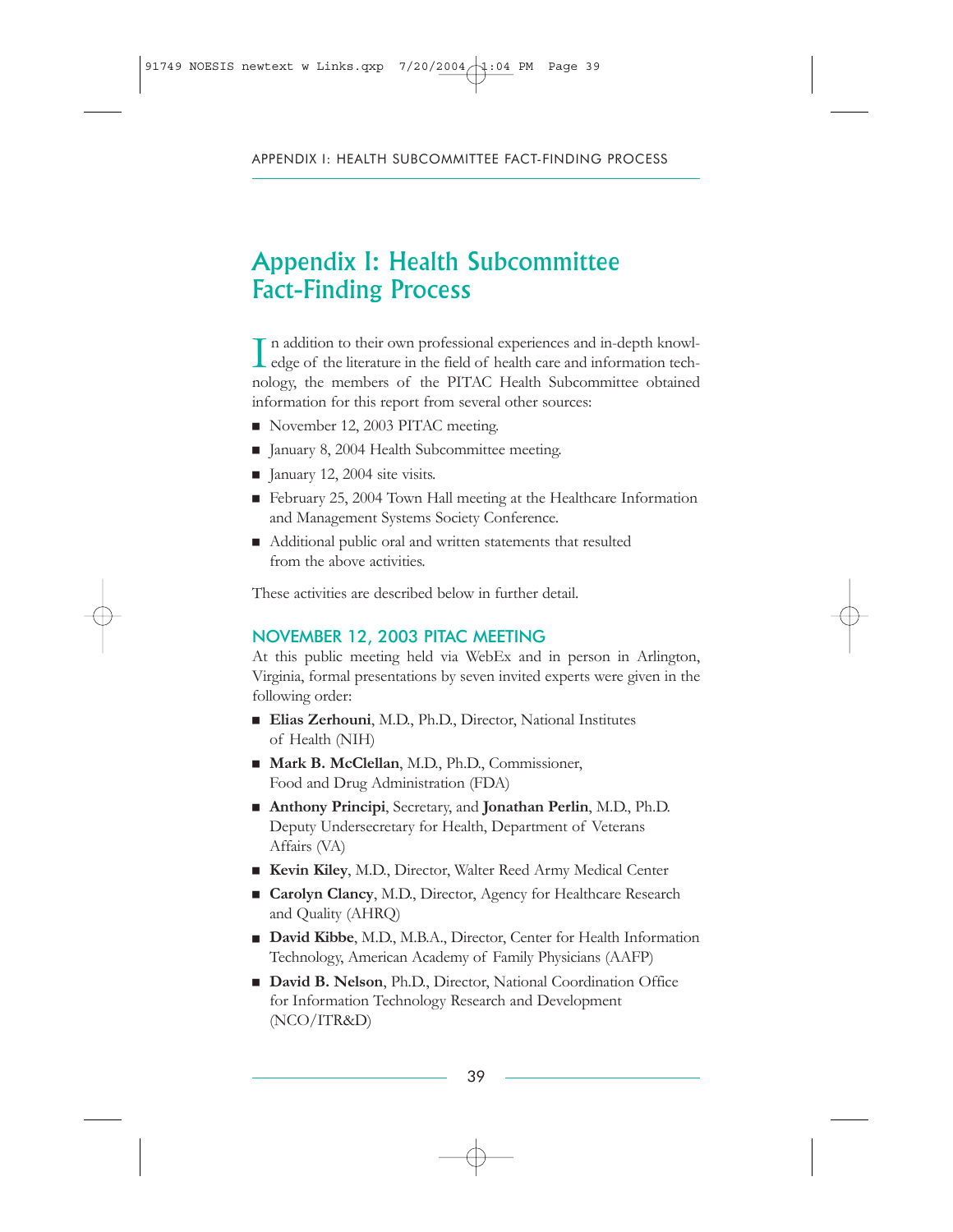Speakers were asked to describe the activities of their organization in health and information technology and to respond to four questions:

- $\blacksquare$  What do you imagine could be achieved in the next few years by aggressive deployment of today's technology?
- $\blacksquare$  What are the barriers to this?
- What steps should be taken to surmount these barriers?
- $\blacksquare$  What do you imagine could be achieved in ten years with appropriate research and development investments in the area of health and information technology?

Each presentation was followed by questions by PITAC members. (To view or hear these presentations or to read meeting minutes, access [http://www.nitrd.gov/pitac/meetings/2003/index.htm](http://www.nitrd.gov/pitac/meetings/2003/index.html)l.)

### JANUARY 8, 2004 HEALTH SUBCOMMITTEE MEETING

On January 8, 2004 in Washington, D.C., the Health Subcommittee invited national experts to inform the members about two critical issues:

- $\blacksquare$  Health information exchange architecture. The subcommittee members examined existing architectures for health information interchange to determine if one or more systems that could exchange data from one site to another were sufficiently mature to recommend as a standard for the NHII.
- Execurity and privacy of health information. Misunderstanding about HIPAA has imposed limitations on security and privacy that are slowing adoption of health information exchange. The experts were asked to address computer security and appropriate protocols.

The following experts addressed these questions:

- **J. Marc Overhage**, M.D., Ph.D., Associate Professor of Medicine, Indiana University School of Medicine and Investigator, Regenstrief Institute for Health Care
- **Joseph Casper**, Executive Vice President and Managing Director of Technology, First Consulting Group and Patient Safety Institute (PSI)
- **John D. Halamka**, M.D., M.S., Chairman, New England Health Electronic Data Interchange Network (NEHEN) and Chief Information Officer, CareGroup Health System and Harvard Medical School
- Nick Augustinos, M.B.A., Vice President, Care Data Exchange, Quovadx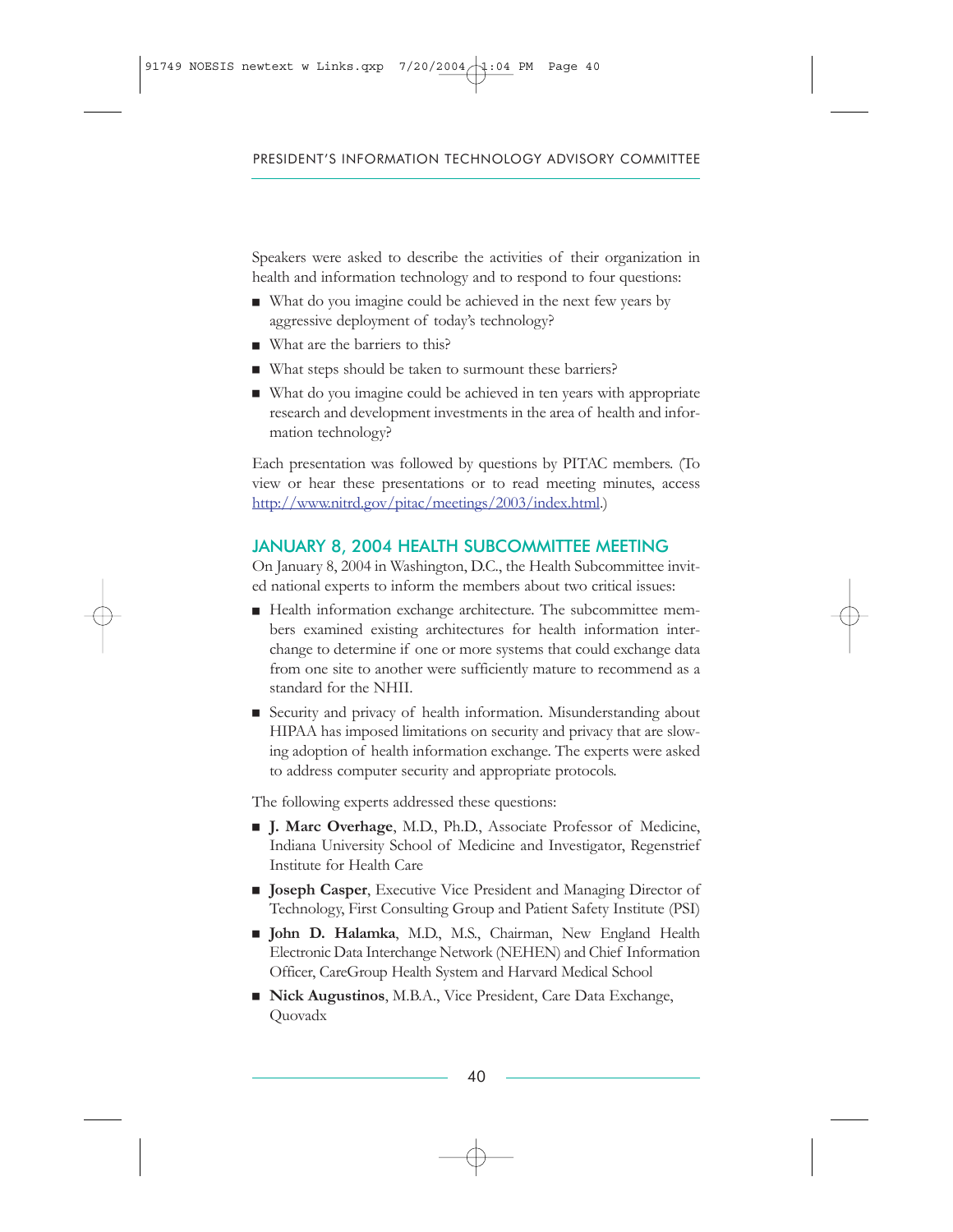- **Peter Szolovits**, Ph.D., Professor of Computer Science and Engineering, MIT
- **Betsy Appleby**, Program Manager for the Department of Defense Public Key Enabling, Defense Information Systems Agency (DISA)
- **David Temoshok**, Director, Identity Policy/Management, Office of Governmentwide Policy, General Services Administration (GSA)

#### SITE VISITS

On January 12, 2004, subcommittee members visited Swedish Hospital and Peace Health in Seattle, Washington, where demonstrations by the Patient Safety Institute (PSI) on capturing health data from legacy systems were conducted. The PSI implementation is a "viewer" that tracks the location of patient records and reports data in a "non-standardized" form.

Members then visited Puget Sound Veterans Administration Hospital to view the VHA's Clinical Patient Record System, which can bring up images, including radiology and ultrasound, at the bedside.

#### TOWN HALL MEETING

At a Town Hall meeting held during the Healthcare Information and Management Systems Society (HIMSS) meeting attended by about 80 people in Orlando, Florida in February 2004, the Health Subcommittee heard from 23 speakers offering a broad spectrum of perspectives on three questions:

- 1. What are the primary barriers to the implementation of health information technology in general, and specifically to electronic health records?
- 2. Where is the biggest return on investment for providers (including groups and clinics) and for consumers from investments in health IT?
- 3. What can the Federal government do in terms of information technology research and development to help overcome these barriers?

### PUBLIC ORAL AND WRITTEN COMMENTS

Several individuals and organizations sent in comments on specific issues raised during the meetings held between November 2003 and February 2004. These were also taken into account in the discussion, findings, and recommendations in this report.

Formal written comments received are posted on the PITAC Web site at [http://www.nitrd.gov/pitac/reports/.](http://www.nitrd.gov/pitac/reports/)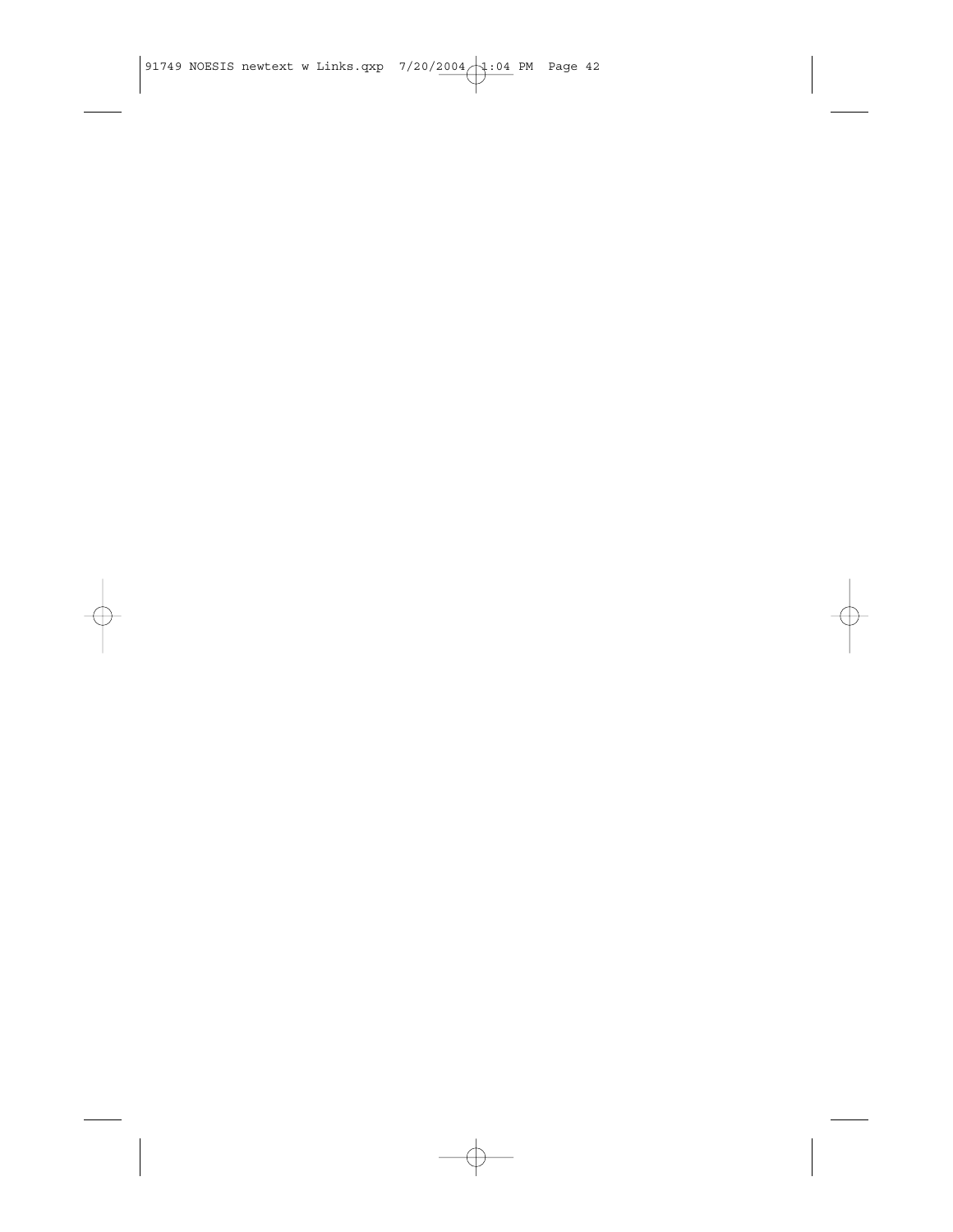# Appendix II: Acronyms

| ACP.  Advanced Cyberinfrastructure Program                |
|-----------------------------------------------------------|
| AES  Advanced Encryption Standard                         |
| AHRQ  Agency for Healthcare Research and Quality          |
| AHIMA  American Health Information Management Association |
| AMA  American Medical Association                         |
| ANSI.  American National Standards Institute              |
|                                                           |
| ASPE. Assistant Secretary for Planning and Evaluation     |
| ASTM American Society for Testing and Materials           |
| BCBSABlue Cross Blue Shield Association                   |
|                                                           |
|                                                           |
|                                                           |
|                                                           |
|                                                           |
|                                                           |
| CITL  Center for Information Technology Leadership        |
| CMS  Centers for Medicare and Medicaid Services           |
|                                                           |
|                                                           |
|                                                           |
| DARPA. Defense Advanced Research Projects Agency          |
|                                                           |
| DISADefense Information Systems Agency                    |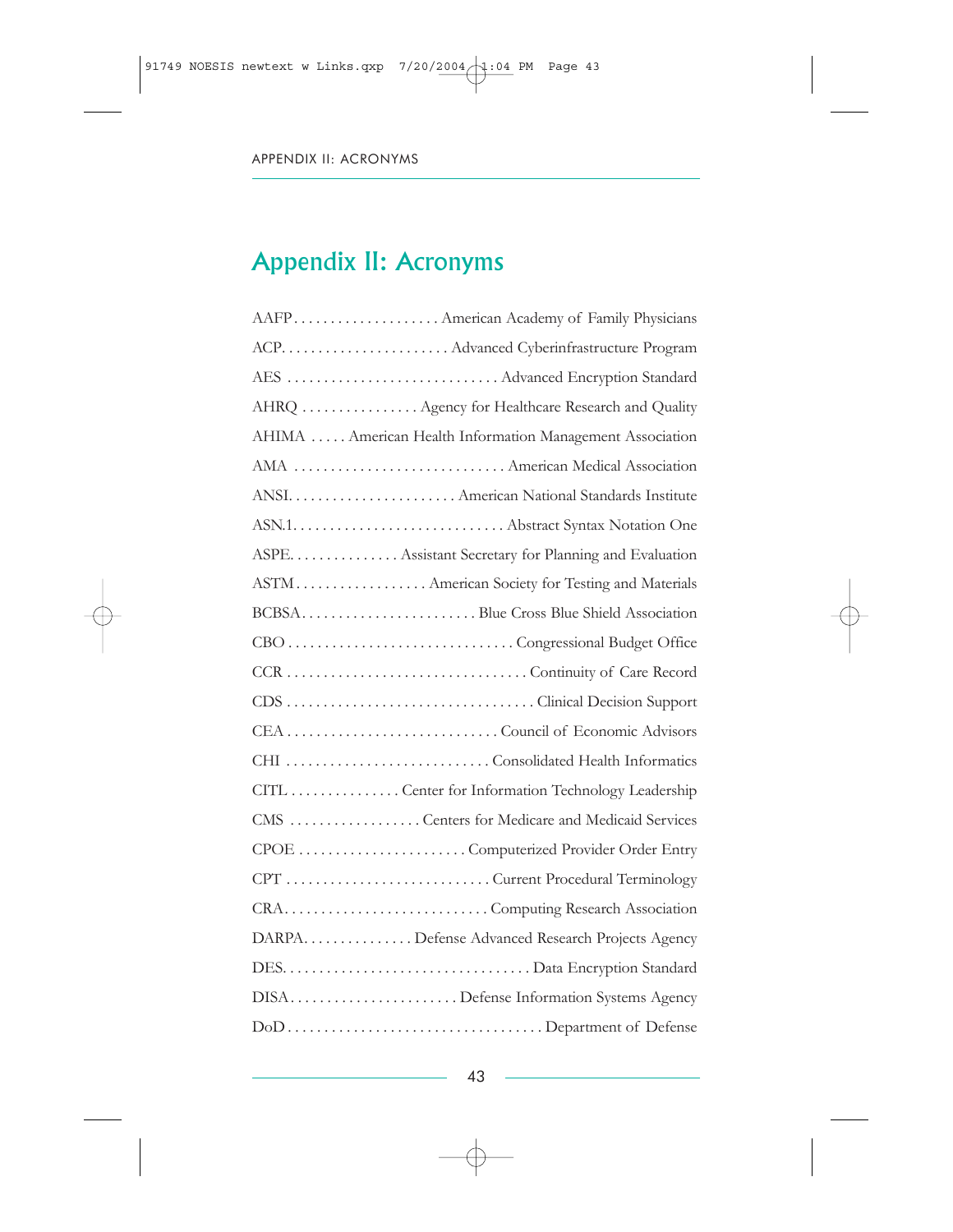| FDA  Food and Drug Administration                                                                      |
|--------------------------------------------------------------------------------------------------------|
|                                                                                                        |
|                                                                                                        |
| HHS  Department of Health and Human Services                                                           |
| HIMSS  Healthcare Information and Management Systems Society                                           |
| HIPAA Health Insurance Portability and Accountability Act                                              |
|                                                                                                        |
| ICD-9-CM International Classification of Diseases,<br>Ninth Revision, Clinical Modification            |
| ICD-10-CM International Classification of Diseases,<br>Tenth Revision, Clinical Modification           |
| ICD-10-PCSTnternational Classification of Diseases,<br>Tenth Revision, Procedure Classification System |
|                                                                                                        |
|                                                                                                        |
|                                                                                                        |
|                                                                                                        |
| ITR&D  Information Technology Research and Development                                                 |
| LOINC  Logical Observation Identifier Name Codes                                                       |
| NCHS  National Center for Health Statistics                                                            |
|                                                                                                        |
| NCVHS National Committee on Vital and Health Statistics                                                |
| NEHEN New England Healthcare EDI Network                                                               |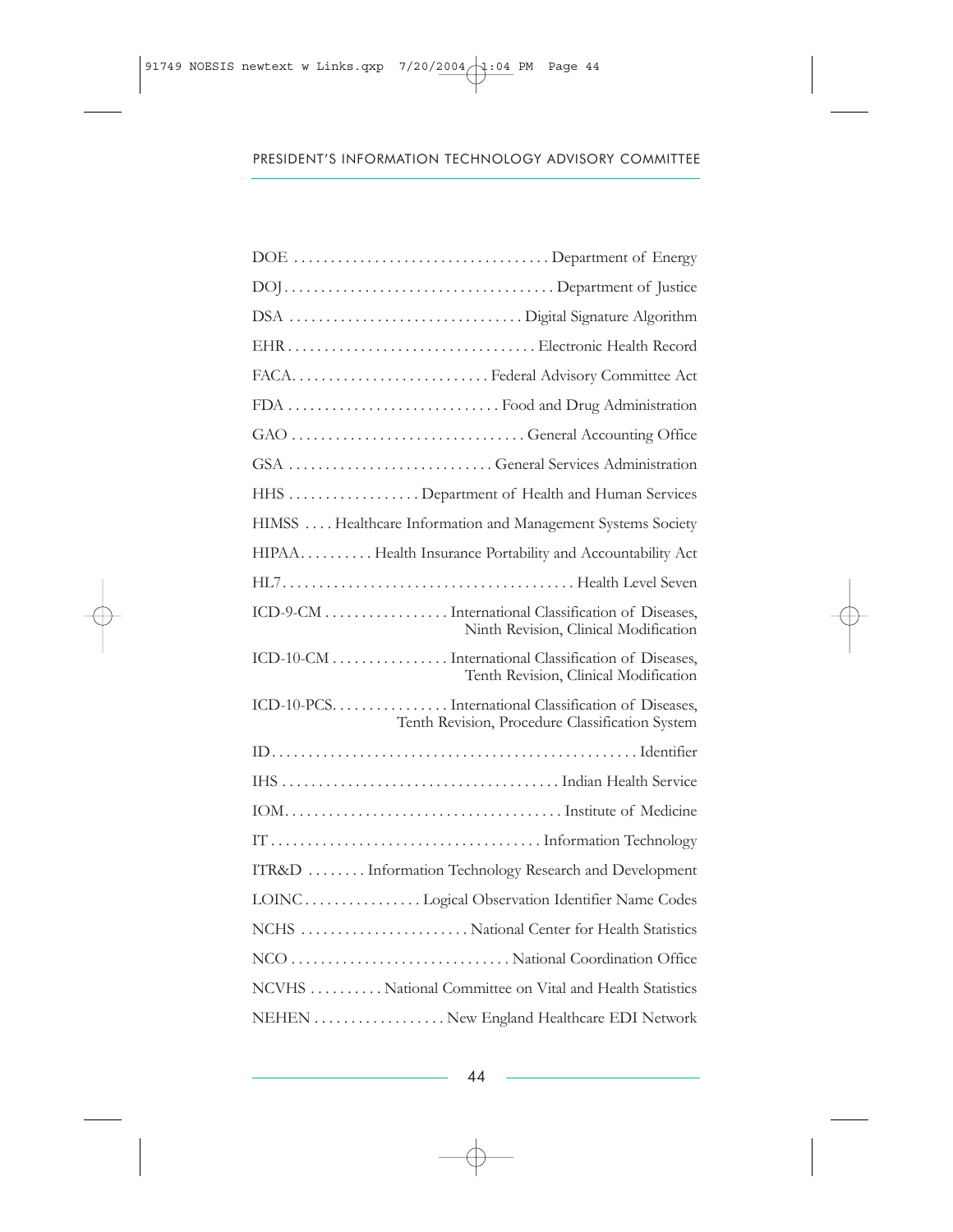| NHII  National Health Information Infrastructure                        |
|-------------------------------------------------------------------------|
| NIH  National Institutes of Health                                      |
| NIST.  National Institute of Standards and Technology                   |
| NITRD Networking and Information Technology<br>Research and Development |
| NLM  National Library of Medicine                                       |
|                                                                         |
|                                                                         |
|                                                                         |
|                                                                         |
|                                                                         |
| OMB  Office of Management and Budget                                    |
| PITAC  President's Information Technology Advisory Committee            |
|                                                                         |
|                                                                         |
| R&D  Research and Development                                           |
|                                                                         |
| SAML  Security Assertion Markup Language                                |
| SNOMED-CT Systematized Nomenclature of Medicine,<br>Clinical Terms      |
|                                                                         |
| VA  Department of Veterans Affairs                                      |
|                                                                         |
| VistA Veterans Information Systems Technology Architecture              |
|                                                                         |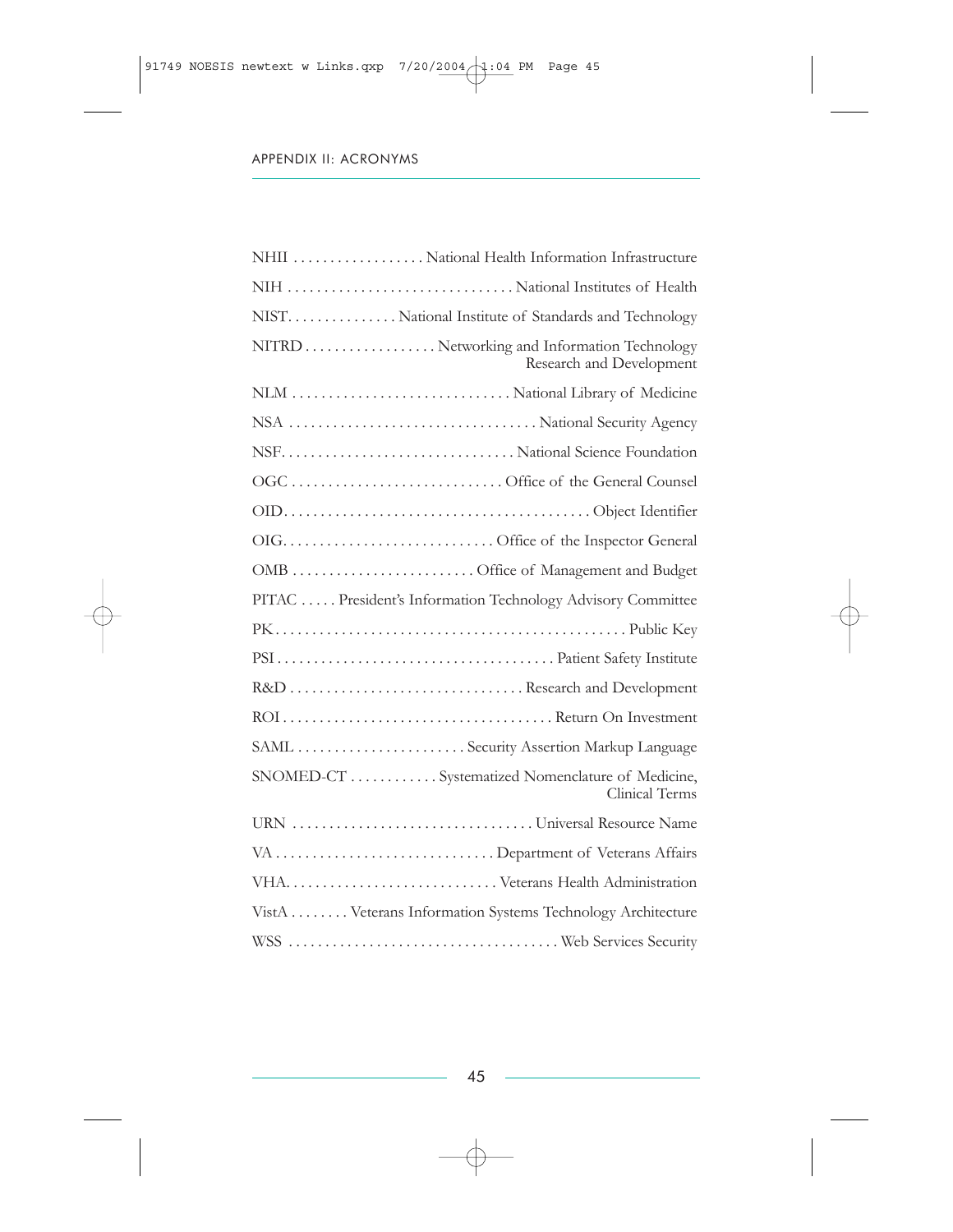# Acknowledgements

This report shares the findings and recommendations of the President's Information Technology Advisory Committee (PITAC) on health information technology with the President, the Administration, Congress, the broader health care delivery and information technology communities, and the general public. Many people contributed to the substantive content and design of this document over several months.

First, the PITAC co-chairs extend special thanks to the members of the Health Subcommittee—Jonathan Javitt, Peter Neupert, and David Staelin—who dedicated countless hours above and beyond their normal workload. Their contributions are reflective of their commitment, not only to this report, but also to the advancement of health care delivery and information technology in the United States.

PITAC thanks the National Coordination Office for Information Technology Research and Development, particularly William Braithwaite, Sally Howe, Alan Inouye, Elizabeth Kirk, Martha Matzke, Virginia Moore, David Nelson, and Diane Theiss for their contributions to supporting and documenting meetings; drafting sections of the report; critiquing, editing, and proofreading the numerous drafts; and contributing to the substantive dialogue that led to this final report.

Finally, thanks also go to Nicole Ausherman of Noesis, Inc. for creating the document's design, structuring its layout, and overseeing the administration of its printing.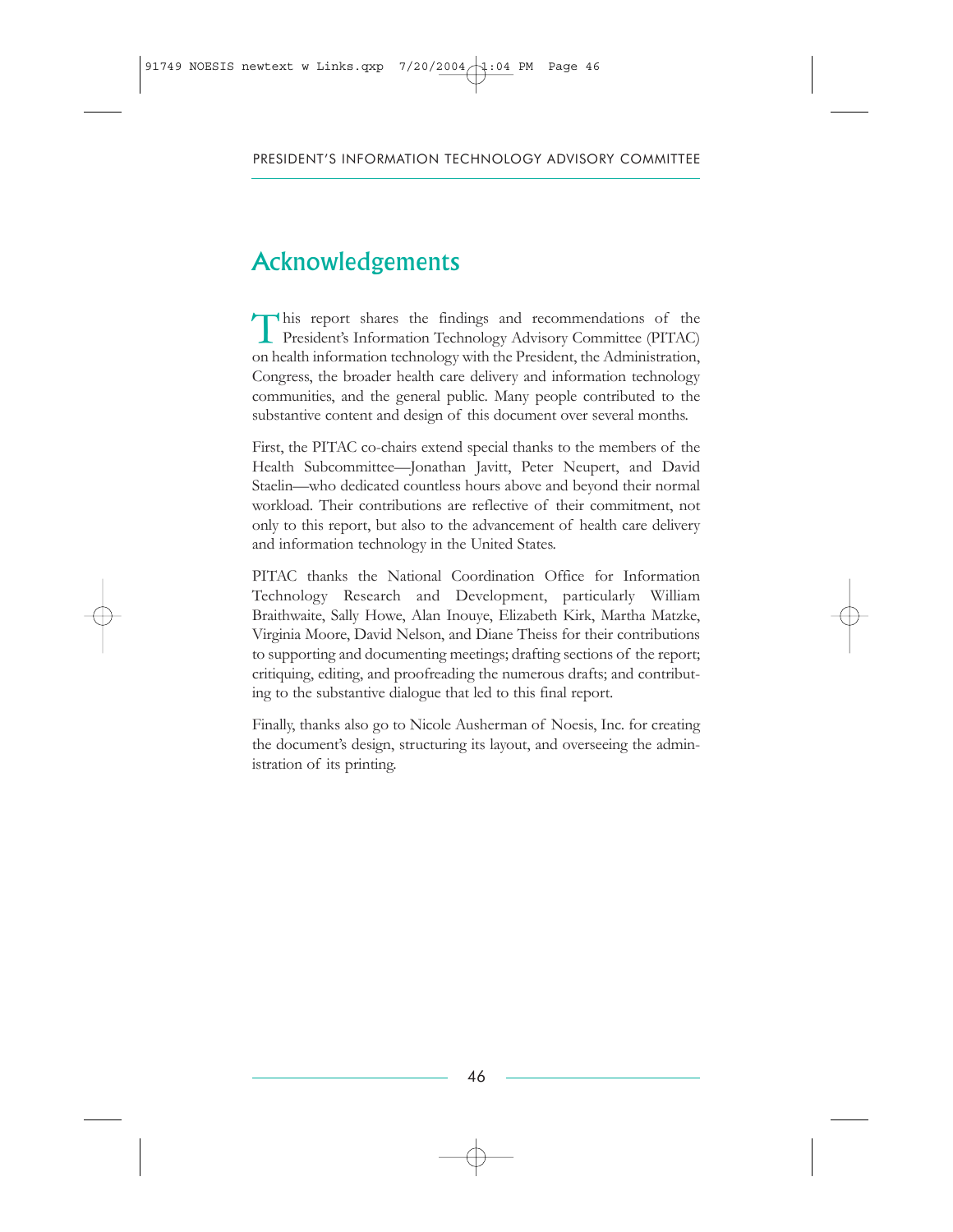### Copyright

This is a work of the U.S. government and is in the public domain. It may be freely distributed and copied, but it is requested that the National Coordination Office for Information Technology Research and Development (NCO/IT R&D) be acknowledged.